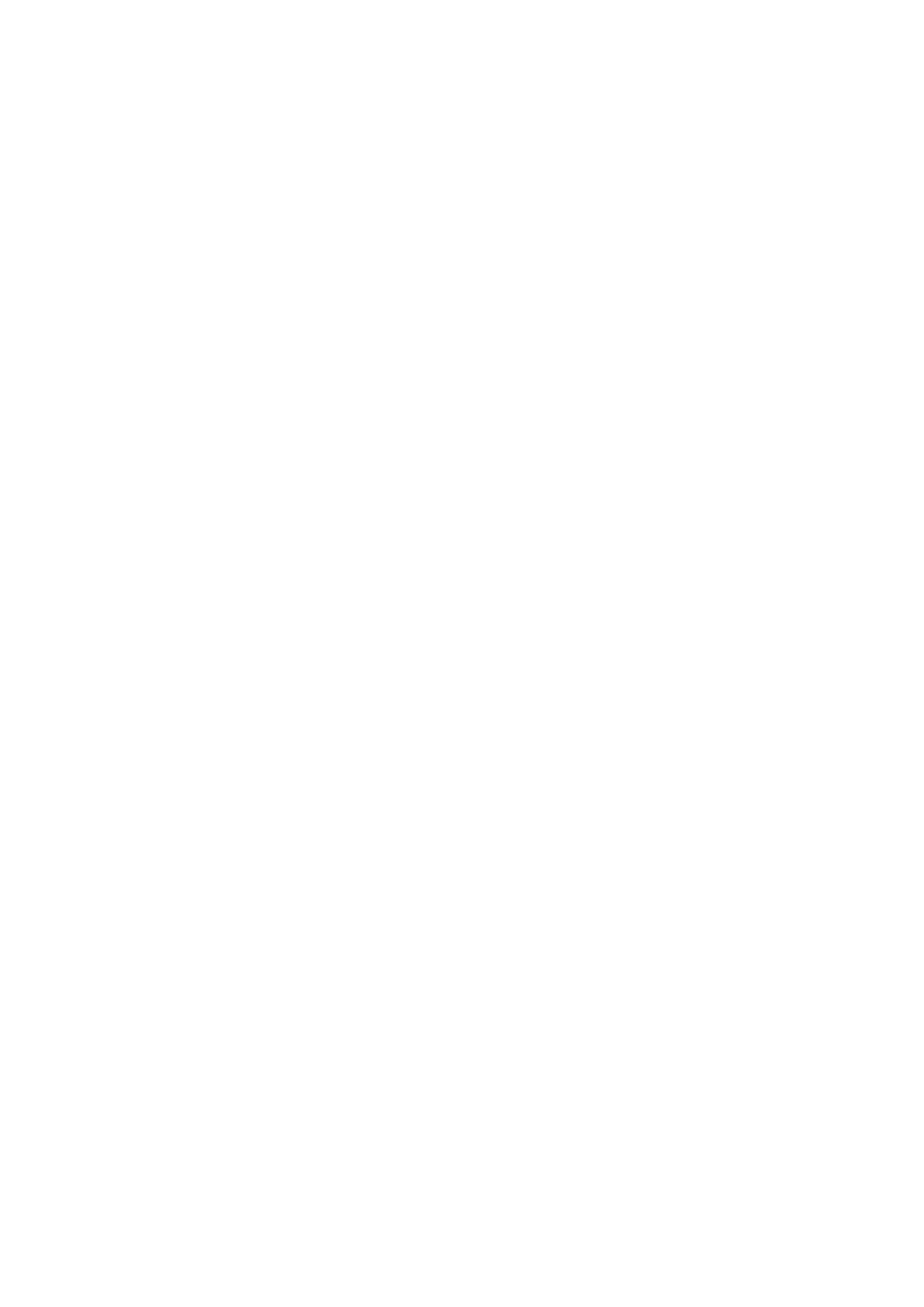Western Australia

# **Police Force Regulations 1979**

# **Contents**

# **Part I — Preliminary**

| 103.<br>Terms used<br>104.<br>Application of these regulations to APLOs<br>105.<br>Application of these regulations to police auxiliary<br>officers<br><b>Part II</b> — Constitution<br>201.<br>Order of rank<br>Part III — Organization<br>301.<br>Commissioner to determine functions, duties and<br>responsibilities<br>302.<br>Deployment and control<br>Officers in control<br>303.<br>304.<br>Officers in charge absent<br>305.<br>Commissioner may appoint any member when<br>officer in charge absent<br>306.<br>Senior member to exercise command unless<br>member specially detailed<br>307.<br>Police Gazette to be published<br><b>Part IV — Duties</b><br>401.<br>Member to obey directions<br>402.<br>Provisions relating to behaviour<br>403.<br>Proper care to be taken of firearms etc. | 101. | Citation                            | 1  |
|----------------------------------------------------------------------------------------------------------------------------------------------------------------------------------------------------------------------------------------------------------------------------------------------------------------------------------------------------------------------------------------------------------------------------------------------------------------------------------------------------------------------------------------------------------------------------------------------------------------------------------------------------------------------------------------------------------------------------------------------------------------------------------------------------------|------|-------------------------------------|----|
|                                                                                                                                                                                                                                                                                                                                                                                                                                                                                                                                                                                                                                                                                                                                                                                                          |      |                                     | 1  |
|                                                                                                                                                                                                                                                                                                                                                                                                                                                                                                                                                                                                                                                                                                                                                                                                          |      |                                     | 3  |
|                                                                                                                                                                                                                                                                                                                                                                                                                                                                                                                                                                                                                                                                                                                                                                                                          |      |                                     | 3  |
|                                                                                                                                                                                                                                                                                                                                                                                                                                                                                                                                                                                                                                                                                                                                                                                                          |      |                                     |    |
|                                                                                                                                                                                                                                                                                                                                                                                                                                                                                                                                                                                                                                                                                                                                                                                                          |      |                                     | 4  |
|                                                                                                                                                                                                                                                                                                                                                                                                                                                                                                                                                                                                                                                                                                                                                                                                          |      |                                     |    |
|                                                                                                                                                                                                                                                                                                                                                                                                                                                                                                                                                                                                                                                                                                                                                                                                          |      |                                     |    |
|                                                                                                                                                                                                                                                                                                                                                                                                                                                                                                                                                                                                                                                                                                                                                                                                          |      |                                     | 6  |
|                                                                                                                                                                                                                                                                                                                                                                                                                                                                                                                                                                                                                                                                                                                                                                                                          |      |                                     | 6  |
|                                                                                                                                                                                                                                                                                                                                                                                                                                                                                                                                                                                                                                                                                                                                                                                                          |      |                                     | 6  |
|                                                                                                                                                                                                                                                                                                                                                                                                                                                                                                                                                                                                                                                                                                                                                                                                          |      |                                     | 7  |
|                                                                                                                                                                                                                                                                                                                                                                                                                                                                                                                                                                                                                                                                                                                                                                                                          |      |                                     |    |
|                                                                                                                                                                                                                                                                                                                                                                                                                                                                                                                                                                                                                                                                                                                                                                                                          |      |                                     | 7  |
|                                                                                                                                                                                                                                                                                                                                                                                                                                                                                                                                                                                                                                                                                                                                                                                                          |      |                                     |    |
|                                                                                                                                                                                                                                                                                                                                                                                                                                                                                                                                                                                                                                                                                                                                                                                                          |      |                                     | 8  |
|                                                                                                                                                                                                                                                                                                                                                                                                                                                                                                                                                                                                                                                                                                                                                                                                          |      |                                     | 8  |
|                                                                                                                                                                                                                                                                                                                                                                                                                                                                                                                                                                                                                                                                                                                                                                                                          |      |                                     |    |
|                                                                                                                                                                                                                                                                                                                                                                                                                                                                                                                                                                                                                                                                                                                                                                                                          |      |                                     | 9  |
|                                                                                                                                                                                                                                                                                                                                                                                                                                                                                                                                                                                                                                                                                                                                                                                                          |      |                                     | 9  |
|                                                                                                                                                                                                                                                                                                                                                                                                                                                                                                                                                                                                                                                                                                                                                                                                          |      |                                     | 10 |
|                                                                                                                                                                                                                                                                                                                                                                                                                                                                                                                                                                                                                                                                                                                                                                                                          | 404. | Station and personal issue firearms | 10 |

As at 26 Feb 2021 Version 06-j0-01 page i Published on www.legislation.wa.gov.au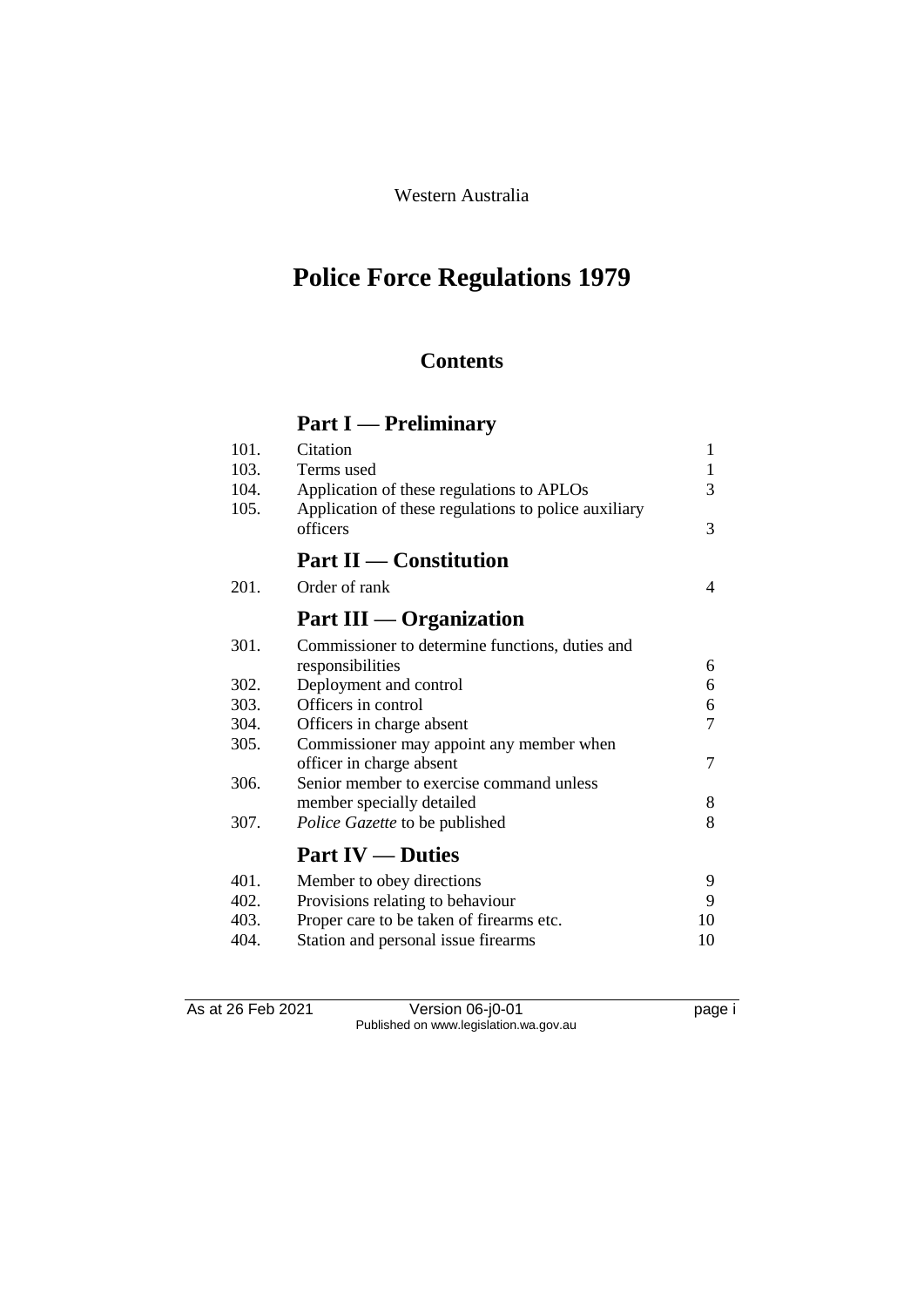| 407.  | Notice of functions, duties and responsibilities of<br>other members                    | 11       |
|-------|-----------------------------------------------------------------------------------------|----------|
|       | Part $V -$ Appointment                                                                  |          |
| 501.  | Terms used                                                                              | 12       |
| 502.  | Application for appointment                                                             | 12       |
| 503.  | Eligibility for appointment                                                             | 12       |
| 505.  | Member in possession of information about                                               |          |
|       | applicant                                                                               | 13       |
| 505A. | Probationary period                                                                     | 14       |
|       | Part VI — General rules relating to                                                     |          |
|       | discipline                                                                              |          |
| 601.  | Acting in manner prejudicial to Force                                                   | 15       |
| 602.  | Behaviour towards other members                                                         | 15       |
| 603.  | Lawful order not to be disobeyed                                                        | 15       |
| 604.  | Officer in charge not to remain absent unless                                           |          |
|       | arrangements made for his or her absence                                                | 16       |
| 605.  | Performance generally                                                                   | 16       |
| 606.  | False, misleading or inaccurate statements etc.                                         | 19       |
| 607.  | Secrecy                                                                                 | 19       |
| 608.  | Member not to compromise his or her position                                            | 20       |
| 609.  | Unlawful arrest and unnecessary force                                                   | 21       |
| 610.  | Feigning sickness or injury                                                             | 21       |
| 611.  | Not to be absent or late without reasonable excuse                                      | 22       |
| 615.  | Receiving and being supplied with intoxicating                                          |          |
|       | liquor while on duty                                                                    | 22       |
| 616.  | Entering licensed premises                                                              | 22       |
| 617.  | Consumption of intoxicating liquor                                                      | 23       |
| 618.  | Premises supplying intoxicating liquor                                                  | 23       |
| 619.  | Restrictions relating to loans, securities and debts                                    | 23       |
| 620.  | Interest in racing                                                                      | 24       |
| 621.  | Restrictions relating to trade, business or                                             |          |
| 622.  | professions outside Force                                                               | 24<br>24 |
| 623.  | Acts against discipline                                                                 | 24       |
| 624.  | Offence against discipline to be reported<br>Investigation into acts against discipline | 25       |
| 625.  | Disciplinary proceedings                                                                | 25       |
| 626.  | Civil or criminal proceedings against member                                            | 26       |
|       |                                                                                         |          |

page ii Version 06-j0-01 As at 26 Feb 2021 Published on www.legislation.wa.gov.au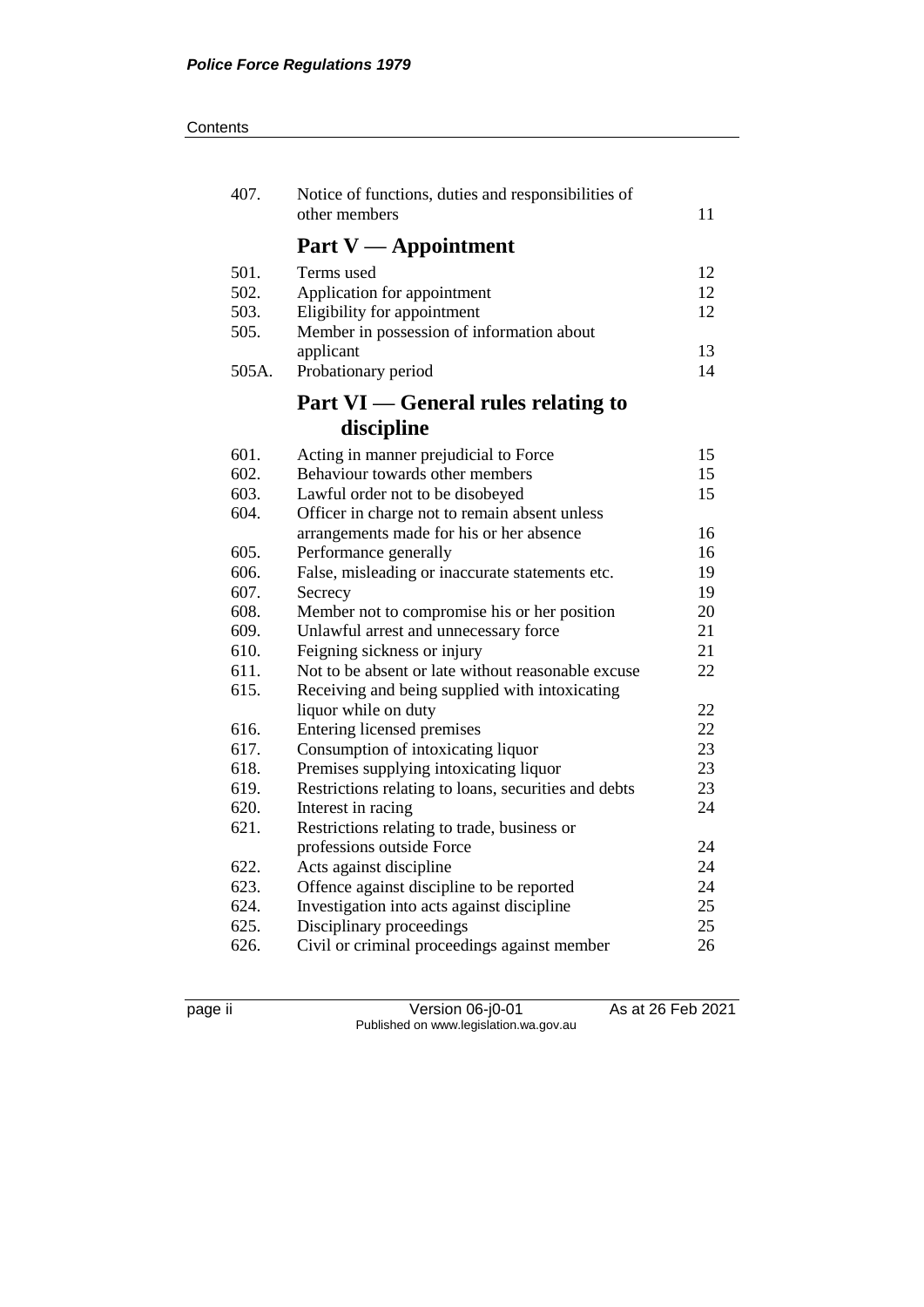# **Part VIA — Procedure relating to Part IIB of the Act**

| 6A01. | Terms used                                               | 27 |
|-------|----------------------------------------------------------|----|
| 6A02. | Appointment of review officer                            | 27 |
| 6A03. | Role of review officer                                   | 28 |
| 6A04. | Provision of materials to Commissioner                   | 28 |
| 6A05. | Notice for purpose of Act s. $33L(1)$                    | 29 |
| 6A06. | Access to material                                       | 30 |
| 6A07. | Commissioner's assessment of member's                    |    |
|       | submission                                               | 31 |
| 6A08. | Further ground for removal, or revocation of             |    |
|       | appointment                                              | 32 |
| 6A09. | Notice of Commissioner's decision on removal             |    |
|       | action and materials relied on (Act s. 33L(3)            |    |
|       | and $(5)$ )                                              | 33 |
| 6A10. | Service of notices or documents                          | 34 |
| 6A11. | Members unfit for further active service                 | 34 |
| 6A12. | Restriction on suspending member's pay                   | 35 |
|       | <b>Part VII — Custody notification</b>                   |    |
|       | service                                                  |    |
| 701.  | Terms used                                               | 36 |
| 702.  | Other written laws not affected                          | 36 |
| 703.  | ALSWA to be notified of detention of CNS person          |    |
|       | at police facility                                       | 37 |
| 704.  | Responsible officer to ensure record made of             |    |
|       | notification given to, and other contact with,           |    |
|       | <b>ALSWA</b>                                             | 38 |
|       | <b>Part VIII — Seniority</b>                             |    |
|       |                                                          |    |
| 801.  | Terms used                                               | 40 |
| 802.  | Regulations not to affect power conferred on             |    |
|       | Governor, Commissioner or relevant award                 | 40 |
| 803.  | <b>Register of Training and Education Qualifications</b> | 40 |
| 804.  | General Seniority List to be established                 | 41 |
| 805.  | General seniority of Force members                       | 41 |

As at 26 Feb 2021 Version 06-j0-01 page iii Published on www.legislation.wa.gov.au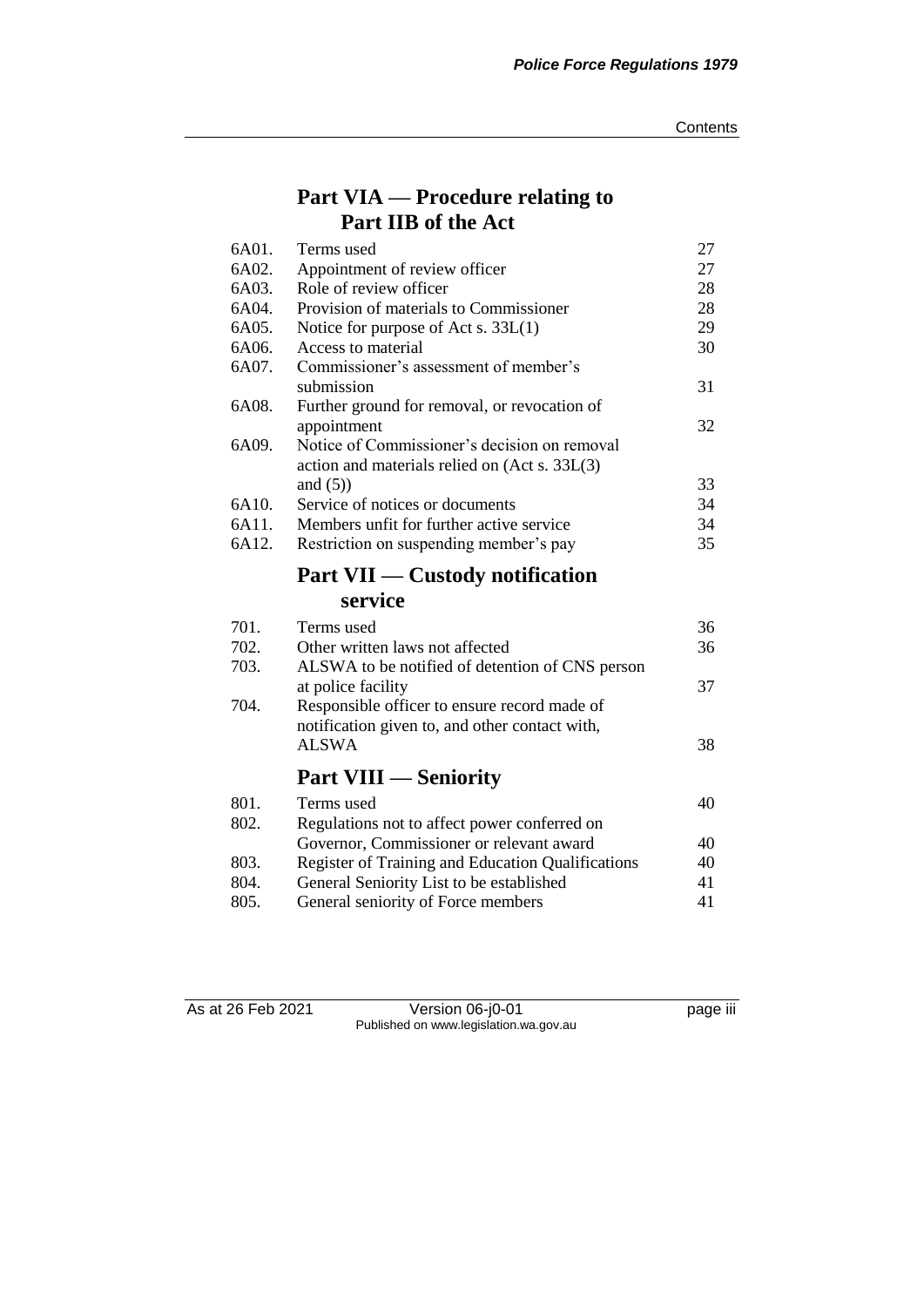#### **Contents**

# **Part IX — General dress and appearance requirements**

| 901A. | Term used: Certificate of Authority             | 44 |
|-------|-------------------------------------------------|----|
| 901.  | Uniform to be worn as ordered                   | 44 |
| 902.  | Wearing of uniform while off duty               | 45 |
| 903.  | Uniform not to be altered                       | 46 |
| 904.  | Replacement and disposal of articles of uniform | 46 |
| 905.  | Wearing of headwear                             | 46 |
| 906.  | Care to be taken of issued property             | 47 |
| 907.  | Certificate of Authority                        | 47 |
| 908A. | Certificates of Authority of police auxiliary   |    |
|       | officers                                        | 48 |
| 908.  | Name plate                                      | 49 |
| 909.  | Appearance                                      | 49 |
|       |                                                 |    |

# **Part XI — Leave**

| 1101. | Annual leave                                 | 50 |
|-------|----------------------------------------------|----|
| 1102. | Notice of annual leave                       | 50 |
| 1103. | Address for contact during leave             | 50 |
| 1104. | Annual leave to be taken according to roster | 51 |
| 1105. | Leave accumulated by written permission      | 51 |
| 1106. | Additional leave may be granted              | 51 |
| 1107. | Travelling concession                        | 51 |

# **Part XII — Removal on transfer, promotion or retirement**

|        | Part XIII — Illness and injury                |    |
|--------|-----------------------------------------------|----|
| 1205.  | When removal allowance not to be paid         | 57 |
|        | 1204A. Removal cost for retiring member       | 57 |
| 1204.  | Removal allowance                             | 55 |
| 1203A. | Specialist equipment to be returned           | 55 |
| 1203.  | Commissioner to be notified of transfer       | 54 |
| 1202.  | Leave in respect of transfer                  | 54 |
| 1201.  | This Part not in derogation of relevant award | 54 |

| 1301.  | Terms used                          | 58  |
|--------|-------------------------------------|-----|
| 1302.  | Report of incapacity                | 58  |
| 1303.  | Application for leave               | -59 |
| -1304. | Entitlement to leave and allowances | 59  |

page iv Version 06-j0-01 As at 26 Feb 2021 Published on www.legislation.wa.gov.au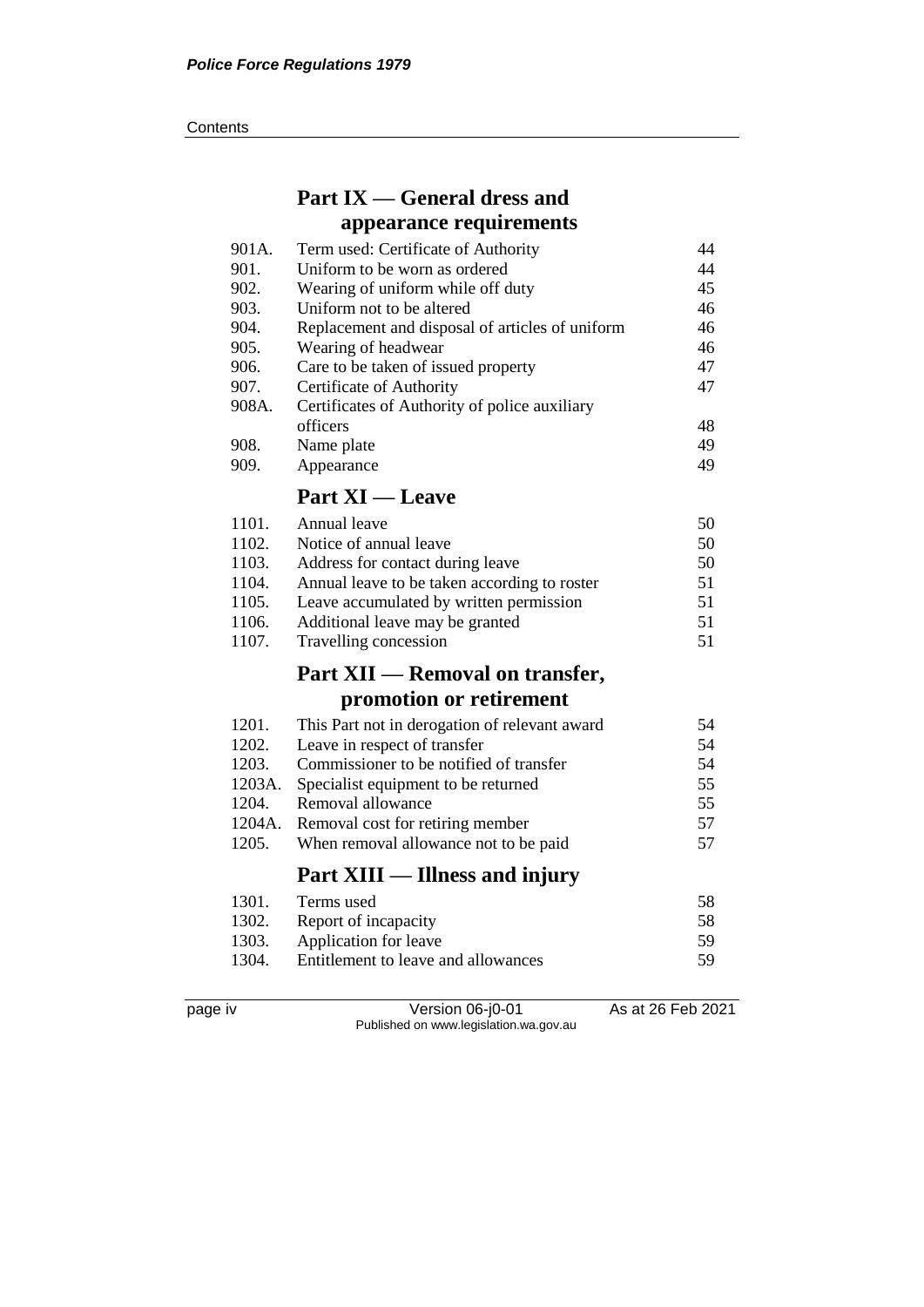#### **Contents**

| Other work prohibited                               | 60                                                                                                                                                                                                                                                                                                                                                                                                                                                                                                                                                                                                                          |
|-----------------------------------------------------|-----------------------------------------------------------------------------------------------------------------------------------------------------------------------------------------------------------------------------------------------------------------------------------------------------------------------------------------------------------------------------------------------------------------------------------------------------------------------------------------------------------------------------------------------------------------------------------------------------------------------------|
|                                                     |                                                                                                                                                                                                                                                                                                                                                                                                                                                                                                                                                                                                                             |
|                                                     | 60                                                                                                                                                                                                                                                                                                                                                                                                                                                                                                                                                                                                                          |
|                                                     | 60                                                                                                                                                                                                                                                                                                                                                                                                                                                                                                                                                                                                                          |
|                                                     | 61                                                                                                                                                                                                                                                                                                                                                                                                                                                                                                                                                                                                                          |
|                                                     |                                                                                                                                                                                                                                                                                                                                                                                                                                                                                                                                                                                                                             |
|                                                     | 61                                                                                                                                                                                                                                                                                                                                                                                                                                                                                                                                                                                                                          |
|                                                     | 62                                                                                                                                                                                                                                                                                                                                                                                                                                                                                                                                                                                                                          |
| <b>Examination arranged by Commissioner</b>         | 62                                                                                                                                                                                                                                                                                                                                                                                                                                                                                                                                                                                                                          |
| Part XIV — Retirement, resignation,                 |                                                                                                                                                                                                                                                                                                                                                                                                                                                                                                                                                                                                                             |
| removal or death of a member                        |                                                                                                                                                                                                                                                                                                                                                                                                                                                                                                                                                                                                                             |
| Retirement                                          | 63                                                                                                                                                                                                                                                                                                                                                                                                                                                                                                                                                                                                                          |
| Allowances paid on death of member                  | 63                                                                                                                                                                                                                                                                                                                                                                                                                                                                                                                                                                                                                          |
| Leave entitlement to be paid out                    | 63                                                                                                                                                                                                                                                                                                                                                                                                                                                                                                                                                                                                                          |
| <b>Part XV</b> — Quarters                           |                                                                                                                                                                                                                                                                                                                                                                                                                                                                                                                                                                                                                             |
|                                                     | 65                                                                                                                                                                                                                                                                                                                                                                                                                                                                                                                                                                                                                          |
| Maintenance of quarters                             | 65                                                                                                                                                                                                                                                                                                                                                                                                                                                                                                                                                                                                                          |
| Expenditure not to be incurred without authority of |                                                                                                                                                                                                                                                                                                                                                                                                                                                                                                                                                                                                                             |
|                                                     | 65                                                                                                                                                                                                                                                                                                                                                                                                                                                                                                                                                                                                                          |
|                                                     | 66                                                                                                                                                                                                                                                                                                                                                                                                                                                                                                                                                                                                                          |
|                                                     | 67<br>67                                                                                                                                                                                                                                                                                                                                                                                                                                                                                                                                                                                                                    |
|                                                     |                                                                                                                                                                                                                                                                                                                                                                                                                                                                                                                                                                                                                             |
|                                                     |                                                                                                                                                                                                                                                                                                                                                                                                                                                                                                                                                                                                                             |
| Offences generally                                  | 68                                                                                                                                                                                                                                                                                                                                                                                                                                                                                                                                                                                                                          |
|                                                     |                                                                                                                                                                                                                                                                                                                                                                                                                                                                                                                                                                                                                             |
| sheet                                               |                                                                                                                                                                                                                                                                                                                                                                                                                                                                                                                                                                                                                             |
| <b>Notes</b>                                        |                                                                                                                                                                                                                                                                                                                                                                                                                                                                                                                                                                                                                             |
|                                                     | 71                                                                                                                                                                                                                                                                                                                                                                                                                                                                                                                                                                                                                          |
|                                                     | 75                                                                                                                                                                                                                                                                                                                                                                                                                                                                                                                                                                                                                          |
| $\mathbf{R}$ $\mathbf{P}$ $\mathbf{I}$ $\mathbf{I}$ |                                                                                                                                                                                                                                                                                                                                                                                                                                                                                                                                                                                                                             |
|                                                     | Medical and hospital expenses where member's<br>illness results from duties<br>Ineligibility for benefits where incapacity own<br>fault<br>Incapacity resulting from another occupation<br>Application of r. 1302, 1303, 1304, 1305, 1306,<br>1308 and 1309 to Commissioner<br>Evidence of fitness after long incapacity<br>This Part not in derogation of relevant award<br>Commissioner<br>Inspection of quarters<br>Occupation and vacation of premises<br>Notice of occupation and vacating to be given<br><b>Part XVI</b> — General<br><b>First Schedule — Disciplinary charge</b><br>Compilation table<br>Other notes |

# **Defined terms**

As at 26 Feb 2021 Version 06-j0-01 page v Published on www.legislation.wa.gov.au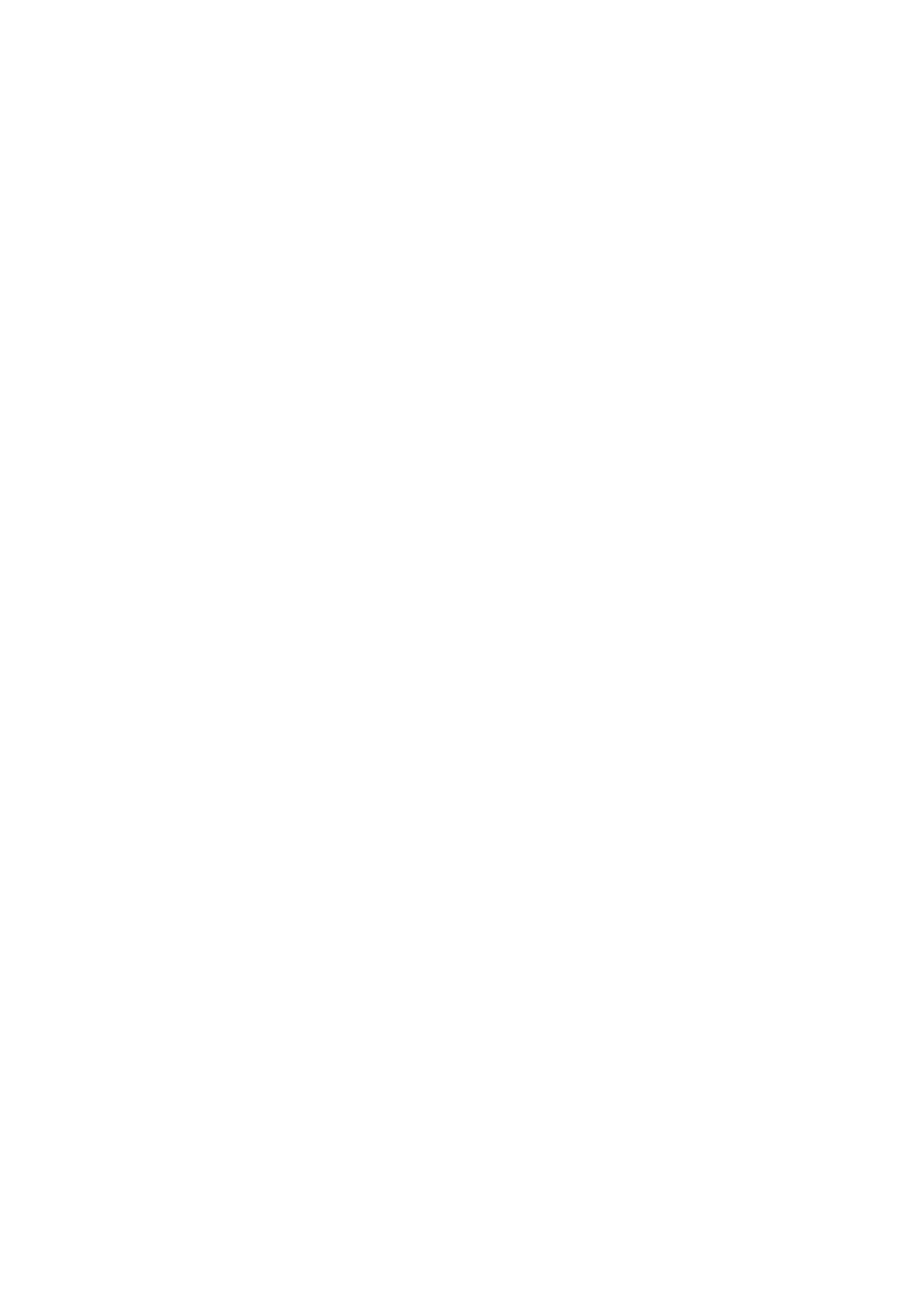# Police Act 1892

# **Police Force Regulations 1979**

# **Part I — Preliminary**

# **101. Citation**

These regulations may be cited as the *Police Force Regulations 1979*. *[Regulation 101 amended: Gazette 17 Nov 1989 p. 4110.]*

*[102. Deleted: Gazette 6 Jan 1998 p. 36.]*

## **103. Terms used**

In these regulations, unless the contrary intention appears — *Act* means the *Police Act 1892*;

*APLO* has the meaning given in Part IIIA of the Act;

*approved* means approved by the Commissioner;

*assistant commissioner* means a person holding or acting in the office of assistant commissioner of police;

*CEO (Health)* has the meaning given to CEO by the *Health Legislation Administration Act 1984* section 3;

*commissioned officer* means a member appointed a commissioned officer pursuant to section 6 of the Act;

*Commissioner* means the person holding or acting in the office of Commissioner of Police under the Act;

*Commissioner's uniform and appearance instruction* means the collection of orders and procedures entitled "Commissioner's Uniform and Appearance Instruction" issued by the Commissioner and dated 7 February 2007;

As at 26 Feb 2021 Version 06-j0-01 page 1 Published on www.legislation.wa.gov.au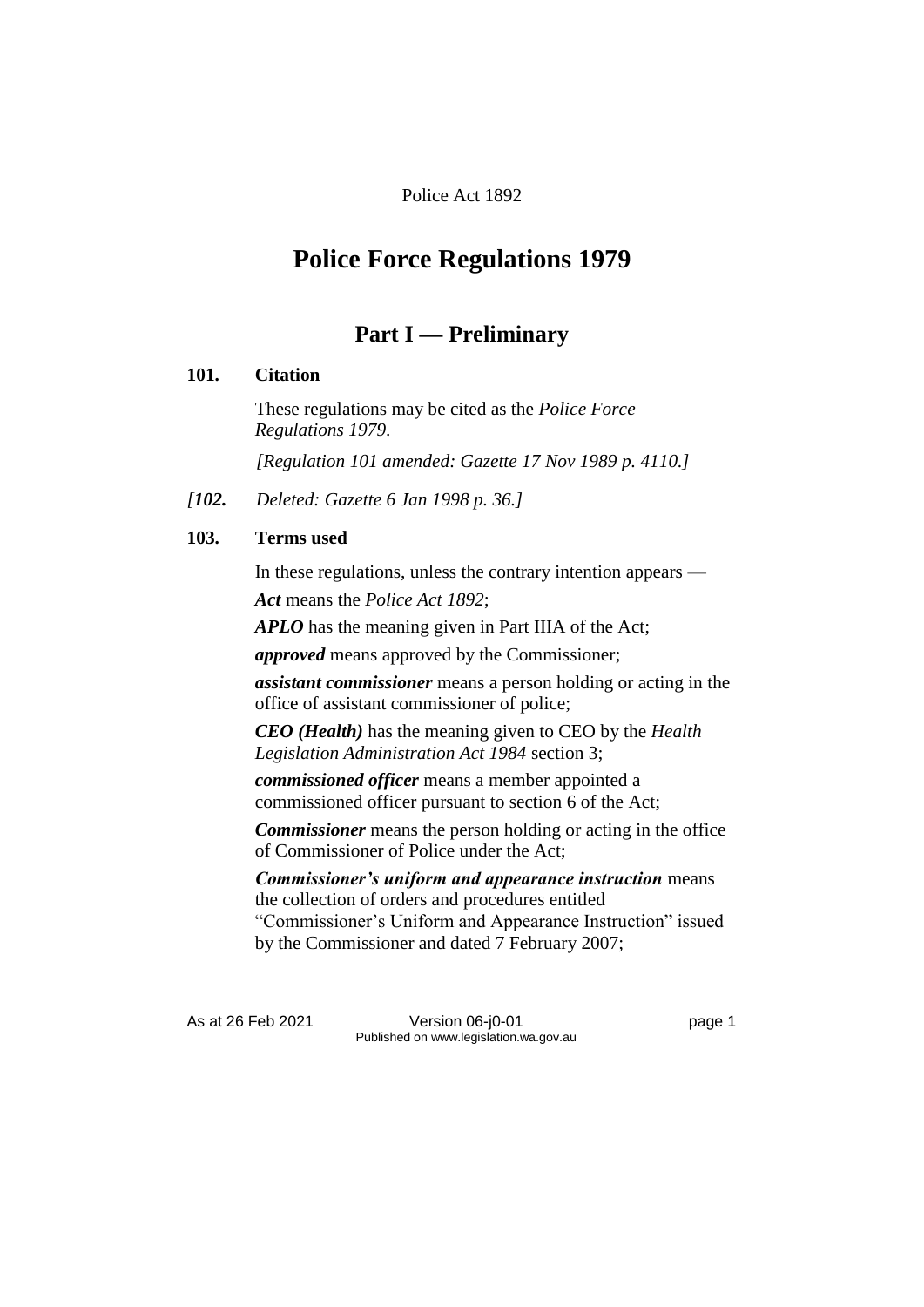*constable* means a member other than a commissioned officer or a non-commissioned officer;

*Department* means the department of the State known as the Police Department;

*deputy commissioner* means a person holding or acting in the office of deputy commissioner;

*Force* means the Police Force established under the Act;

*member* includes any person holding office as a commissioned officer, non-commissioned officer or constable under the Act;

*metropolitan area* means the portion of the State within the Metropolitan Police Region created pursuant to section 39(2) of the Act;

*non-commissioned officer* means a non-commissioned officer appointed under section 7(1) of the Act;

*officer* means a member other than a non-commissioned officer or a constable;

*physical performance evaluation* means a course designed to evaluate a person's physical capabilities in relation to job requirements;

*police auxiliary officer* has the meaning given in Part IIIB of the Act;

*Police Gazette* means the publication published pursuant to regulation 307;

*psychological assessment* means an assessment designed to evaluate a person's psychological suitability in relation to job requirements;

*relevant award* means —

- (a) in relation to a matter relating to members *The Police Award 1965*; or
- (b) in relation to a matter relating to APLOs *The Aboriginal Police Aides Award*,

page 2 Version 06-j0-01 As at 26 Feb 2021 Published on www.legislation.wa.gov.au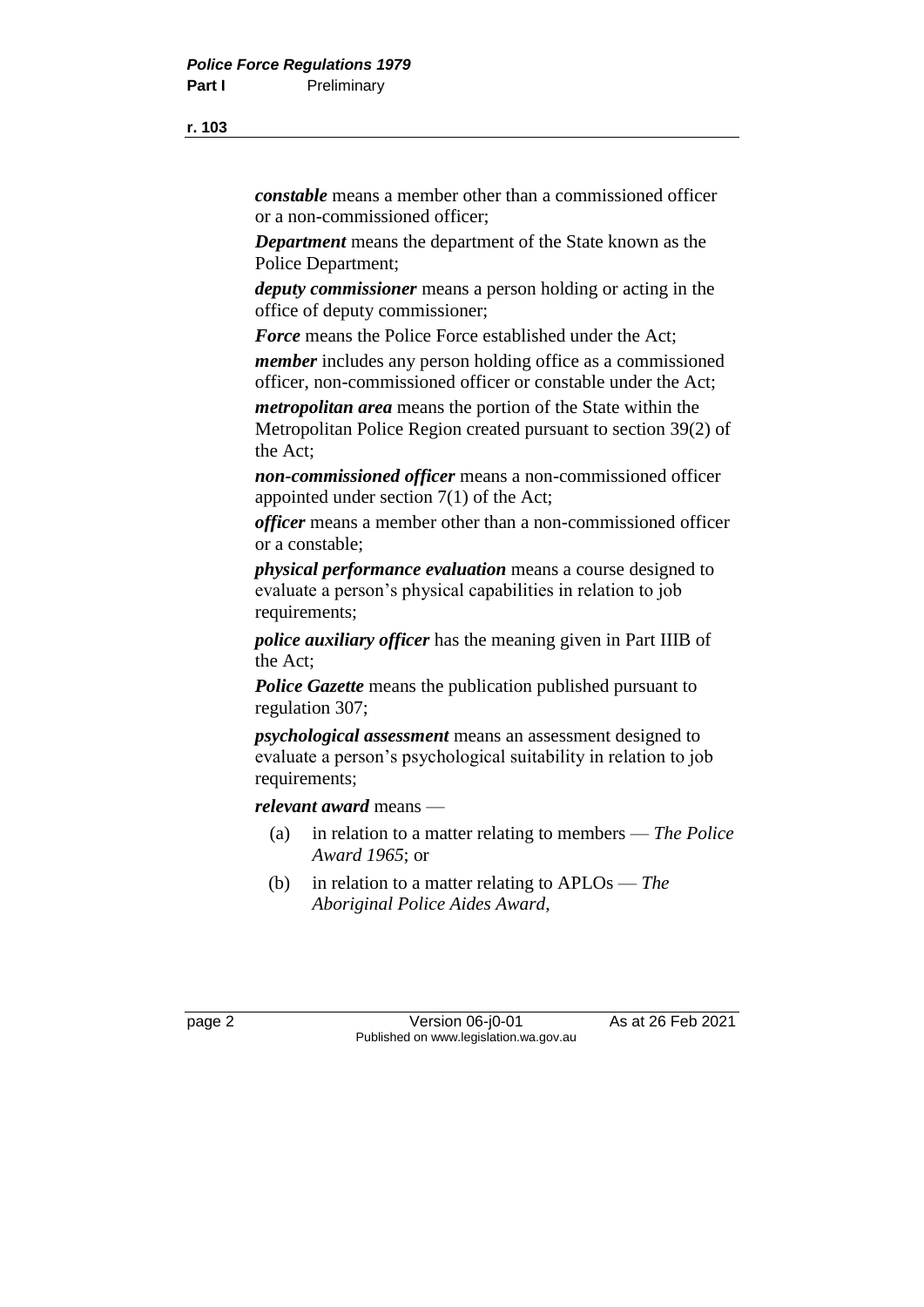as amended and in force from time to time under the *Industrial Relations Act 1979* or —

- (c) any award made under that Act and substituted for such an award; or
- (d) any industrial agreement registered under that Act in respect of persons to whom such an award applies;

*uniform* includes all appropriate ancillary attire, such as belts, socks, stockings, head wear, etc., accoutrements and the relevant insignia of rank, the badges and name plates, and any awards, that have been issued or given to a particular member, in accordance with the Act.

*[Regulation 103 amended: Gazette 15 Jan 1982 p. 55; 7 Dec 1984 p. 4024; 22 Jan 1988 p. 127; 17 Mar 1989 p. 752; 14 Jul 1992 p. 3364; 22 Aug 1997 p. 4815; 2 Feb 2007 p. 246-7; 30 Dec 2008 p. 5643-4; 12 Mar 2010 p. 954; 20 May 2014 p. 1609-1611; 10 Jan 2017 p. 223.]*

#### **104. Application of these regulations to APLOs**

In Parts IV, VI, VII, VIII, IX, XI, XII, XIII, XIV, XV and XVI a reference to a member is to be read as including a reference to an APLO unless the contrary intention appears.

*[Regulation 104 inserted: Gazette 30 Dec 2008 p. 5644; amended: Gazette 1 Oct 2019 p. 3509.]*

#### **105. Application of these regulations to police auxiliary officers**

In Parts IV, VI, VII, IX and XVI a reference to a member is to be read as including a reference to a police auxiliary officer unless the contrary intention appears.

*[Regulation 105 inserted: Gazette 12 Mar 2010 p. 954; amended: Gazette 1 Oct 2019 p. 3509.]*

As at 26 Feb 2021 Version 06-j0-01 page 3 Published on www.legislation.wa.gov.au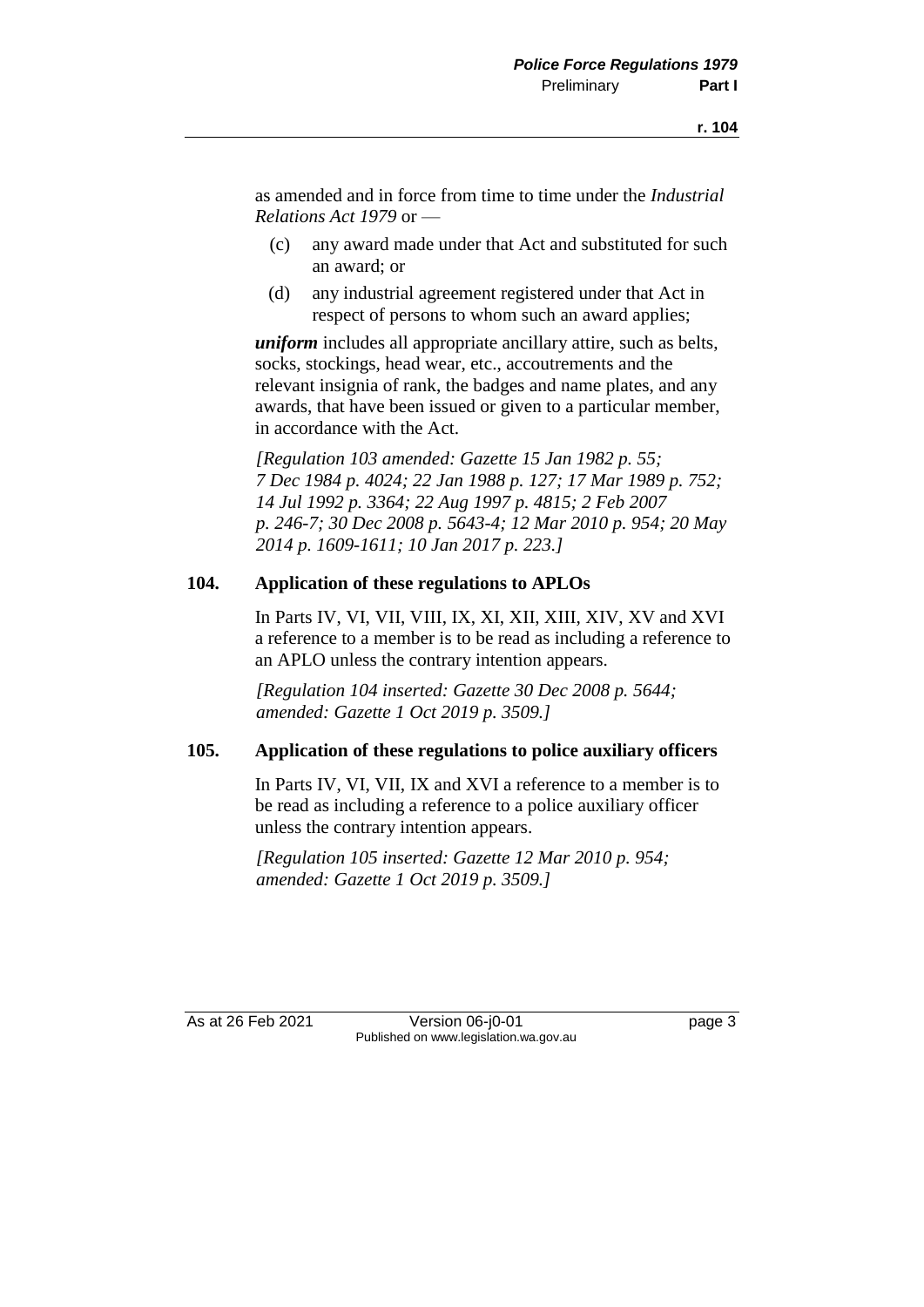# **Part II — Constitution**

# **201. Order of rank**

The Force comprises ranks with authority in the following order —

- (a) officer ranks
	- (i) Commissioner;
	- (ii) deputy commissioner;
	- (iii) assistant commissioner;
	- (iv) commander;
	- *[(v) deleted]*
	- (vi) superintendent;
	- *[(vii) deleted]*
	- (viii) inspector;

and

- (b) non-commissioned officer ranks
	- (i) senior sergeant;
	- (ii) sergeant first class;
	- (iii) sergeant;
	- and
- (c) other ranks
	- (i) senior constable;
	- (ii) constable first class;
	- (iii) constable;
	- and
- (d) Aboriginal police liaison officer ranks
	- (i) senior Aboriginal police liaison officer;

page 4 Version 06-j0-01 As at 26 Feb 2021 Published on www.legislation.wa.gov.au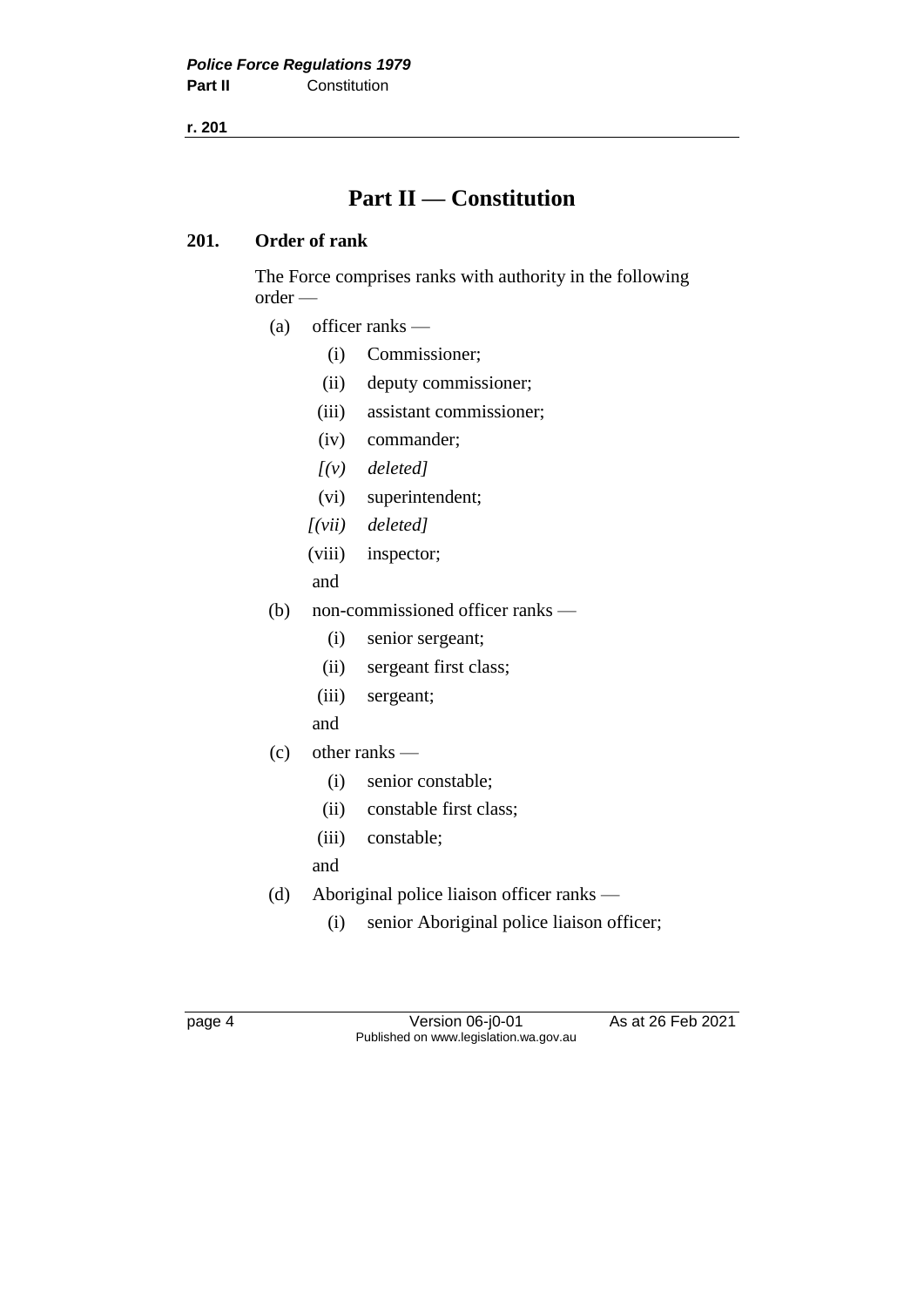- (ii) Aboriginal police liaison officer first class;
- (iii) Aboriginal police liaison officer.

*[Regulation 201 amended: Gazette 16 Feb 1979 p. 425; 31 Jul 1981 p. 3158; 23 Mar 1984 p. 745; 24 Apr 1986 p. 1476; 17 Mar 1989 p. 752; 30 Mar 1990 p. 1648; 14 Jul 1992 p. 3364-5; 15 Dec 2006 p. 5631; 16 Nov 2007 p. 5786; 30 Dec 2008 p. 5644.]*

As at 26 Feb 2021 Version 06-j0-01 page 5 Published on www.legislation.wa.gov.au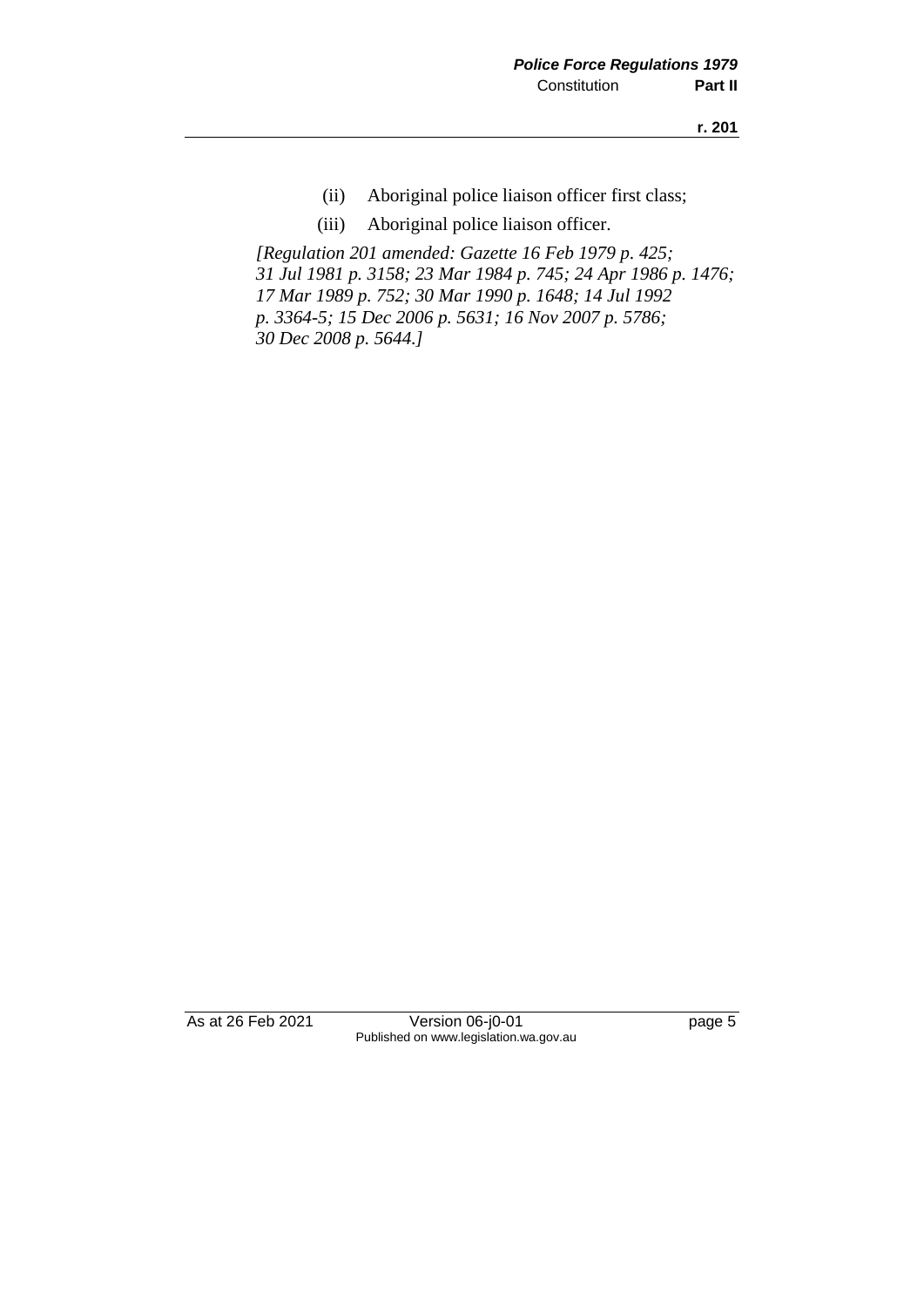# **Part III — Organization**

# **301. Commissioner to determine functions, duties and responsibilities**

- (1) The functions, duties and responsibilities of a region, division, sub-division, section, branch or sub-branch shall be such as are determined by the Commissioner from time to time.
- (2) The Commissioner may from time to time alter, vary or abolish any region, division, sub-division, section, branch or sub-branch and may alter or vary any of the functions, duties and responsibilities of a region, division, sub-division, section, branch or sub-branch.

# **302. Deployment and control**

For the purposes of the deployment and control of the Force the Commissioner may from time to time —

- (a) appoint the place or location of the principal police office or police station for a region, division or sub-division; and
- (b) appoint the places or locations of police offices and police stations in a region, division or sub-division; and
- (c) apply a name or designation to a region, division, sub-division, police station and police office.

# **303. Officers in control**

- (1) Each police region shall be under an officer known as the regional officer who shall be the officer in charge of the region.
- (2) The regional officer is responsible for the discipline of all members and APLOs stationed in the region.
- (3) Each police division shall be under the control of an officer who shall be known as the divisional officer.

page 6 Version 06-j0-01 As at 26 Feb 2021 Published on www.legislation.wa.gov.au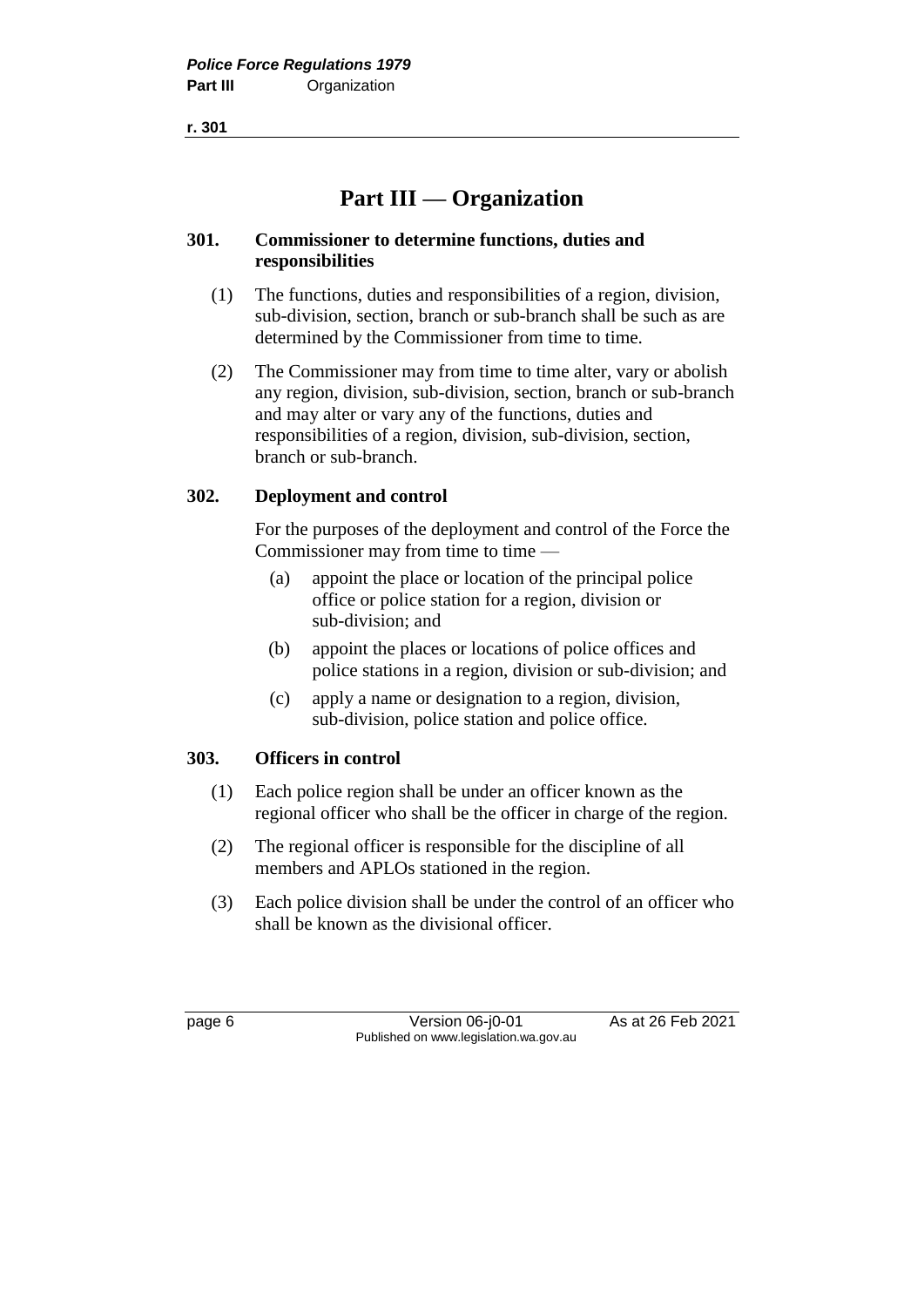(4) Each police sub-division shall be under the control of an officer, non-commissioned officer or constable, as the case may be, who shall be known as the officer in charge of the sub-division.

*[Regulation 303 amended: Gazette 30 Dec 2008 p. 5644; 20 May 2014 p. 1612.]*

### **304. Officers in charge absent**

- (1) Subject to this regulation, where
	- (a) an officer in charge of a region is absent from his or her region;
	- (b) an officer in charge of a division is absent from his or her division;
	- (c) an officer in charge of a sub-division is absent from his or her police station or police office,

the functions, duties and responsibilities of that officer in charge shall be assumed by the next senior member in the region, sub-division, police station or police office, as the case requires.

- (2) Where all the officers of a region are absent from the region the functions, duties and responsibilities of the officer in charge of the region shall be assumed by the officer in charge of the headquarters police station.
- (3) Where a divisional officer is absent from his or her division the functions, duties and responsibilities of the divisional officer shall be assumed by the officer in charge of the region in which the division is situated.

*[Regulation 304 amended: Gazette 20 May 2014 p. 1615.]*

## **305. Commissioner may appoint any member when officer in charge absent**

Notwithstanding anything in regulation 304, the Commissioner may appoint or direct any member to carry out the functions, duties and responsibilities of any officer in charge of a region, division, sub-division, section, branch or sub-branch during the

As at 26 Feb 2021 Version 06-j0-01 page 7 Published on www.legislation.wa.gov.au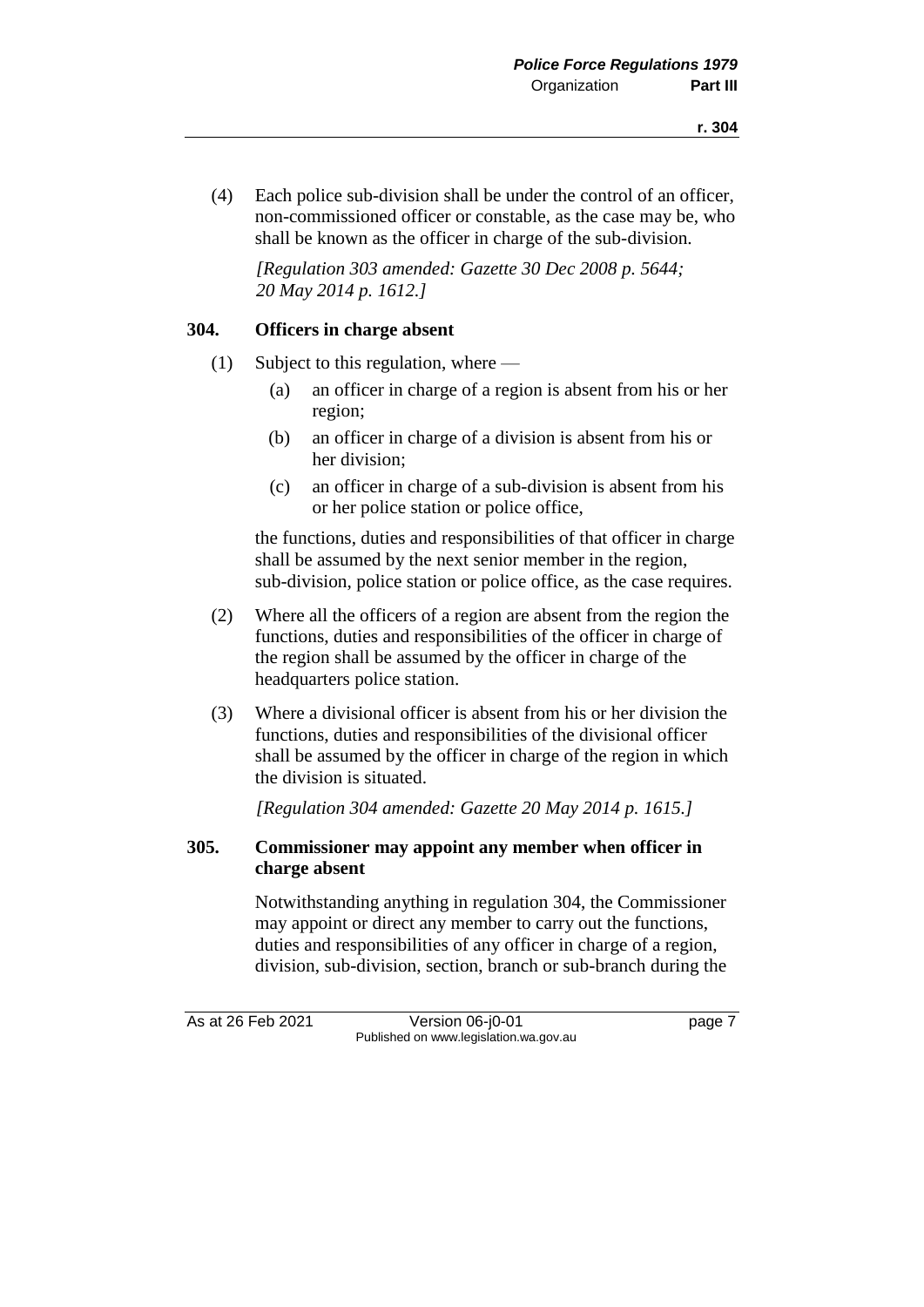absence of the officer in charge from the region, division, sub-division, section, branch or sub-branch and the member so appointed shall be the officer in charge of the region according to the terms of the appointment or direction.

## **306. Senior member to exercise command unless member specially detailed**

Where 2 or more members are performing a particular duty with any unit the senior member present exercises command except where one of these members has been specially detailed for that particular duty in which case the member so specially detailed shall exercise command.

# **307.** *Police Gazette* **to be published**

For the purposes of the better management and control of the Force and as a means of keeping the Force better informed on matters relating to the Force the Commissioner may from time to time cause an official gazette known as the *Police Gazette* to be published.

*[Regulation 307 amended: Gazette 20 May 2014 p. 1612.]*

page 8 Version 06-j0-01 As at 26 Feb 2021 Published on www.legislation.wa.gov.au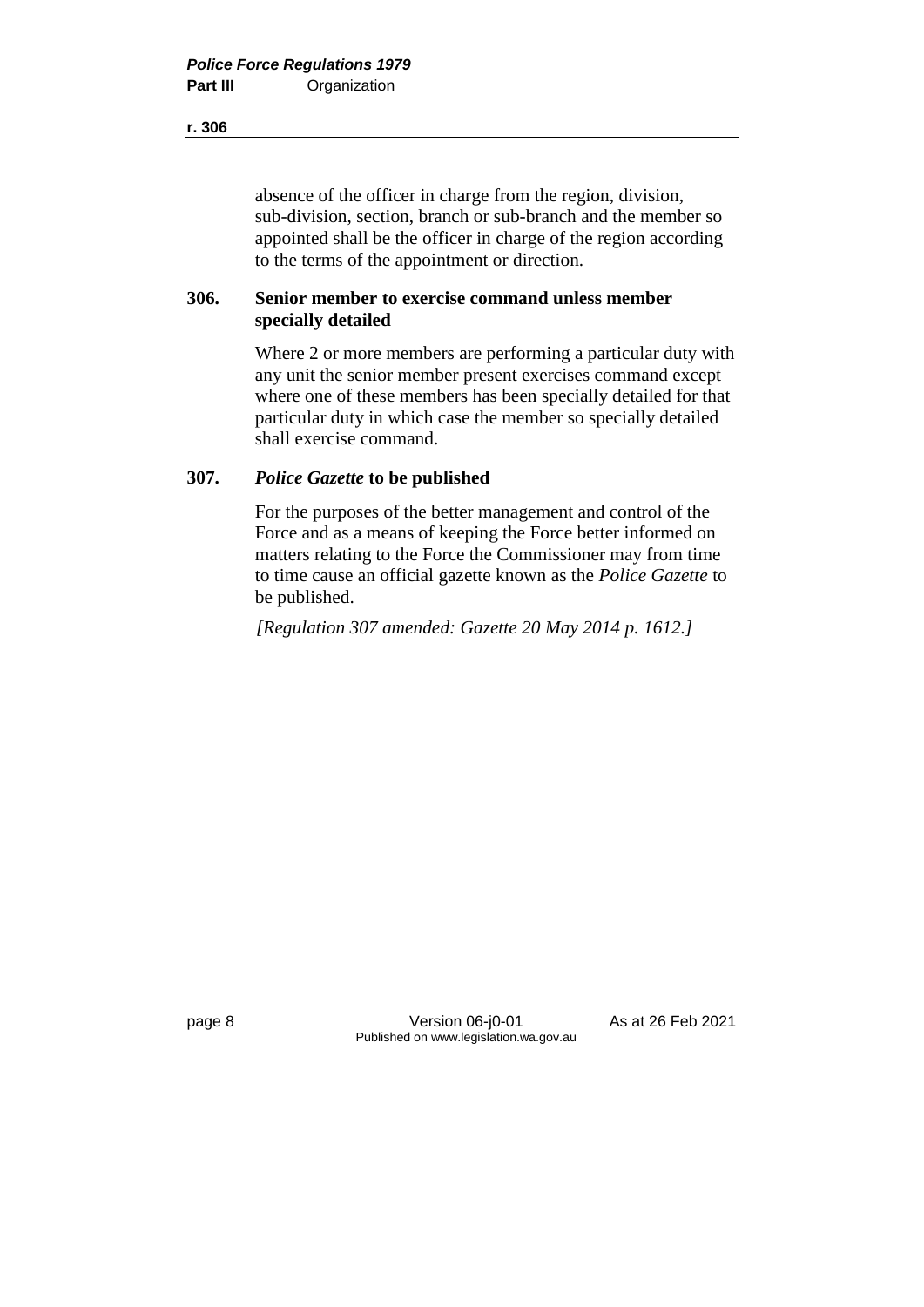# **Part IV — Duties**

## **401. Member to obey directions**

Every member shall carry out such functions, duties and responsibilities as the member is directed by or on behalf of the Commissioner.

*[Regulation 401 amended: Gazette 20 May 2014 p. 1611-12 and 1617.]*

# **402. Provisions relating to behaviour**

Every member shall —

- (a) when on duty, devote himself or herself exclusively and zealously to the discharge of his or her duties as a member; and
- (b) behave at all times with courtesy to the public and every member, and give prompt attention to all reasonable requirements of the public; and
- (c) obey promptly all lawful instructions given by any member under whose control or supervision the member is placed and, where necessary, act on his or her own initiative; and
- (d) promptly and correctly carry out all duties appertaining to his or her office, or any other duty the member is lawfully directed to perform; and
- (e) in due course and at proper times comply with, and give effect to, all enactments, regulations, rules, orders and administrative instructions made or issued for his or her guidance in the performance of his or her duties.

*[Regulation 402 amended: Gazette 20 May 2014 p. 1611, 1613 and 1615-17.]*

As at 26 Feb 2021 Version 06-j0-01 page 9 Published on www.legislation.wa.gov.au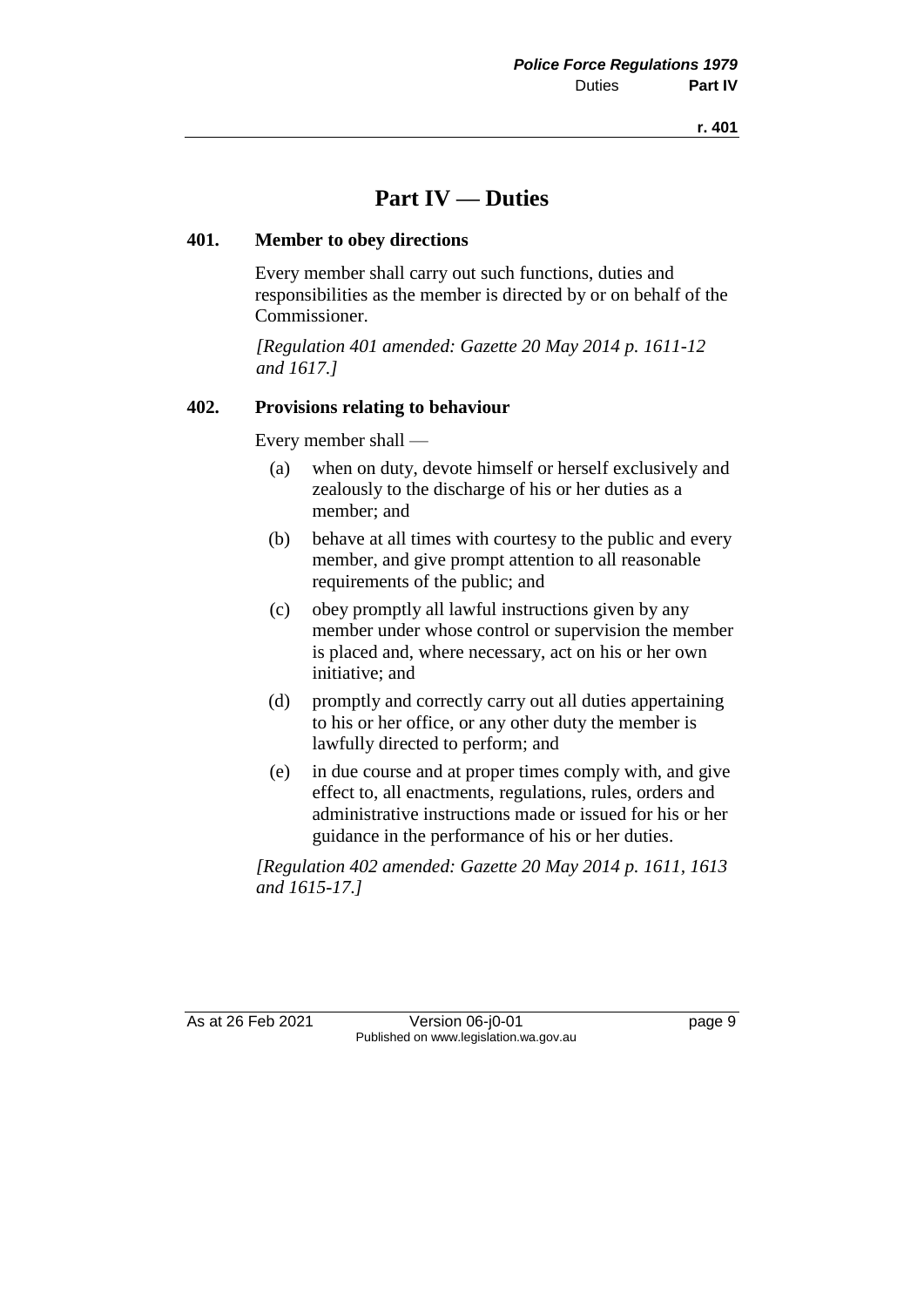#### **403. Proper care to be taken of firearms etc.**

Every member shall take proper care of any firearms or ammunition in his or her care, possession or custody.

*[Regulation 403 amended: Gazette 20 May 2014 p. 1611 and 1615-16.]*

#### **404. Station and personal issue firearms**

 $(1)$  In this regulation —

*personal issue firearm* means a firearm allocated to, and used by, a specified member;

*station firearm* means a firearm allocated to a particular police station for issue to members from time to time.

- (2) A member to whom a station firearm has been issued shall return the firearm to the member in charge or supervisor on the completion of the duties for which the firearm was required.
- (3) A member to whom a personal issue firearm has been issued shall retain and maintain that firearm at that station on the completion of the duties for which the firearm was required.
- (4) A member to whom a personal issue firearm has been issued shall retain that firearm on transfer unless the member is transferred to a station that issues station firearms.
- (5) The member in charge or supervisor shall ensure that the procedures relating to the issue and receipt of firearms and ammunition ordered by the Commissioner are carried out and complied with when a member is issued with, or returns, a station or personal issue firearm or ammunition.

*[Regulation 404 inserted: Gazette 2 Feb 2007 p. 247; amended: Gazette 20 May 2014 p. 1611.]*

- *[405. Deleted: Gazette 2 Feb 2007 p. 247.]*
- *[406. Deleted: Gazette 16 Nov 2007 p. 5786.]*

page 10 Version 06-j0-01 As at 26 Feb 2021 Published on www.legislation.wa.gov.au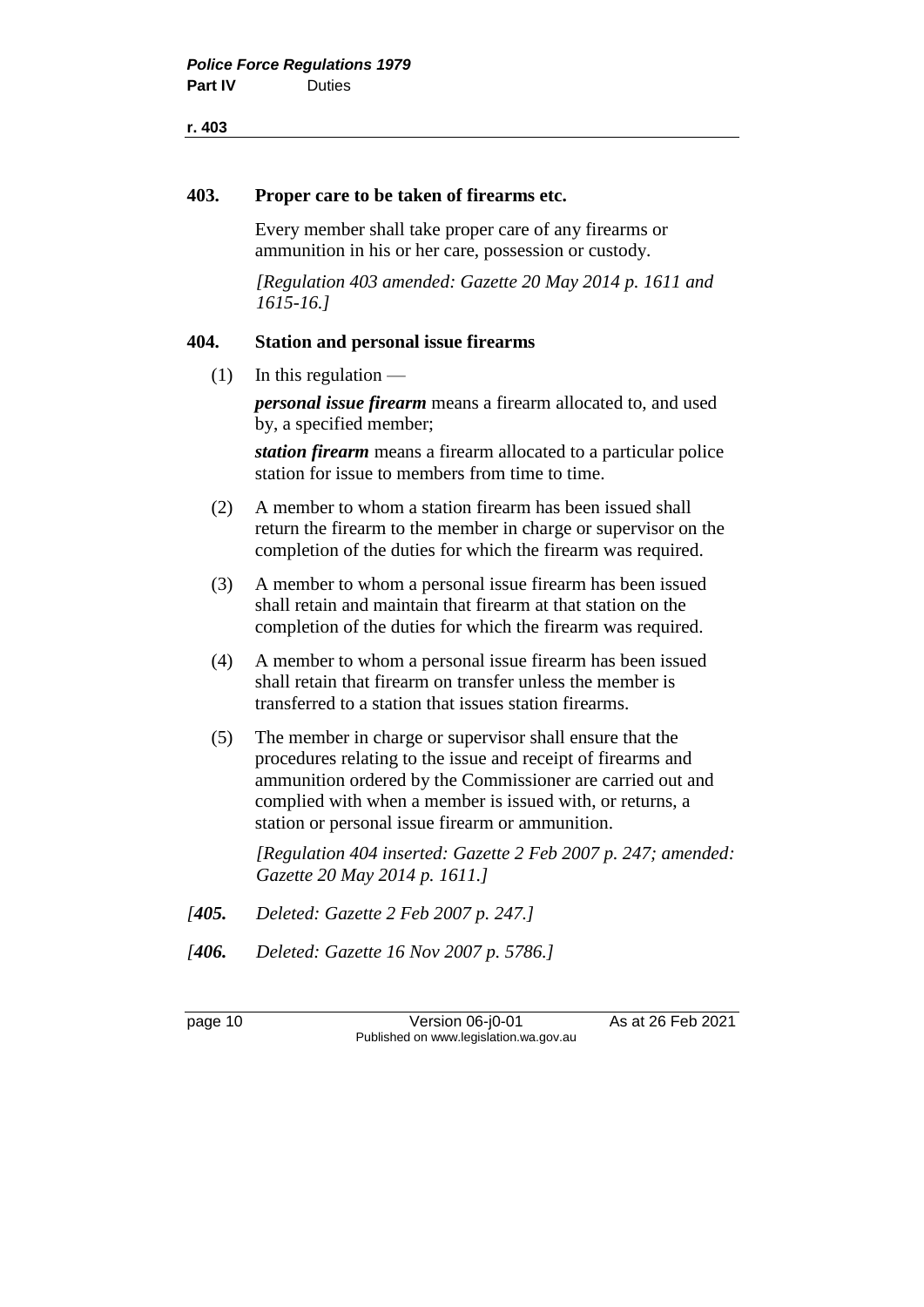# **407. Notice of functions, duties and responsibilities of other members**

- (1) In order to conduce coordination in the prevention and detection of offences throughout the State by all the members of the Force every member shall give consideration to the functions, duties and responsibilities of other members of the Force.
- (2) Where an event or incident occurs or is likely to occur and more than one member is required to perform certain functions, duties or responsibilities in relation to that event or incident each member shall have regard to the proper completion of all the functions, duties and responsibilities required to be carried out in relation to that event or incident.
- (3) Except where the event or incident comes within the functions, duties and responsibilities of a particular branch, division, section or squad and subject to any direction to the contrary given by a senior member, where the officer in charge of a police region, division, police station or police office, as the case may be, in whose region, division or within whose area an event or incident occurs or is likely to occur is of the opinion that the functions, duties and responsibilities required to be carried out in relation to that event or incident will not be carried out, are not being carried out or have not been carried out, he or she may give such lawful directions as he or she thinks are necessary for the performance of those functions, duties and responsibilities and every member concerned shall give effect to those directions.
- (4) Where a member who receives a direction given pursuant to subregulation (3) disagrees with the direction the member shall nevertheless carry out the direction but may report the matter to the Commissioner in the manner directed by the Commissioner.

*[Regulation 407 amended: Gazette 20 May 2014 p. 1617 and 1618.]*

*[408-410. Deleted: Gazette 16 Nov 2007 p. 5786.]*

As at 26 Feb 2021 Version 06-j0-01 page 11 Published on www.legislation.wa.gov.au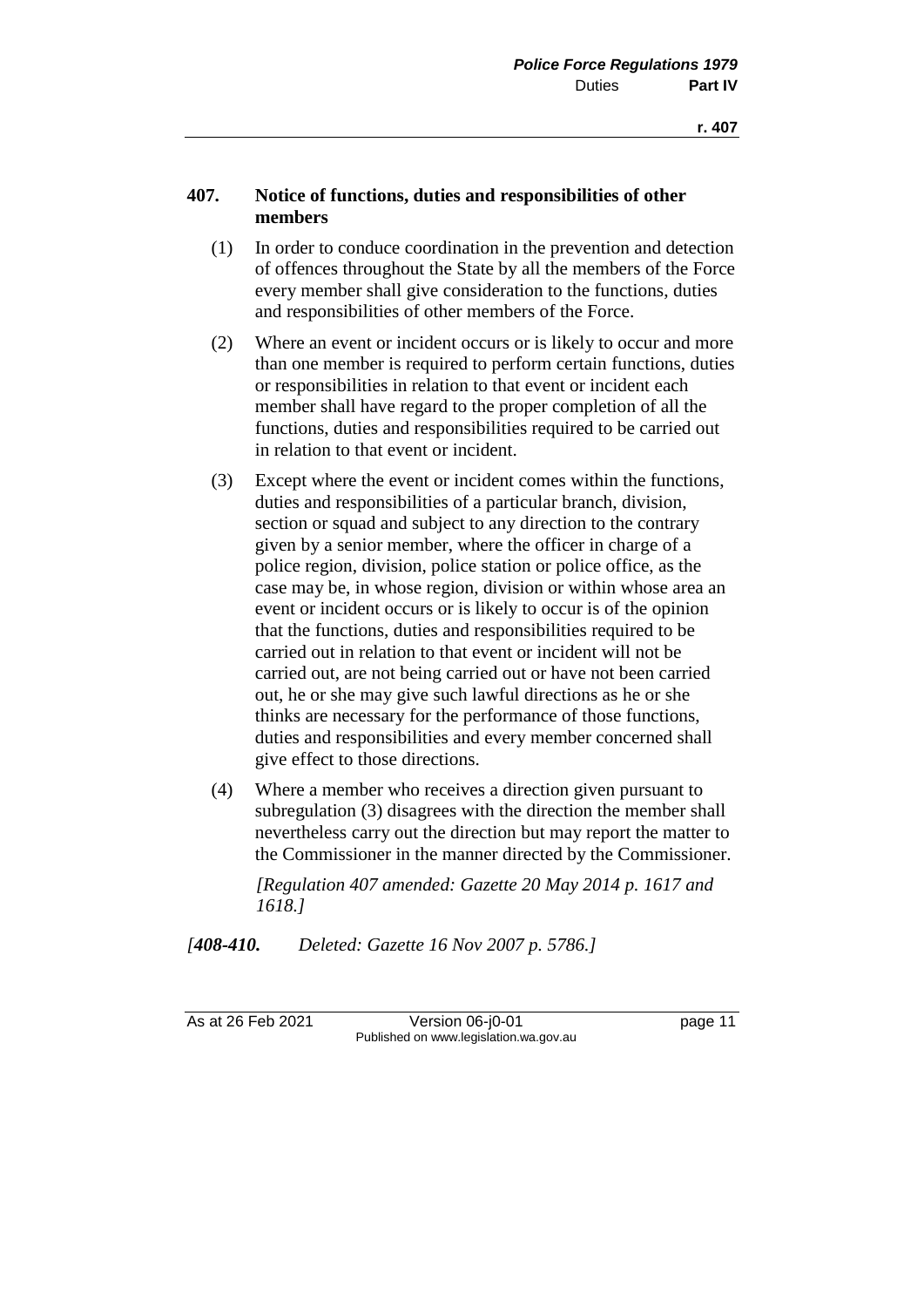# **Part V — Appointment**

### **501. Terms used**

In this Part, unless the contrary intention appears —

*medical practitioner* means a person registered under the *Health Practitioner Regulation National Law (Western Australia)* in the medical profession;

*psychiatrist* means a person whose name is contained in the register of specialist psychiatrists kept by the Medical Board of Australia under the *Health Practitioner Regulation National Law (Western Australia)* section 223;

*psychologist* means a person registered under the *Health Practitioner Regulation National Law (Western Australia)* in the psychology profession.

*[Regulation 501 inserted: Gazette 20 May 2014 p. 1609.]*

# **502. Application for appointment**

An application to be appointed as a member is to be made to the Commissioner in the approved manner.

*[Regulation 502 inserted: Gazette 20 May 2014 p. 1609.]*

# **503. Eligibility for appointment**

Subject to these regulations, an applicant is not eligible for appointment as a member unless —

- (a) the applicant is  $-$ 
	- (i) an Australian citizen, or a permanent resident, within the meaning of the *Australian Citizenship Act 2007* (Commonwealth); or
	- (ii) a New Zealand citizen who is the holder of a special category visa within the meaning of the *Migration Act 1958* (Commonwealth) and is authorised under that special category visa to work in Australia as a member;

and

page 12 Version 06-j0-01 As at 26 Feb 2021 Published on www.legislation.wa.gov.au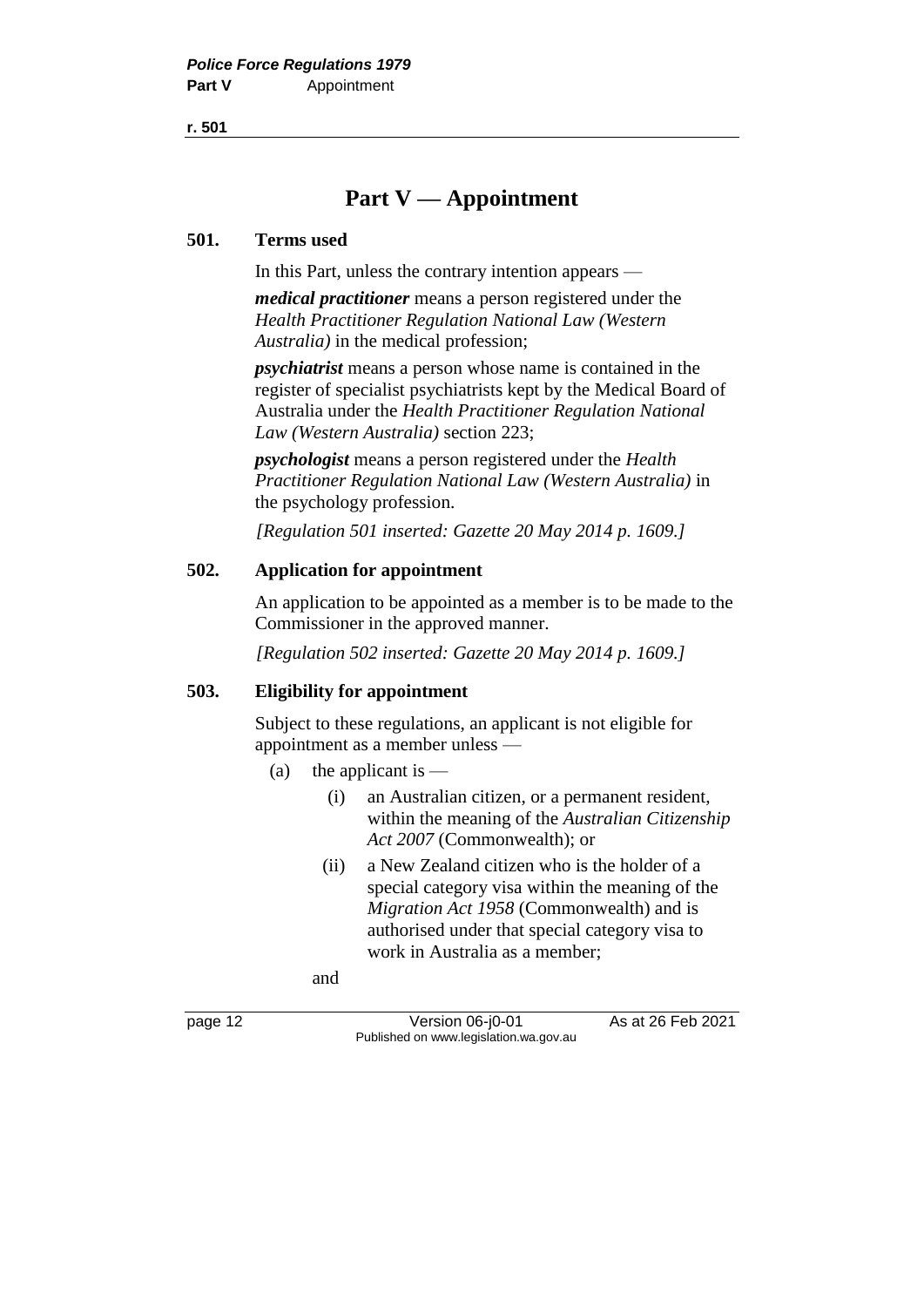- (b) the applicant is of good character and repute; and
- (c) the applicant has attained the age of 18 years; and
- (d) the applicant has, unless the Commissioner in a particular case has approved otherwise in writing —
	- (i) passed a medical examination conducted by a medical practitioner who certifies that the applicant is physically fit and free from any constitutional, organic or other disability likely to render the applicant unfit for duty as a member; and
	- (ii) passed an examination for entry to the Force, set in a manner approved by the Commissioner; and
	- (iii) passed a physical performance evaluation conducted by a person appointed for that purpose by the Commissioner; and
	- (iv) passed a psychological assessment, conducted by a psychiatrist or psychologist appointed for that purpose by the Commissioner; and
	- (v) performed to a satisfactory standard in an interview by a panel selected in a manner approved by the Commissioner.

*[Regulation 503 inserted: Gazette 20 May 2014 p. 1609-10.]*

*[504. Deleted: Gazette 20 May 2014 p. 1609.]*

#### **505. Member in possession of information about applicant**

Where a member possesses any information about any applicant that should be brought to the attention of the Commissioner, the member shall immediately communicate that information to his or her officer in charge for forwarding to the Manager, Police Recruiting.

*[Regulation 505 amended: Gazette 20 May 2014 p. 1610 and 1615-16.]*

As at 26 Feb 2021 Version 06-j0-01 page 13 Published on www.legislation.wa.gov.au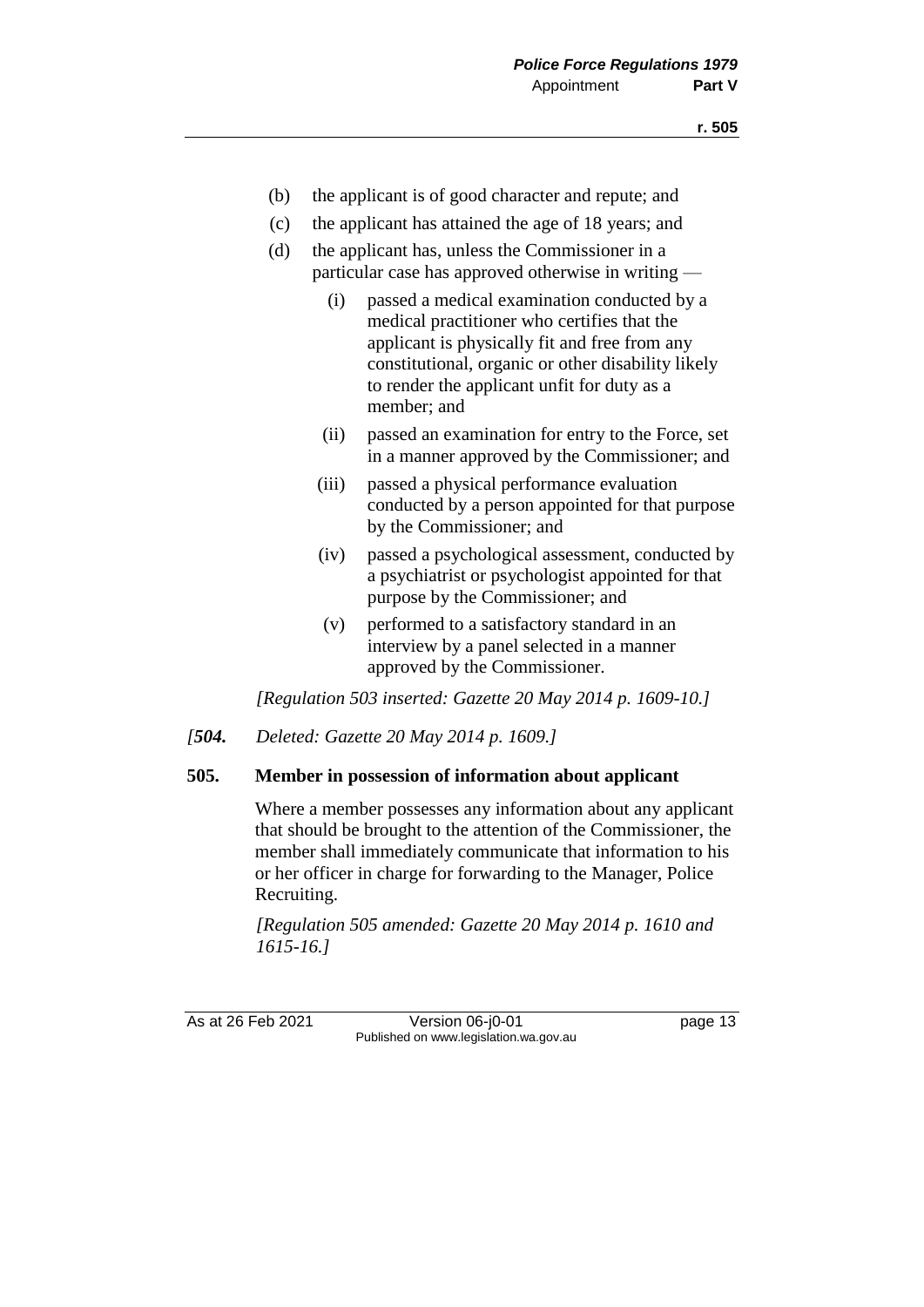#### **505A. Probationary period**

- (1) A person appointed as a member is on probation for a period of 2 years beginning on the day of the person's induction into the Police Academy or, where the person did not attend the Police Academy, beginning on the day of the person's appointment as a member.
- (2) Where the Commissioner is of the opinion that a member on probation will not give satisfactory service, the Commissioner may, subject to the approval of the Minister remove the member from the Force.
- (3) The Commissioner may, at his or her discretion, shorten or lengthen the period of probation of any member.
- (4) Where the period of probation of a member is lengthened in accordance with subregulation (3), the Commissioner shall notify the member, in writing, of the date to which the probationary period is extended and the reason for that extension.

*[Regulation 505A inserted: Gazette 1 Mar 1985 p. 790; amended: Gazette 14 Jul 1992 p. 3365; 20 May 2014 p. 1615-18.]*

page 14 Version 06-j0-01 As at 26 Feb 2021 Published on www.legislation.wa.gov.au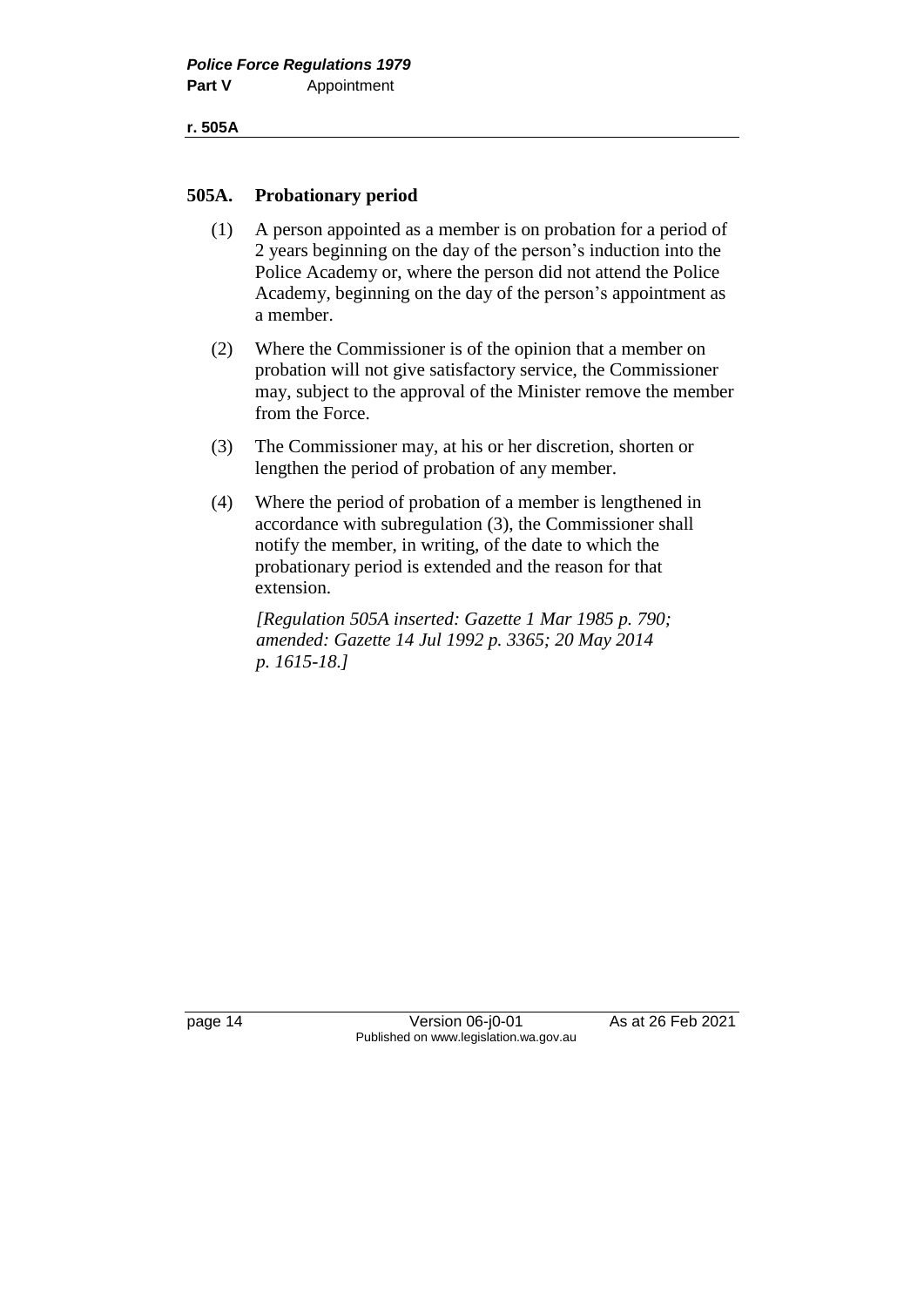# **Part VI — General rules relating to discipline**

## **601. Acting in manner prejudicial to Force**

- (1) A member shall not act in a disorderly manner, or any manner prejudicial to discipline of the Force.
- (2) A member shall not act in a manner that is likely to bring discredit on the Force or in a manner that is unbecoming of a member of the Force.

*[Regulation 601 amended: Gazette 20 May 2014 p. 1611 and 1612.]*

# **602. Behaviour towards other members**

A member shall not —

- (a) be insubordinate in any way;
- (b) use oppressive or tyrannical conduct towards an inferior in rank;
- (c) use obscene, abusive or insulting language towards any other member;
- (d) wilfully or negligently make any false complaint or statement against a member;
- (e) assault a member;
- (f) withhold any complaint or report against a member;
- (g) cause or attempt to cause disaffection amongst members.

*[Regulation 602 amended: Gazette 20 May 2014 p. 1611 and 1612.]*

# **603. Lawful order not to be disobeyed**

A member shall not disobey a lawful order and shall not, without good and sufficient cause, fail to carry out a lawful order.

*[Regulation 603 amended: Gazette 20 May 2014 p. 1611.]*

As at 26 Feb 2021 Version 06-j0-01 page 15 Published on www.legislation.wa.gov.au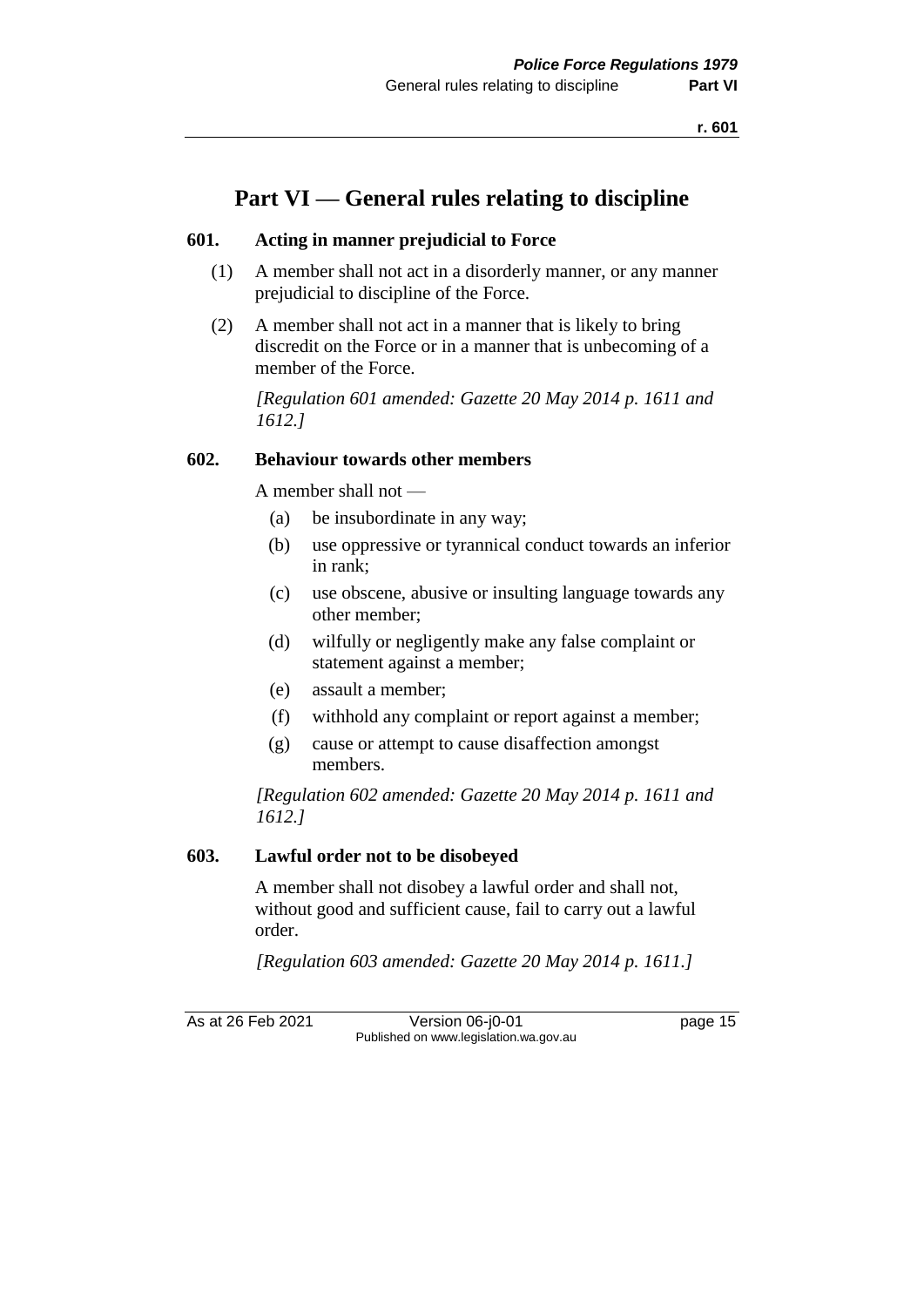### **604. Officer in charge not to remain absent unless arrangements made for his or her absence**

An officer in charge shall not remain absent from his or her region, division, sub-division, section, branch, sub-branch, police station or office as the case may be, unless definite and adequate arrangements have been made for carrying out the functions, duties and responsibilities attaching to his or her office during his or her absence.

*[Regulation 604 amended: Gazette 20 May 2014 p. 1615-16 and 1618.]*

## **605. Performance generally**

- $(1)$  A member shall
	- (a) except for good or sufficient cause, promptly and diligently attend to and carry out anything which is his or her duty as a member;
	- (b) perform and carry out any duty in a proper manner;
	- (c) work his or her beat in accordance with orders;
	- (d) when knowing where any offender is to be found, report the same and shall make due exertion for making the offender amenable to justice;
	- (e) report anything which the member knows concerning a criminal charge and disclose any evidence which the member or, to his or her knowledge, any other person can give for or against any accused in criminal proceedings;
	- (f) if, other than in the course of duty, the member is present at or involved in an incident occurring within the State that the police attend or investigate —
		- (i) as soon as practicable, declare his or her presence or involvement, status as a member and knowledge of the incident to the attending or investigating police; and

page 16 Version 06-j0-01 As at 26 Feb 2021 Published on www.legislation.wa.gov.au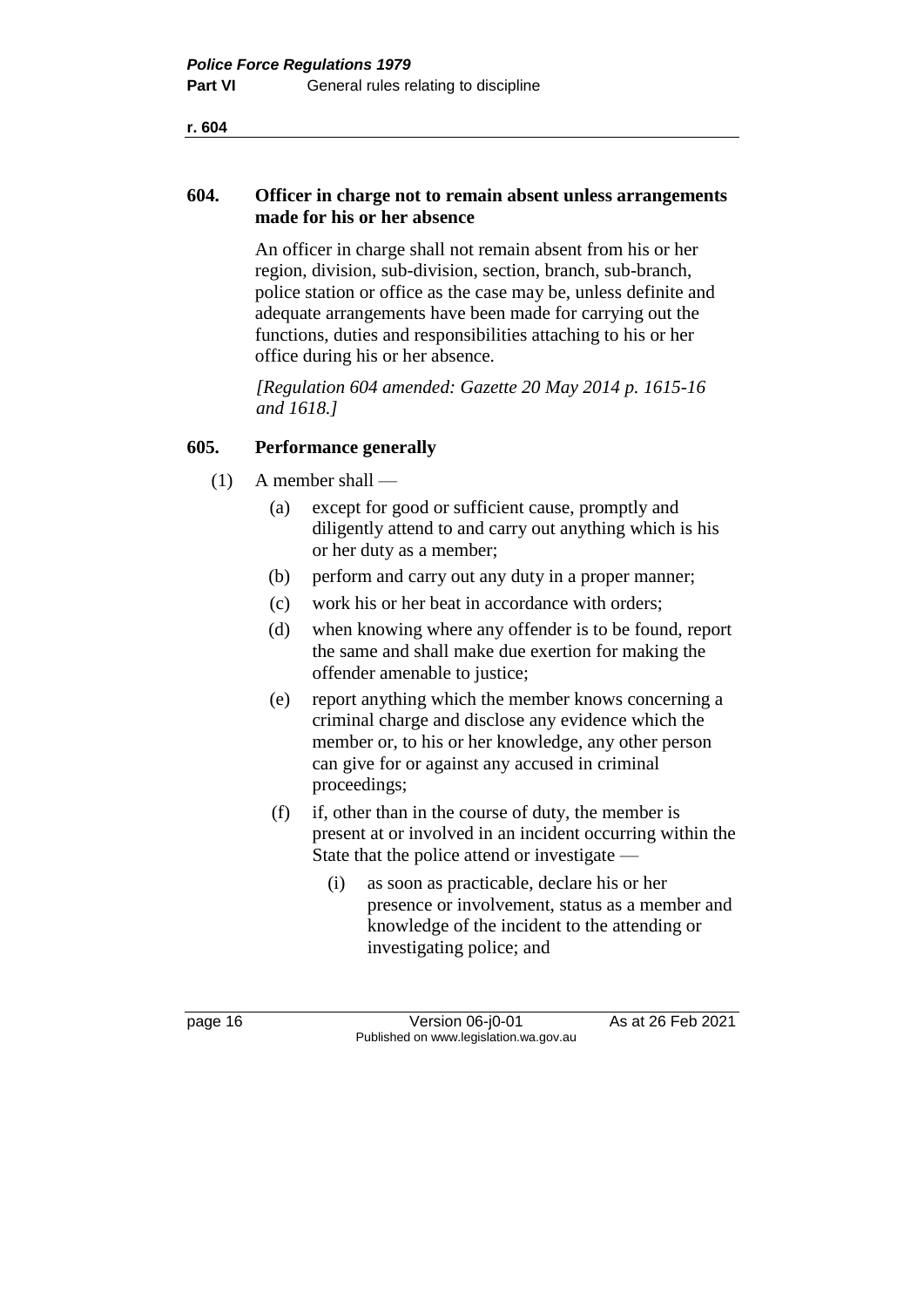- (ii) as soon as practicable, report his or her presence or involvement and knowledge of the incident to his or her own supervisor;
- (g) if, other than in the course of duty, the member is present at or involved in an incident occurring outside the State that police of the relevant jurisdiction attend or investigate, as soon as practicable report his or her presence or involvement, and knowledge of the incident, to his or her supervisor;
- (h) if the member is charged with an offence under the law of the State or of any other jurisdiction, as soon as practicable report the charge to his or her supervisor;
- (i) if the member
	- (i) is given a cannabis intervention requirement under the *Misuse of Drugs Act 1981* Part IIIA; or
	- (ii) is given an infringement notice under the *Liquor Control Act 1988* section 167; or
	- (iii) is given an order under the *Criminal Investigation Act 2006* section 27; or
	- (iv) becomes bound by an order (including a police order) made under the *Restraining Orders Act 1997; or*
	- (iva) is given a prohibition notice under the *Road Traffic Act 1974* section 71BA; or
		- (v) is given a disqualification notice under the *Road Traffic Act 1974* section 71C; or
	- (vi) is given an infringement notice under the *Criminal Procedure Act 2004* Part 2 issued under the *Criminal Code (Infringement Notices) Regulations 2015*,

as soon as practicable report the notice or order to his or her supervisor;

(j) report any corrupt, criminal, unlawful, dishonest or unethical conduct or breach of discipline which the

As at 26 Feb 2021 Version 06-j0-01 page 17 Published on www.legislation.wa.gov.au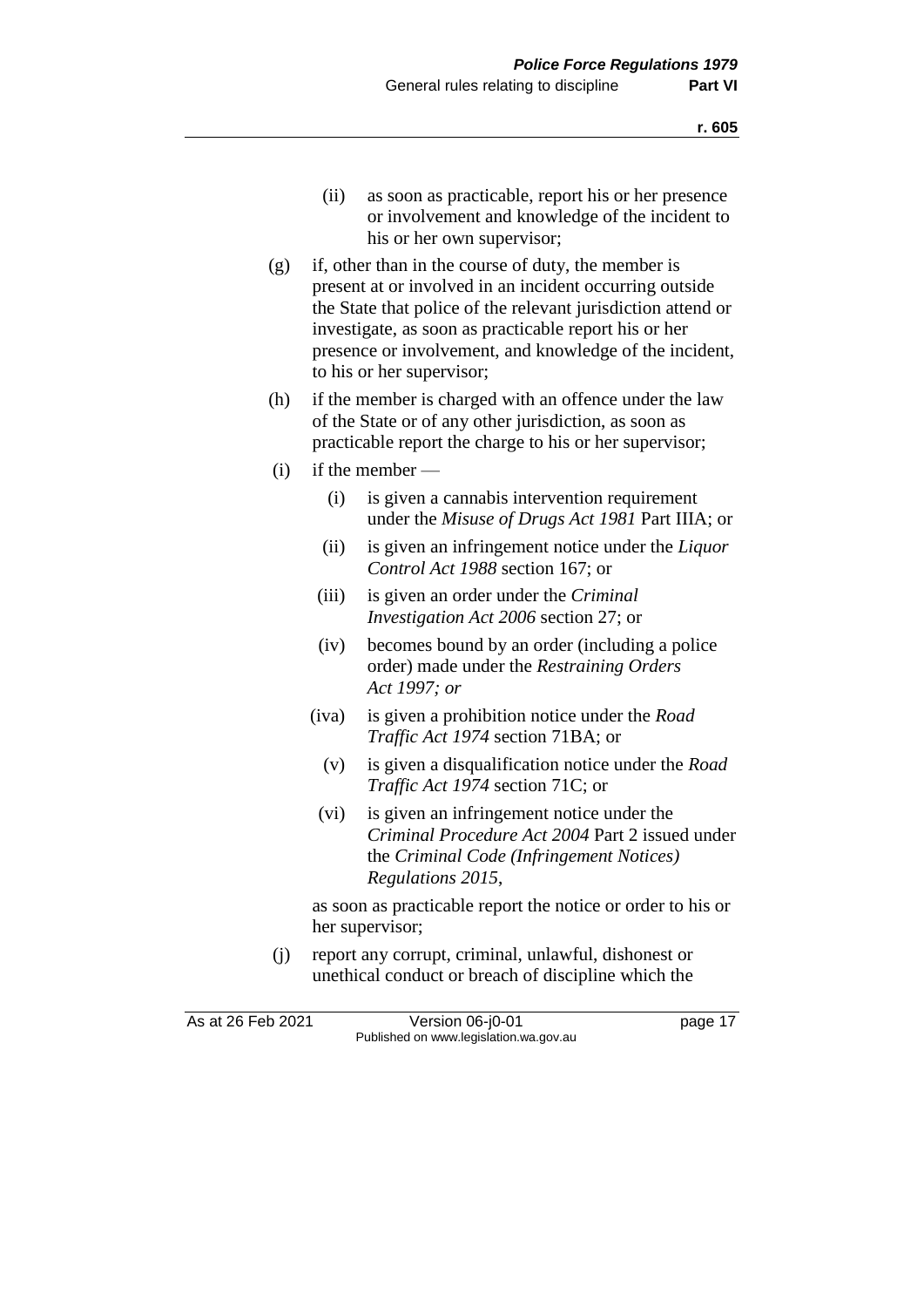member knows, or suspects on reasonable grounds, that a member is committing or has committed;

- (k) report any other matter which it is his or her duty to report.
- (2) A member shall not
	- (a) sleep while on duty; or
	- (b) by carelessness or neglect permit a prisoner to escape; or
	- (c) omit to make any necessary entry in any official document or book; or
	- (d) neglect, or without good and sufficient cause omit to carry out any instruction of the District Medical Officer while absent from duty on account of sickness; or
	- (e) if absent from duty on account of sickness or ill-health —
		- (i) do any act that will, or is likely to, retard the member's return to work; or
		- (ii) conduct himself or herself in a manner that is likely to cause a delay in returning to work.
- (3) If subregulation (1) requires a member to report a matter then, unless that subregulation provides otherwise, the member is to report it —
	- (a) to his or her supervisor; or
	- (b) if the member reasonably considers that it is not appropriate to report the matter to his or her supervisor, to a commissioned officer —
		- (i) who is not his or her supervisor; and
		- (ii) who, if the member reporting is a commissioned officer, is equal or superior in rank to the member reporting.

*[Regulation 605 amended: Gazette 16 Jul 2010 p. 3366-8; 20 May 2014 p. 1611 and 1613-17; 3 Mar 2015 p. 785-6; SL 2020/263 r. 4.]*

page 18 Version 06-j0-01 As at 26 Feb 2021 Published on www.legislation.wa.gov.au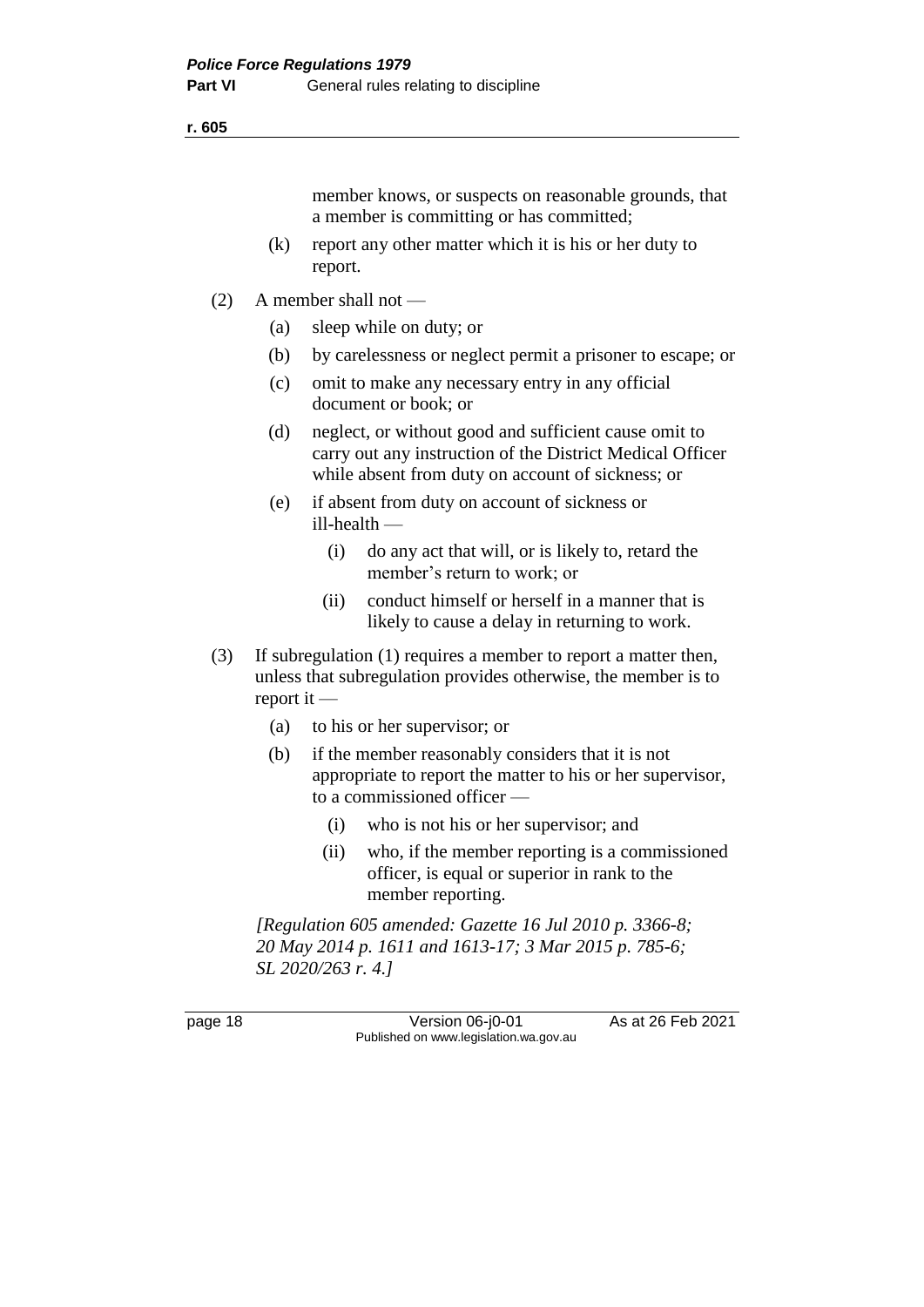#### **606. False, misleading or inaccurate statements etc.**

A member shall not —

- (a) knowingly make or sign any false statement in any official document or book;
- (b) wilfully or negligently make any false, misleading or inaccurate statement;
- (c) without good and sufficient cause destroy or mutilate any official document or record or alter or erase any entry therein.

*[Regulation 606 amended: Gazette 20 May 2014 p. 1611.]*

#### **607. Secrecy**

- (1) A member shall not
	- (a) give any person any information relating to the Force or other information that has been furnished to, or obtained by, the member in the course of his or her duty as a member; or
	- (b) disclose the contents of any official papers or documents that have been supplied to the member in the course of his or her duties as a member or otherwise,

except in the course of his or her duty as a member.

- (2) A member shall not, except with the express permission of his or her officer in charge or the Commissioner —
	- (a) publicly comment, either orally or in writing, on any administrative action, or upon the administration of the Force; or
	- (b) use for any purpose, other than for the discharge of his or her official duties as a member, information gained by the member through his or her employment in the Force; or
	- (c) communicate to the public, or to any unauthorised person any matter connected with the Force.

As at 26 Feb 2021 Version 06-j0-01 page 19 Published on www.legislation.wa.gov.au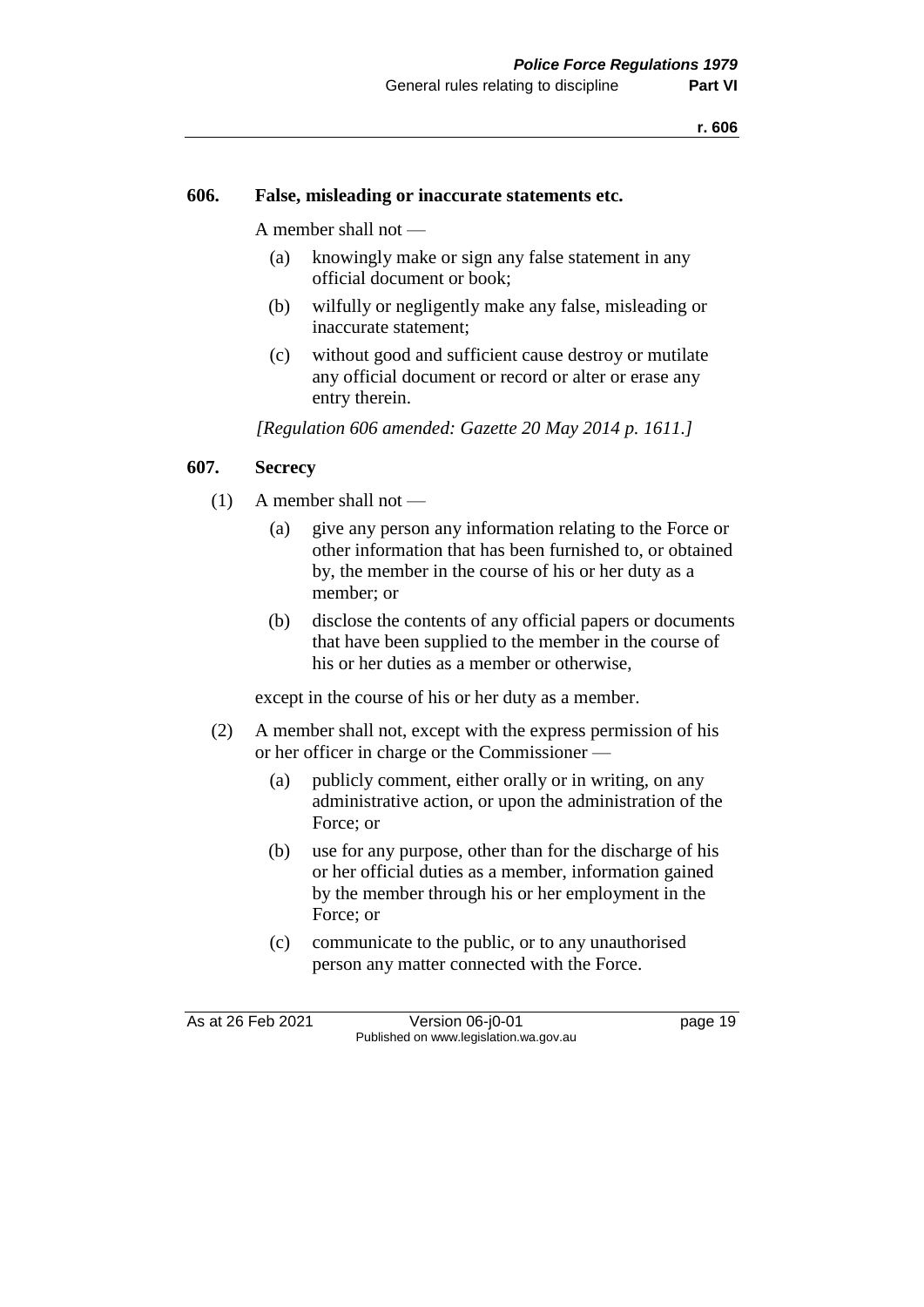- (3) A member shall not
	- (a) make any anonymous communication to the Commissioner or any commissioned officer;
	- (b) canvass the Commissioner or any Minister of the Crown or any officer of the Minister's Department with regard to any matter concerning the Force;
	- (c) sign or circulate any petition or statement except through the proper channel of correspondence to the Commissioner or in accordance with the constitution of the Western Australian Police Union of Workers.

*[Regulation 607 amended: Gazette 22 Jan 1988 p. 128; 20 May 2014 p. 1611, 1612 and 1614-16.]*

#### **608. Member not to compromise his or her position**

- $(1)$  A member shall not
	- (a) receive any bribe;
	- (b) subject to subregulation (1a), directly or indirectly solicit or receive any gratuity, present, reward, subscription or testimonial without the approval of the Commissioner;
	- (c) place himself or herself under pecuniary obligation to any person who is directly or indirectly interested in any premises licensed for sale of intoxicating liquor, or who holds a licence concerning the granting or renewal of which the Police may have to report or give evidence;
	- (d) improperly use his or her reputation or position as a member for his or her private advantage;
	- (e) in his or her capacity as a member, sign, write or give, without the approval of the Commissioner, any testimonial of character or recommendation with the object of obtaining employment for any person or of supporting an application for the grant of a licence of any kind;

page 20 **Version 06-j0-01** As at 26 Feb 2021 Published on www.legislation.wa.gov.au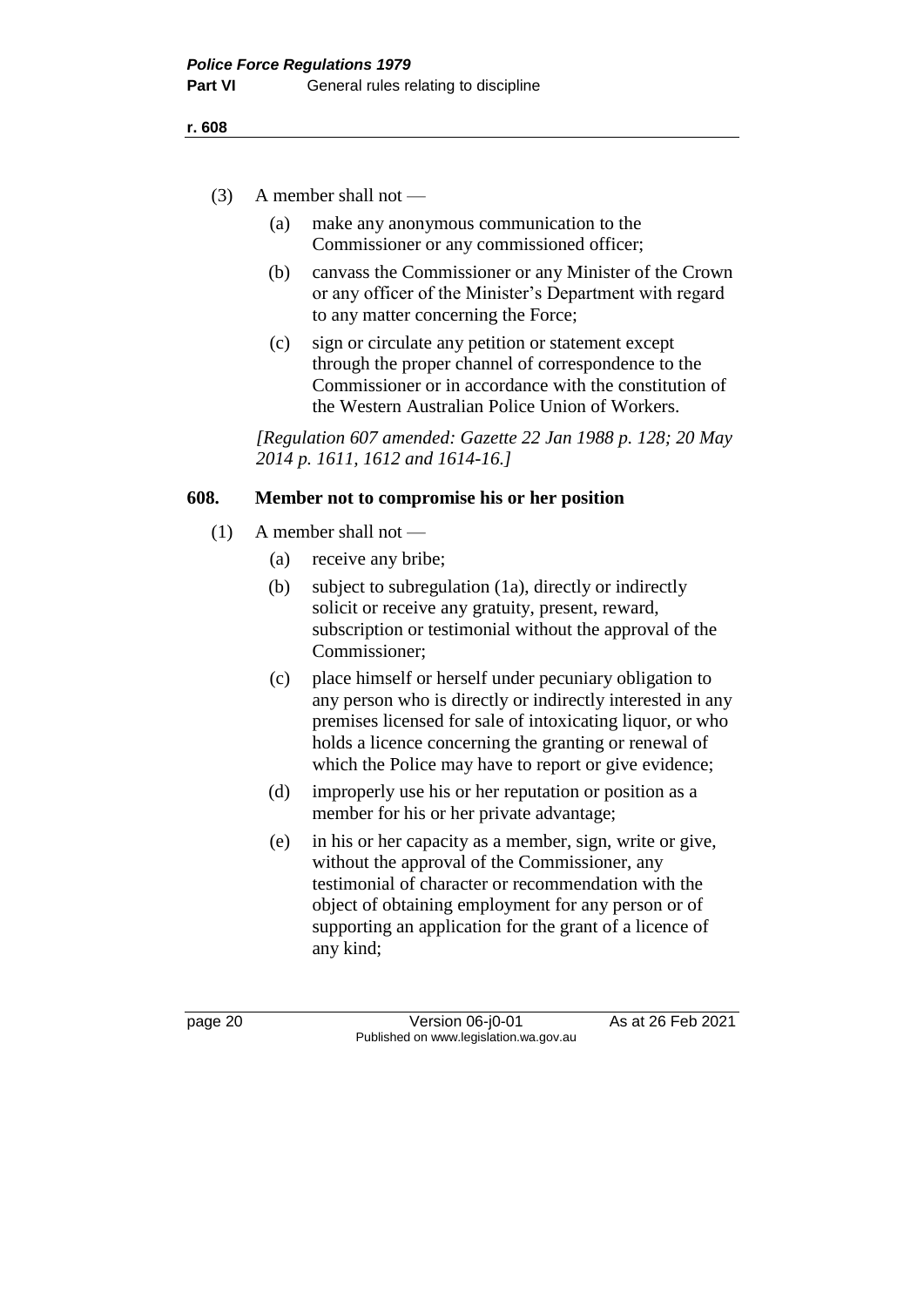- (f) without the approval of the Commissioner, support an application for the grant of a licence of any kind;
- (g) unless duly authorised, create a liability or enter into any contract on behalf of the Crown or agree to alter the terms or conditions of any prescribed or duly approved form of contract to which the Crown is or will be party.
- (1a) The Commissioner may delegate, to an officer of the rank of superintendent or higher, the approval power conferred on the Commissioner under subregulation (1)(b).
- (2) A member shall account for and make prompt and true return of any money or property received by the member in his or her official capacity.
- (3) Where the Commissioner requires a member to account for any money or property whether received by the member in his or her capacity as a member or not the member shall comply with that requirement within the time specified by the Commissioner.

*[Regulation 608 amended: Gazette 10 Aug 2001 p. 4214; 20 May 2014 p. 1611, 1612 and 1615-17.]*

#### **609. Unlawful arrest and unnecessary force**

A member shall not —

- (a) make any unlawful arrest; or
- (b) use any unnecessary force on any prisoner or other person with whom the member may be brought into contact in the performance of his or her duty.

*[Regulation 609 amended: Gazette 20 May 2014 p. 1611 and 1615-17.]*

#### **610. Feigning sickness or injury**

A member shall not feign or exaggerate any sickness or injury with a view to evading duty.

*[Regulation 610 amended: Gazette 20 May 2014 p. 1611.]*

As at 26 Feb 2021 Version 06-j0-01 page 21 Published on www.legislation.wa.gov.au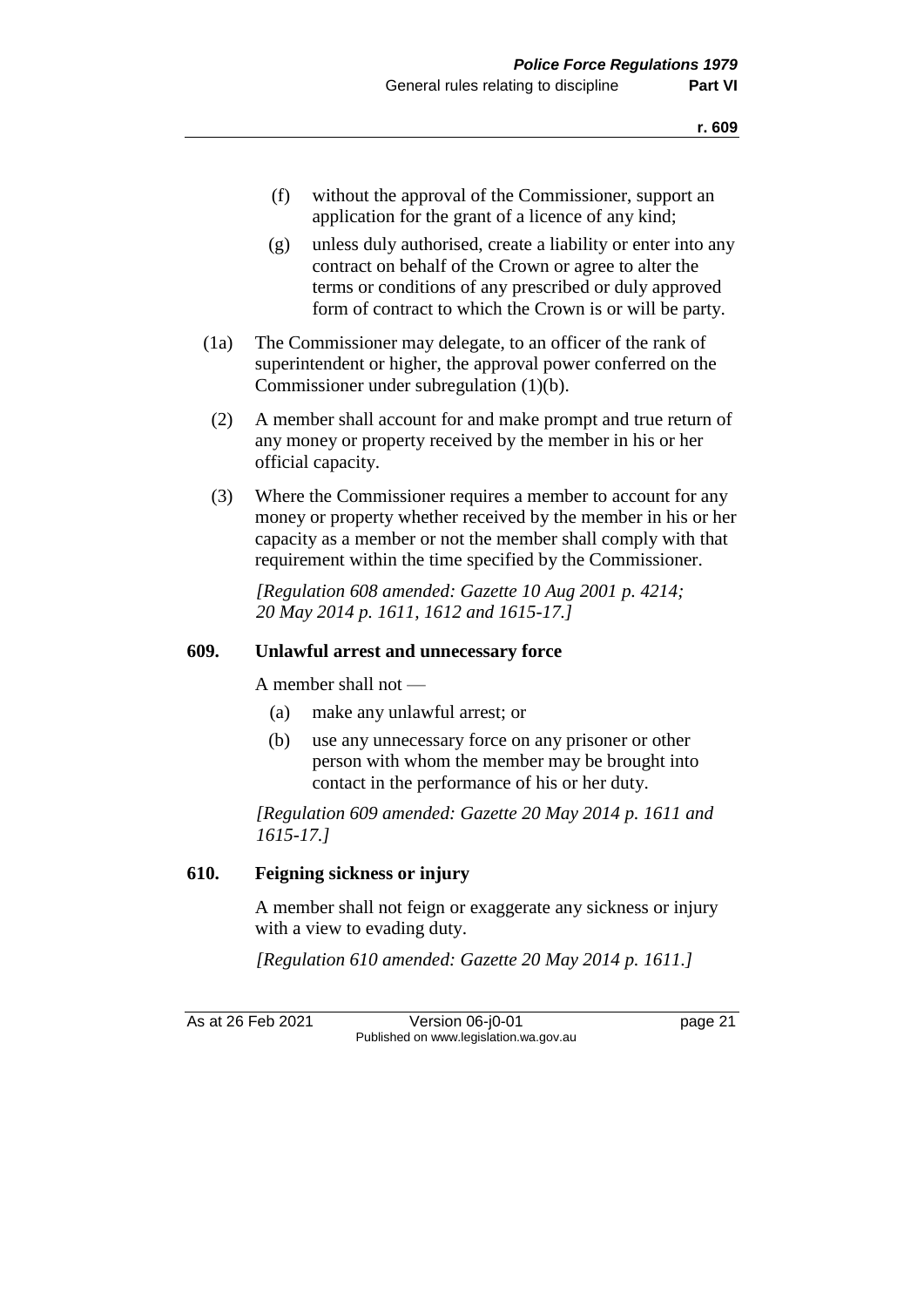#### **611. Not to be absent or late without reasonable excuse**

A member shall not without reasonable excuse be absent without leave from, or be late for, parade, court or any other duty.

*[Regulation 611 amended: Gazette 20 May 2014 p. 1611.]*

*[612, 613. Deleted: Gazette 2 Feb 2007 p. 247.]*

*[614. Deleted: Gazette 20 May 2014 p. 1610.]*

# **615. Receiving and being supplied with intoxicating liquor while on duty**

A member shall not without the consent of his or her superior officer —

- (a) drink or receive from any person, any intoxicating liquor;
- (b) request or attempt to persuade any person to supply him or her with intoxicating liquor,

while the member is on duty.

*[Regulation 615 amended: Gazette 20 May 2014 p. 1611 and 1615-17.]*

#### **616. Entering licensed premises**

A member shall not enter while on duty any premises licensed under the *Liquor Control Act 1988* or any other premises where intoxicating liquor is stored or distributed, when the member's presence there is not required in the performance of the member's duty.

*[Regulation 616 amended: Gazette 30 Dec 2008 p. 5645; 20 May 2014 p. 1611 and 1617.]*

page 22 Version 06-j0-01 As at 26 Feb 2021 Published on www.legislation.wa.gov.au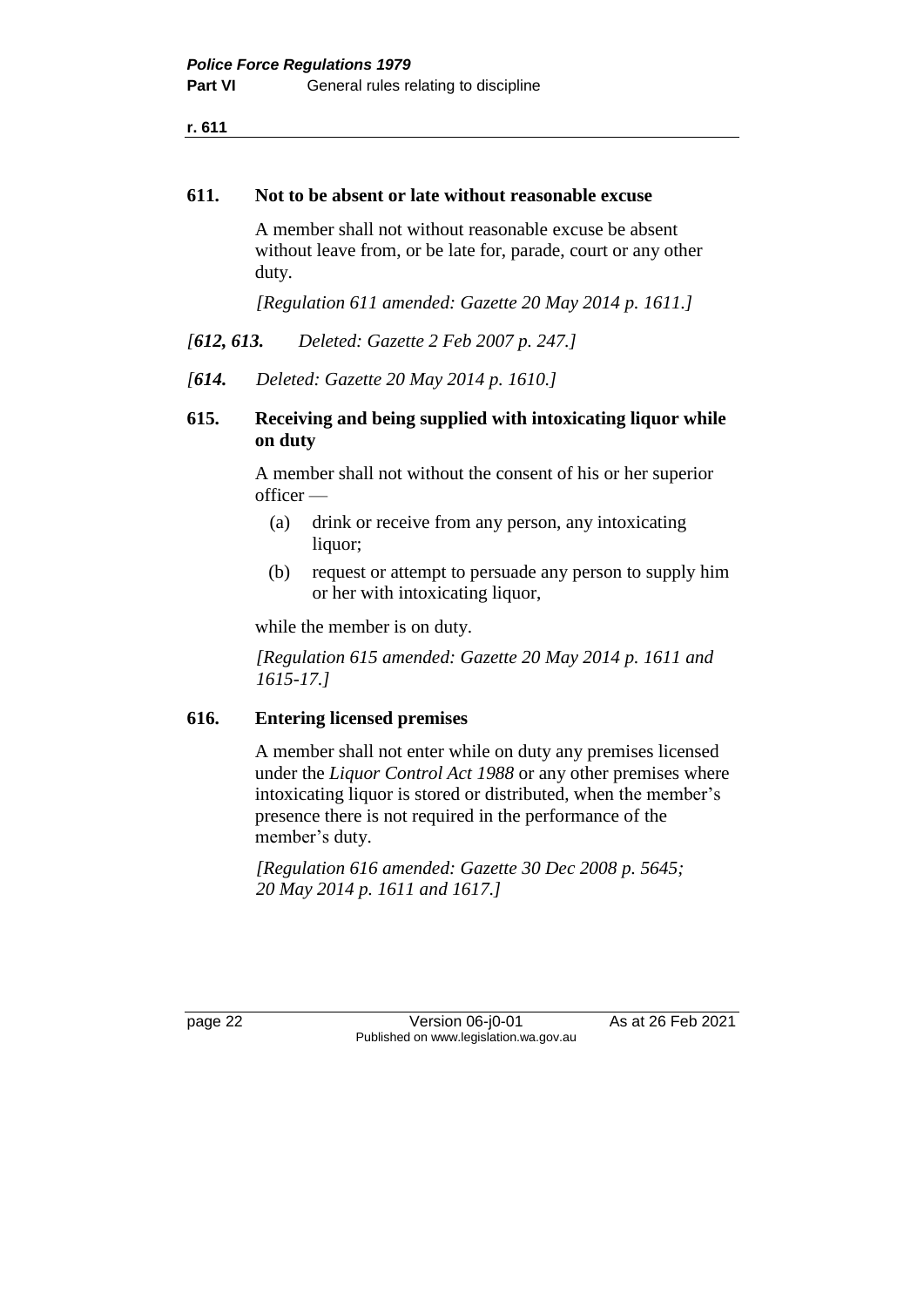## **617. Consumption of intoxicating liquor**

- (1) A member shall not while in uniform consume intoxicating liquor in a public place except with the prior approval of the Commissioner.
- (2) A member does not commit an offence against subregulation (1) if the member consumes intoxicating liquor at the Police Canteen.

*[Regulation 617 amended: Gazette 20 May 2014 p. 1617.]*

#### **618. Premises supplying intoxicating liquor**

- (1) Subject to subregulation (2), a member shall not keep premises for the sale of intoxicating liquor either in the member's own or any other name or be directly or indirectly interested in the management or control of any such premises.
- (2) The Commissioner of Police may in writing authorise a member to keep premises for the sale of intoxicating liquor or to be directly or indirectly interested in the management or control of any such premises if —
	- (a) the premises have been approved by the Commissioner; and
	- (b) the member is a member of the Western Australian Police Social Club (Inc.); and
	- (c) the premises are owned or leased by that Club.

*[Regulation 618 amended: Gazette 14 Nov 1997 p. 6457; 20 May 2014 p. 1611 and 1617.]*

### **619. Restrictions relating to loans, securities and debts**

A member shall not —

- (a) lend money to any superior or borrow money or accept presents from any inferior;
- (b) induce any other member to become a security for a loan or debt;

As at 26 Feb 2021 Version 06-j0-01 page 23 Published on www.legislation.wa.gov.au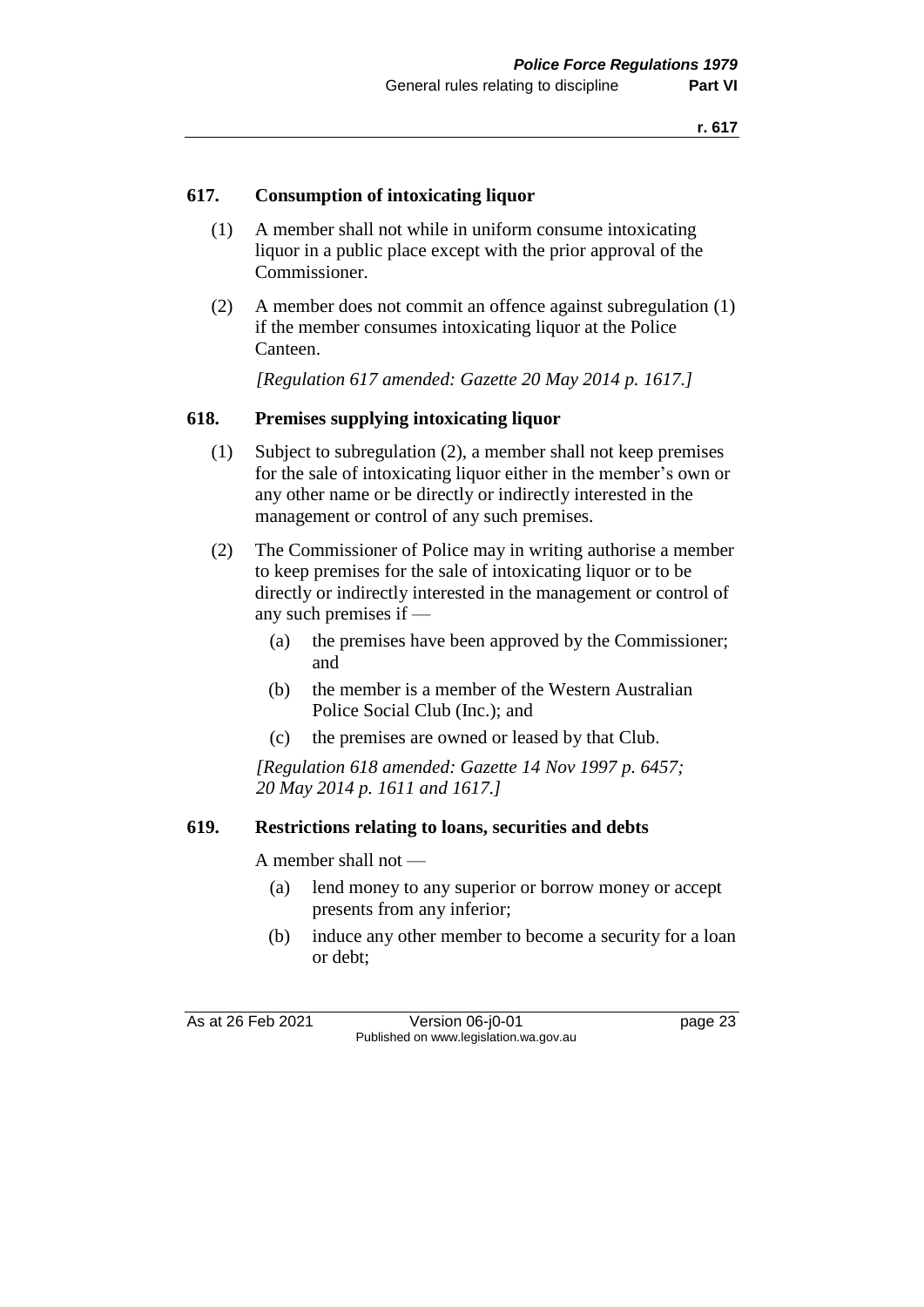(c) neglect to pay a lawful debt.

*[Regulation 619 amended: Gazette 20 May 2014 p. 1611.]*

# **620. Interest in racing**

A member being an owner or directly or indirectly interested in or in any way taking part in the training or racing of a race horse or racing dog shall not act in a manner likely to bring discredit on the reputation of the Force or unbecoming to a member of the Force.

*[Regulation 620 amended: Gazette 20 May 2014 p. 1611.]*

## **621. Restrictions relating to trade, business or professions outside Force**

- (1) A member shall not carry on any trade, business or profession or accept any other remuneration for employment without the approval of the Commissioner or a commissioned officer.
- (2) The approval under subregulation (1) must be given in accordance with, and subject to, any instructions or directions issued by the Commissioner.

*[Regulation 621 amended: Gazette 30 Dec 2005 p. 6879; 20 May 2014 p. 1611.]*

# **622. Acts against discipline**

A member shall not induce or attempt to induce any member of the Force to withhold his or her services, or commit a breach of discipline, or connive at or knowingly be an accessory to any offence against discipline of the Force.

*[Regulation 622 amended: Gazette 20 May 2014 p. 1611 and 1615-16.]*

# **623. Offence against discipline to be reported**

Any member being an officer, non-commissioned officer or officer in charge of a police station shall report promptly any

page 24 Version 06-j0-01 As at 26 Feb 2021 Published on www.legislation.wa.gov.au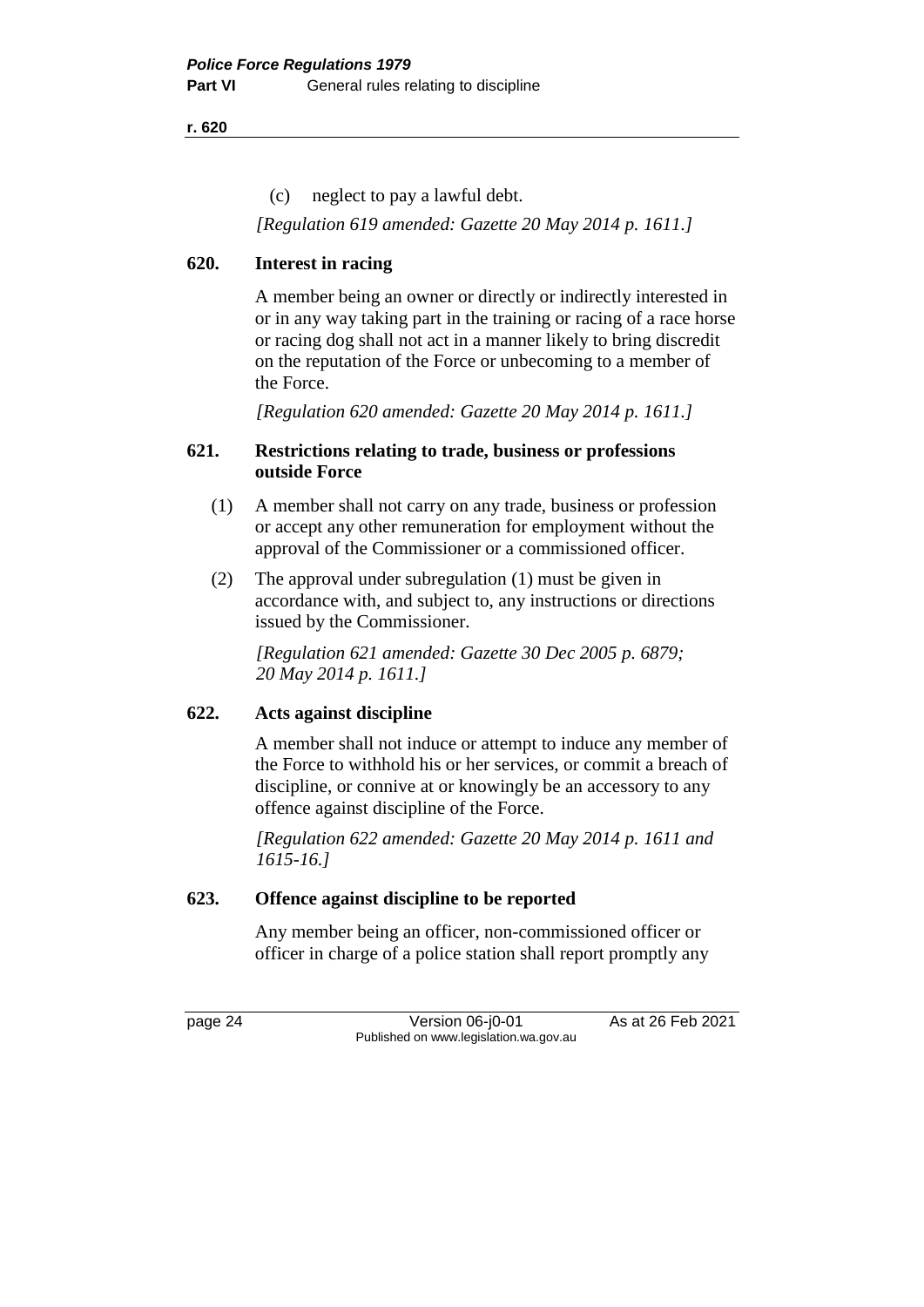member who has committed an offence against discipline of the Force.

*[Regulation 623 amended: Gazette 20 May 2014 p. 1611.]*

## **624. Investigation into acts against discipline**

- (1) Where an allegation is made that a member has committed an offence against the discipline of the Force the officer designated by the Commissioner for that purpose or the officer in charge of the region or branch in which the member is stationed shall cause an investigation to be made by a commissioned officer or non-commissioned officer (in subregulation (2) called the *investigating officer*) into the allegation.
- (2) Upon completion of the investigation the investigating officer shall make a report to the officer by whom the investigating officer was appointed to make the investigation.
- (3) A charge relating to an offence against the discipline of the Force shall not be brought except by a member who is authorised by the Commissioner for that purpose, either generally or for the particular case.

*[Regulation 624 amended: Gazette 16 Feb 1979 p. 425; 23 Mar 1984 p. 745; 22 Aug 1997 p. 4815; 20 May 2014 p. 1611 and 1614.]*

#### **625. Disciplinary proceedings**

Where proceedings are taken pursuant to section 23 of the  $Act -$ 

- (a) the charge shall be in writing on a form in the form of the disciplinary charge sheet set out in the First Schedule;
- (b) the officer in charge of the region or branch shall cause a copy of the disciplinary charge sheet containing the charge to be served on the member charged with the offence before he or she pleads to the charge;

As at 26 Feb 2021 Version 06-j0-01 page 25 Published on www.legislation.wa.gov.au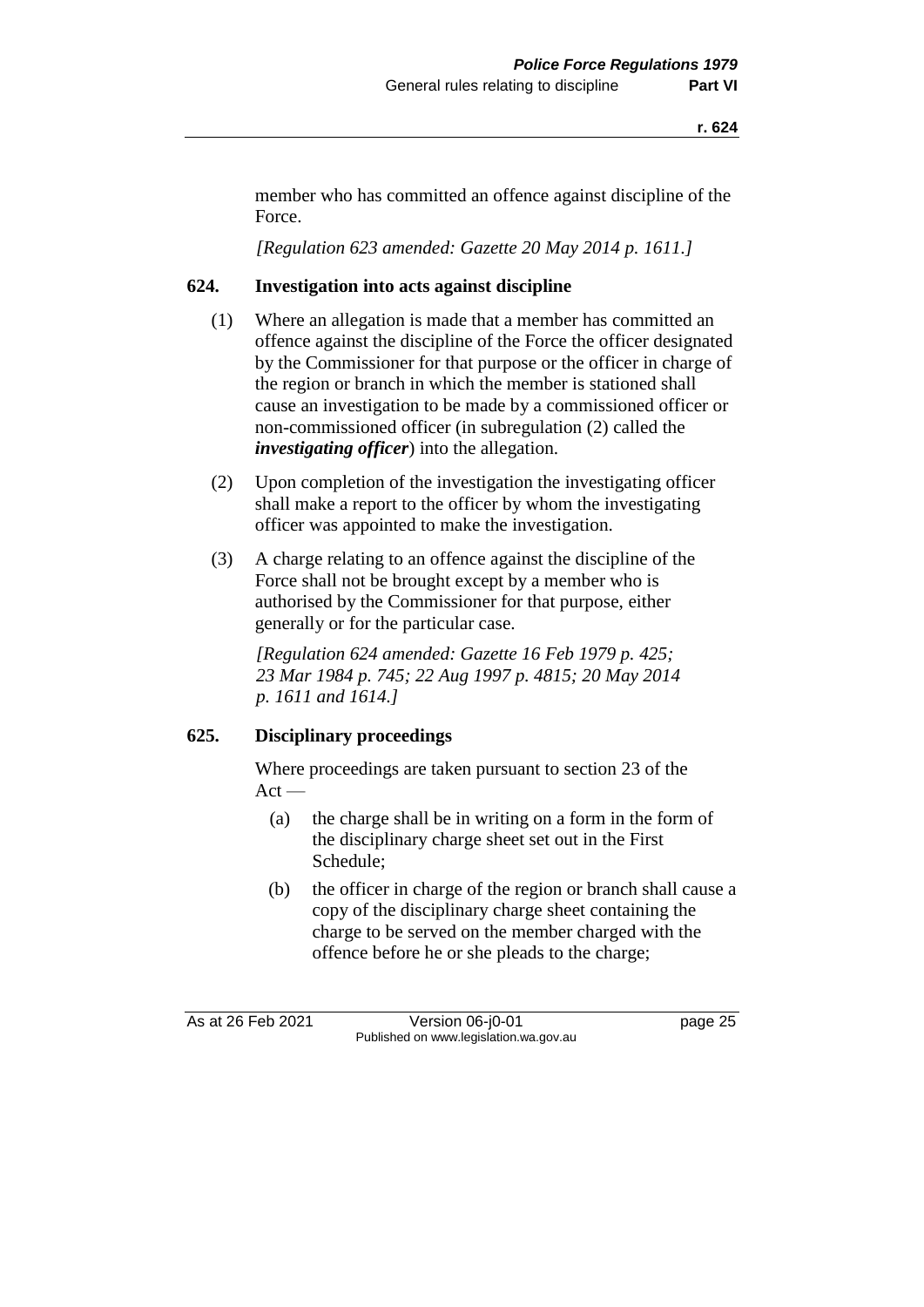(c) the officer in charge of the region or branch in which the member is stationed shall take reasonable steps to secure the attendance at the hearing of all persons whose names and addresses have been supplied by the accused member as witnesses on his or her behalf.

*[Regulation 625 amended: Gazette 7 Sep 1979 p. 2717; 27 Oct 1989 p. 3888; 20 May 2014 p. 1611, 1615-16 and 1618.]*

## **626. Civil or criminal proceedings against member**

- (1) Where any proceeding, whether civil or criminal (not being a charge for an offence against the discipline of the Force) is brought against a member, the member shall, as soon as possible after the commencement of the proceedings, report the fact to the officer in charge of the region or the branch in which the member is stationed.
- (2) An officer in charge of a region or branch who receives a report pursuant to subregulation (1) shall immediately report the matter to the Commissioner.

*[Regulation 626 amended: Gazette 20 May 2014 p. 1611-12 and 1617-18.]*

page 26 Version 06-j0-01 As at 26 Feb 2021 Published on www.legislation.wa.gov.au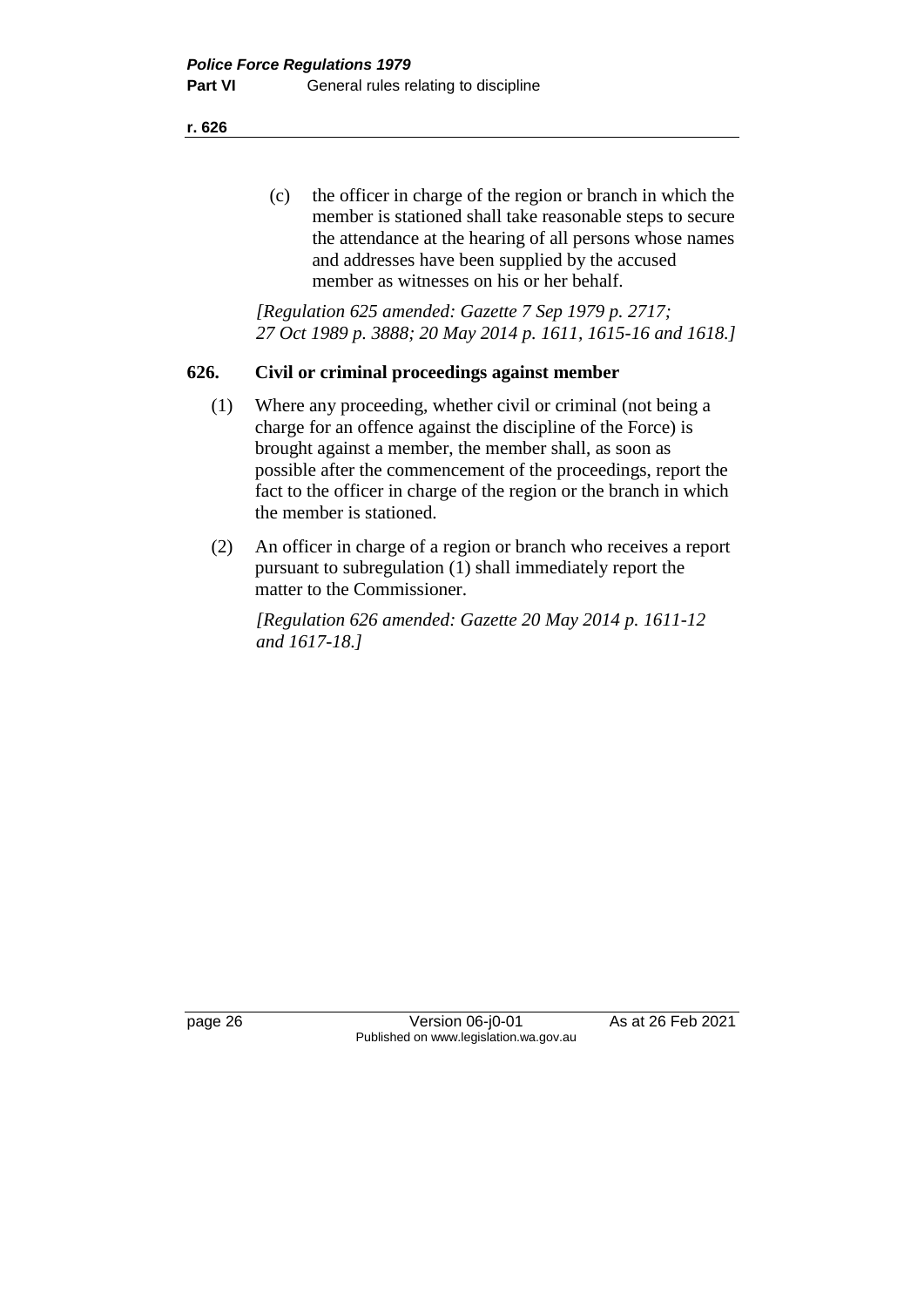# **Part VIA — Procedure relating to Part IIB of the Act**

*[Heading inserted: Gazette 26 Aug 2003 p. 3758.]*

# **6A01. Terms used**

In this Part, unless the contrary intention appears —

*member* has the same meaning as it has in section 33K of the Act;

*notice* means a notice given under section 33L(1) of the Act; *privilege* means —

- (a) a privilege that would attach to documents prepared for the purpose of pending or contemplated proceedings or in connection with the obtaining or giving of legal advice; or
- (b) immunity from production of documents or materials where their disclosure would be against the public interest; or
- (c) immunity from production of documents or materials under an enactment;

*review officer* means a person appointed under regulation 6A02.

*[Regulation 6A01 inserted: Gazette 26 Aug 2003 p. 3758-9; amended: Gazette 15 Dec 2006 p. 5632.]*

# **6A02. Appointment of review officer**

- (1) If a complaint or other information is received by the Commissioner or the assistant commissioner concerning a member's integrity, honesty, competence, performance or conduct, the Commissioner or the assistant commissioner may appoint a review officer in relation to that member.
- (2) If practicable, a person is not to be appointed as a review officer in relation to a member if that person is or has been involved in an investigation that resulted in the complaint being made or the

As at 26 Feb 2021 Version 06-j0-01 page 27 Published on www.legislation.wa.gov.au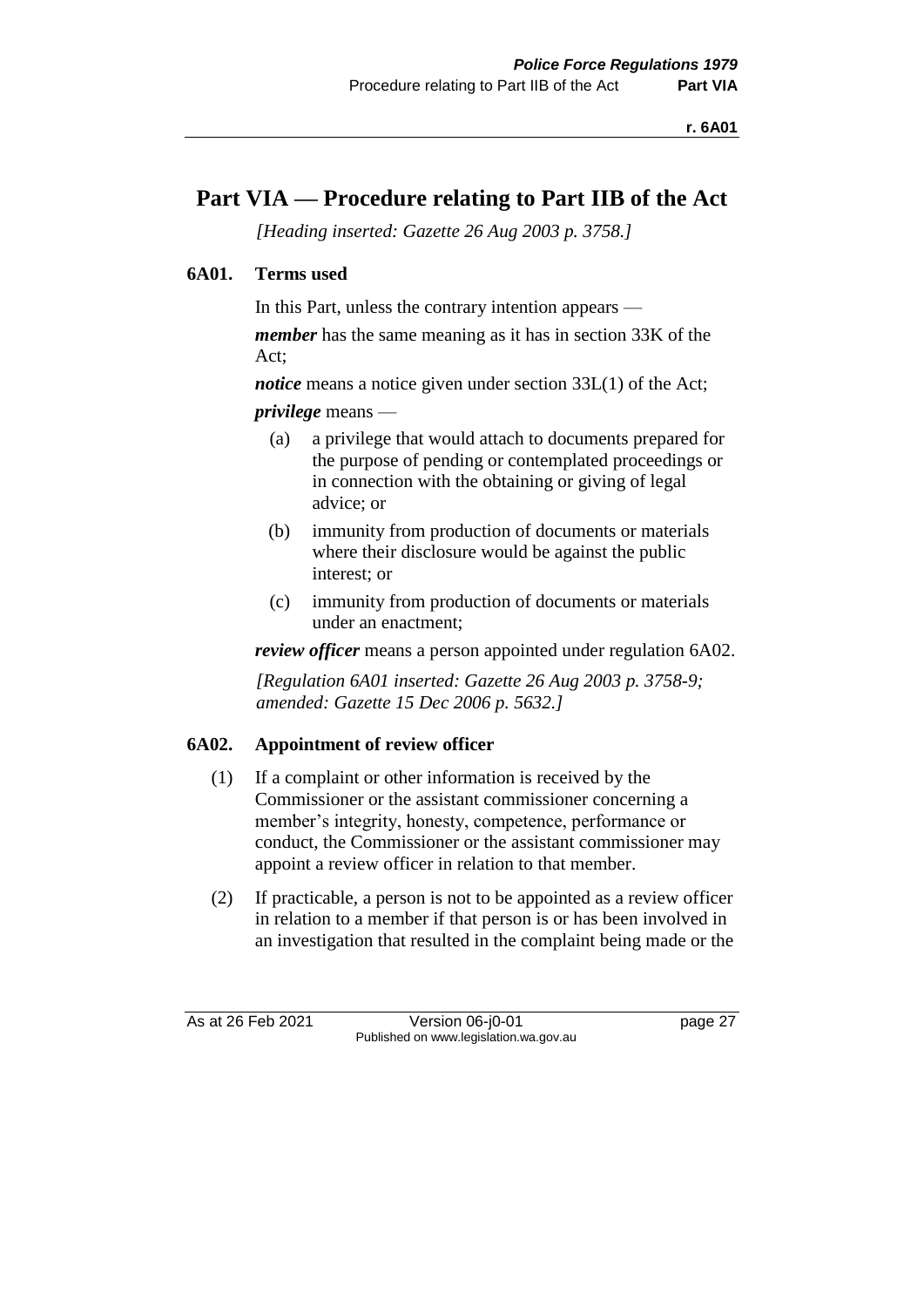#### **r. 6A03**

information being supplied to the Commissioner or the assistant commissioner.

*[Regulation 6A02 inserted: Gazette 26 Aug 2003 p. 3759.]*

# **6A03. Role of review officer**

(1) In subregulation  $(2)$  —

*relevant materials* means materials relevant to issues identified in the Summary of Investigation concerning the member.

- (2) The review officer shall conduct an inquiry into the member referred to in regulation 6A02(1) and prepare —
	- (a) a written report, called a "Summary of Investigation", that includes reference to relevant materials that were gathered by the review officer for the purpose of the inquiry; and
	- (b) a written list, called an "Inspection List", of relevant materials that were gathered by the review officer for the purposes of the inquiry.
- (3) The review officer shall identify in the Inspection List any documents in respect of which privilege is claimed and state in that List the grounds on which the privilege is claimed.
- (4) The review officer is subject to the direction of the assistant commissioner in conducting the inquiry and preparing the Summary of Investigation and Inspection List.

*[Regulation 6A03 inserted: Gazette 26 Aug 2003 p. 3759-60.]*

#### **6A04. Provision of materials to Commissioner**

- (1) When the review officer completes his or her inquiry, the review officer or the assistant commissioner shall provide the Commissioner with —
	- (a) the Summary of Investigation; and
	- (b) the Inspection List; and

page 28 Version 06-j0-01 As at 26 Feb 2021 Published on www.legislation.wa.gov.au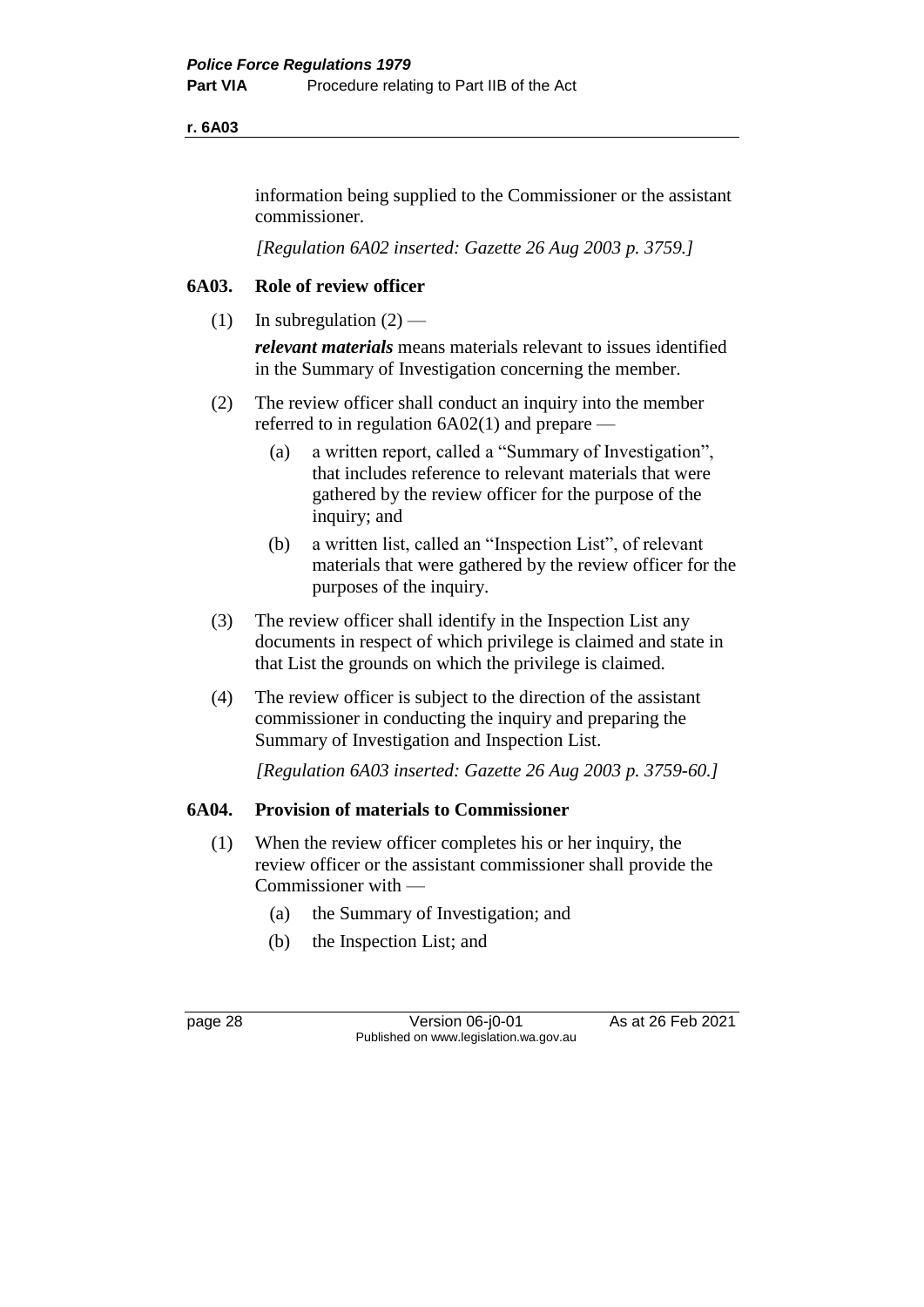- (c) any material referred to in the Inspection List that the review officer or the assistant commissioner considers appropriate.
- (2) Before the Commissioner decides whether or not to issue a notice, the Commissioner or the assistant commissioner may cause further materials, including written reports, to be provided to the Commissioner.
- (3) The Commissioner may direct the review officer to conduct a further review in accordance with regulation 6A03 and subregulation (1) to prepare and submit to him or her a supplementary Summary of Investigation and a supplementary Inspection List.
- (4) The Commissioner's direction may include a direction as to the matters to be investigated and included in the supplementary Summary of Investigation.

*[Regulation 6A04 inserted: Gazette 26 Aug 2003 p. 3760.]*

## **6A05. Notice for purpose of Act s. 33L(1)**

- (1) Apart from the matter set out in section 33L(1) of the Act, a notice shall —
	- (a) set out the particular conduct or behaviour on which the Commissioner's loss of confidence is based; and
	- (b) advise the member that within 21 days of being given the notice or such longer period as is allowed by the Commissioner he or she may make a written submission to the Commissioner in respect of the grounds on which the Commissioner has lost confidence in the member's suitability to continue as a member.
- (2) As soon as practicable after the Commissioner gives a notice to a member, the Commissioner shall —
	- (a) provide to the member a copy of any of the following documents relating to the decision to give the notice —
		- (i) the Summary of Investigation and any supplementary Summary of Investigation;

| As at 26 Feb 2021 | Version 06-j0-01                       | page 29 |
|-------------------|----------------------------------------|---------|
|                   | Published on www.legislation.wa.gov.au |         |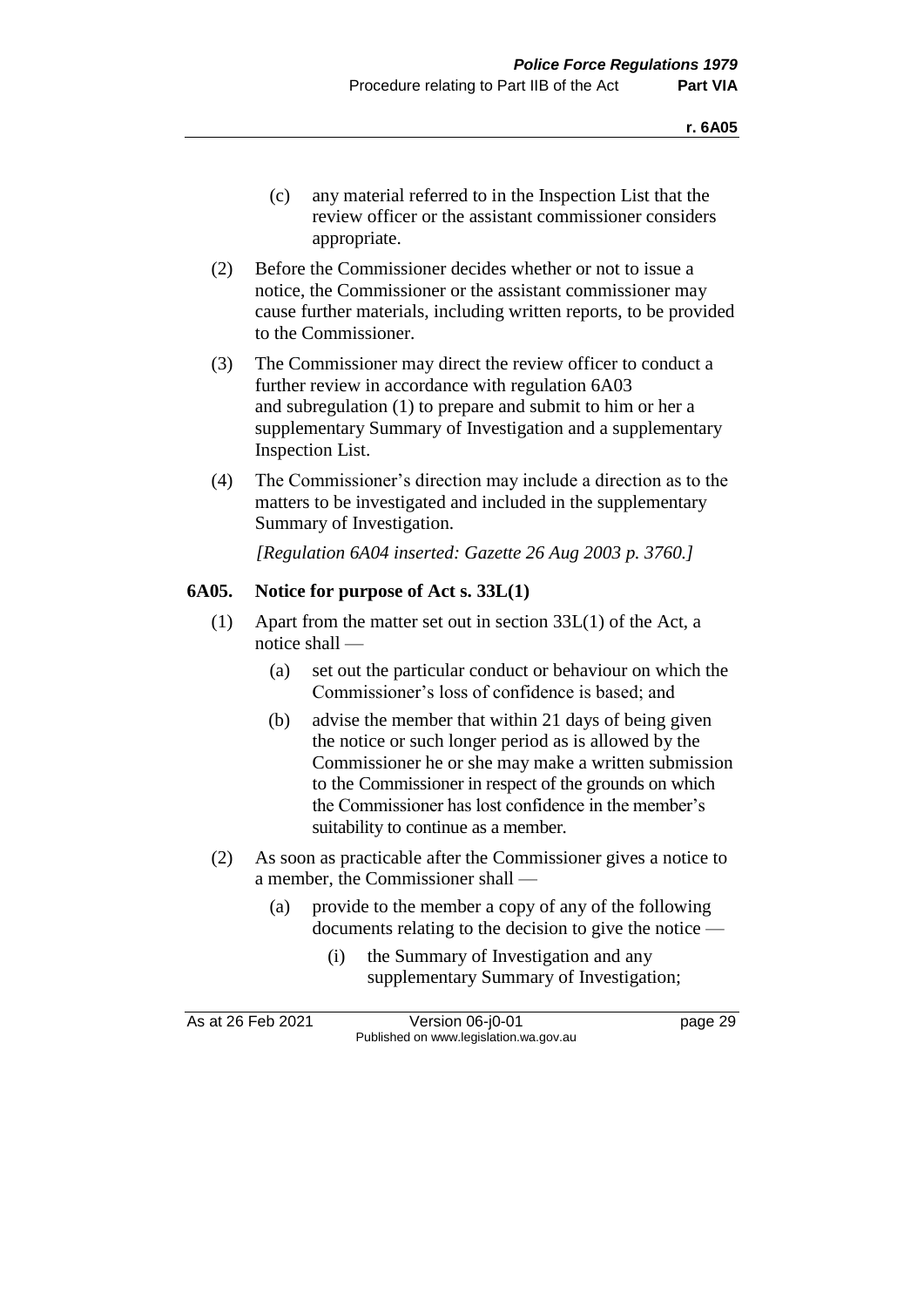**r. 6A06**

- (ii) the Inspection List and any supplementary Inspection List;
- (iii) any document examined and taken into account in deciding to issue the notice;

and

- (b) make available to the member for inspection any other material examined and taken into account in deciding to issue the notice.
- (3) Subregulation (2) does not apply to any document or material that is privileged.
- (4) If the Commissioner does not provide a member with a copy of a document or make available to the member for inspection any other material because it is privileged the Commissioner shall advise the member of the ground for the document or material being privileged.

*[Regulation 6A05 inserted: Gazette 26 Aug 2003 p. 3760-1.]*

#### **6A06. Access to material**

- (1) During the period referred to in section 33L(2) of the Act, the Commissioner shall permit a member who has been given a notice or the member's legal representative to inspect any materials referred to in the Inspection List that are not privileged.
- (2) If a member who has been given a notice wishes to inspect any material, other than material provided to the member under these regulations, that —
	- (a) the member has seen or created in the course of his or her duties as a member; and
	- (b) is relevant to issues concerning the member referred to in the notice,

the member may make a request in writing to the assistant commissioner for permission to inspect that material.

page 30 **Version 06-j0-01** As at 26 Feb 2021 Published on www.legislation.wa.gov.au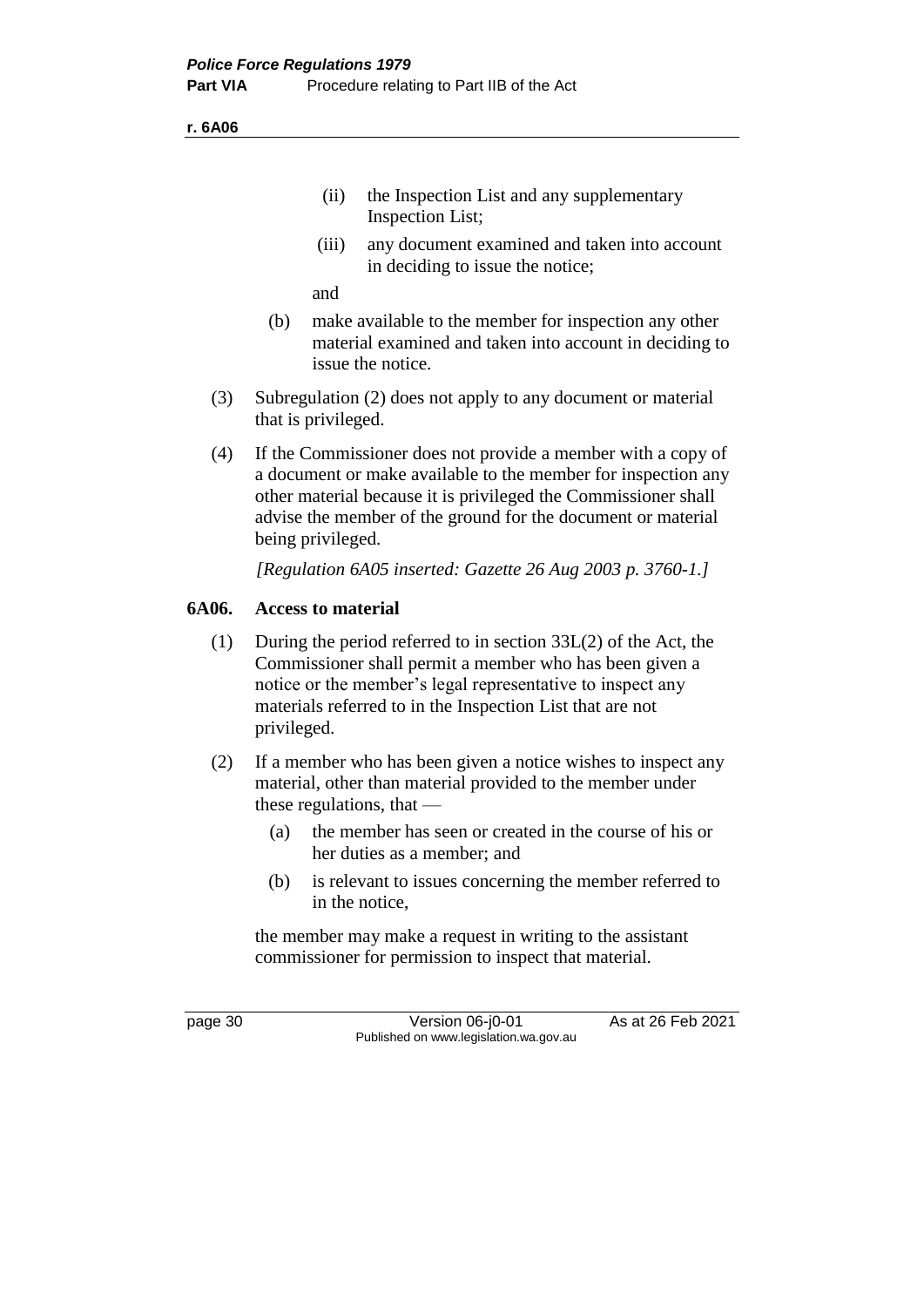- (3) The request shall be made as soon as practicable after, and in any event within 14 days of, the day on which the member was given the notice.
- (4) During the period referred to in section 33L(2) of the Act the Commissioner shall as far as practicable permit the member or the member's legal representative to inspect the material the subject of a request under subregulation (2).

*[Regulation 6A06 inserted: Gazette 26 Aug 2003 p. 3761.]*

## **6A07. Commissioner's assessment of member's submission**

- (1) If the Commissioner receives a submission from a member under section 33L(2) of the Act, the Commissioner or the assistant commissioner may cause further materials, including written reports, to be provided to the Commissioner.
- (2) The Commissioner shall within 21 days, where practicable, and in any event within 42 days of the end of the period referred to in section 33L(2) of the Act decide whether or not a period for further investigation or analysis of any submission of the member is necessary.
- (3) If the Commissioner decides that a further period for investigation or analysis is required, the Commissioner shall endeavour to cause that investigation or analysis to be completed within 7 weeks of receiving the member's submission.
- (4) If the further investigation or analysis cannot be completed within the period referred to in subregulation (3), the Commissioner shall give the member a notice stating —
	- (a) the reasons for the further investigation or analysis; and
	- (b) the period of time required to complete the further investigation or analysis; and
	- (c) the reason for the need for that period of time.
- (5) Despite deciding under section 33L(3)(a) of the Act not to take removal action, the Commissioner may consider whether or not

As at 26 Feb 2021 Version 06-j0-01 page 31 Published on www.legislation.wa.gov.au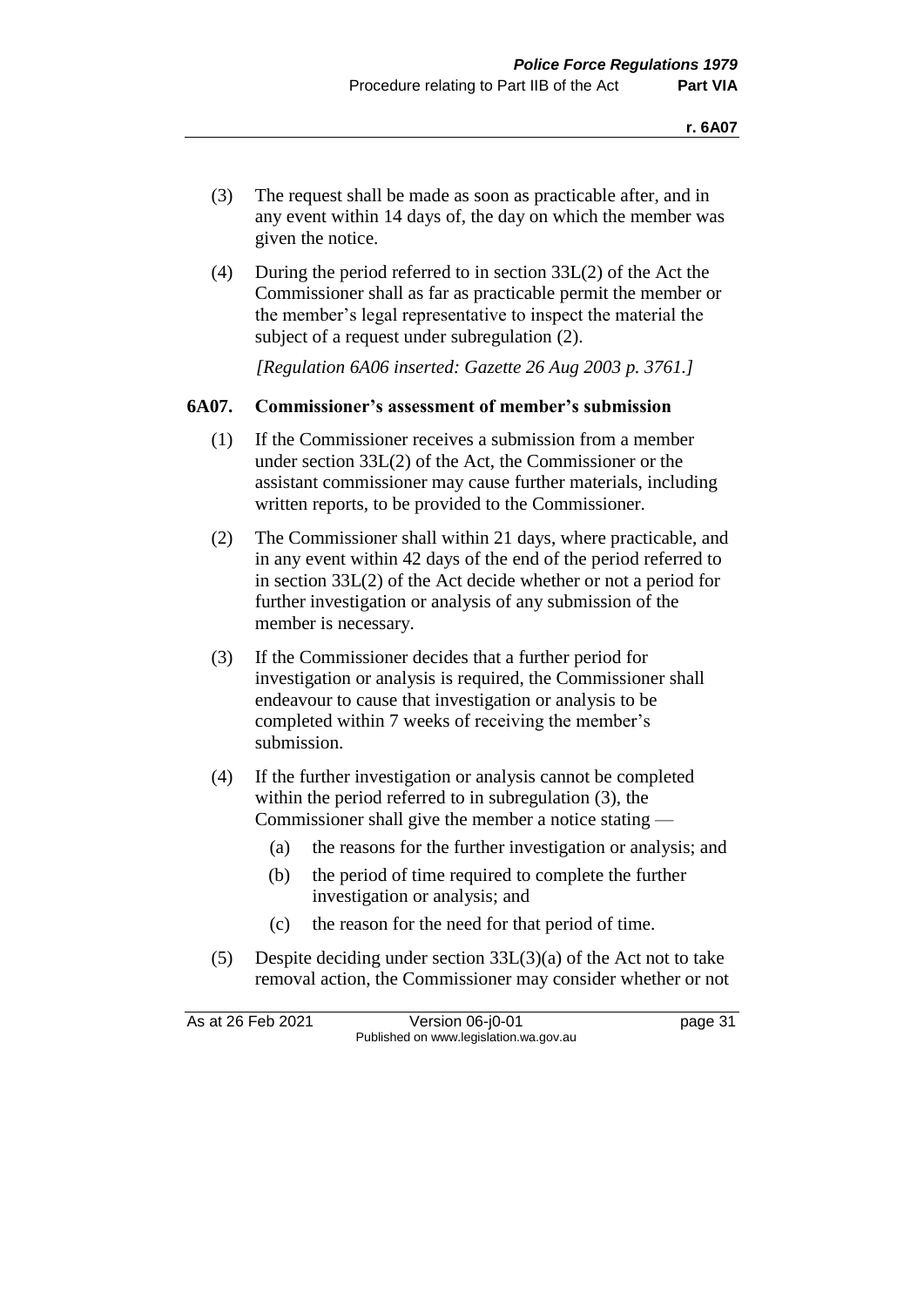#### **r. 6A08**

the member's performance or conduct warrants other action being taken in relation to the member under the Act or these regulations.

*[Regulation 6A07 inserted: Gazette 26 Aug 2003 p. 3761-2.]*

## **6A08. Further ground for removal, or revocation of appointment**

- (1) If during an assessment under this Part the Commissioner concludes that he or she has lost confidence in the suitability of the member the subject of the assessment to continue as a member on a ground other than a ground set out in the notice the Commissioner shall —
	- (a) give the member notice in writing of the further ground; and
	- (b) provide to the member a copy of any documents and make available for inspection any other materials that have been examined and taken into account by the Commissioner during the assessment under this Part with the exception of —
		- (i) those documents copies of which have already been given to the member or materials which have already been made available for inspection by the member under this Part; and
		- (ii) privileged documents or materials;
		- and
	- (c) allow the member a specified period to provide a response to the further ground.
- (2) For the purpose of subregulation (1), the specified period is
	- (a) the period of 21 days beginning on the day on which the member is given the notice of the further ground or copies of documents under subregulation (1), whichever is the later; or
	- (b) such other longer period as the Commissioner may approve on an application made before the expiration of the period referred to in paragraph (a).

page 32 Version 06-j0-01 As at 26 Feb 2021 Published on www.legislation.wa.gov.au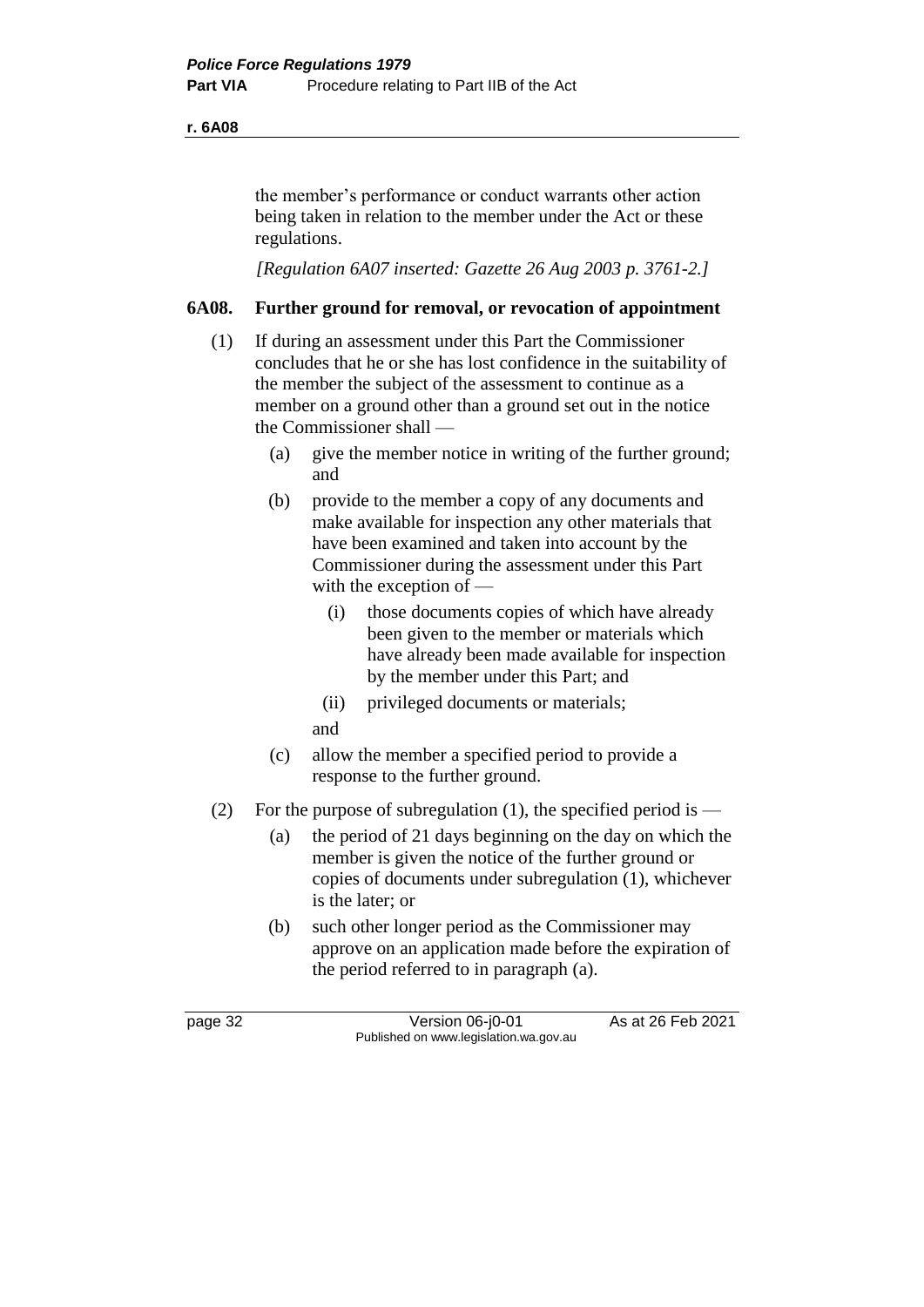- (3) If the Commissioner does not provide the member with a copy of a document or make available for inspection any other material that was examined and taken into account by the Commissioner during the assessment because it is privileged the Commissioner shall advise the member of the ground for the document or material being privileged.
- (4) Subregulation (3) does not apply if the Commissioner has already advised the member under this Part of the ground for the document or material being privileged.

*[Regulation 6A08 inserted: Gazette 26 Aug 2003 p. 3762-3.]*

# **6A09. Notice of Commissioner's decision on removal action and materials relied on (Act s. 33L(3) and (5))**

- (1) A notice under section 33L(3)(b) of the Act shall be given to the member within 7 days of the making of the decision to take removal action.
- (2) The Commissioner is not required to comply with section  $33L(5)(b)$  of the Act –
	- (a) to the extent that he or she has already provided the member with a copy of the documents or made available to the member for inspection any other materials under this Part; or
	- (b) the documents or materials are privileged.
- (3) If the Commissioner does not comply with section 33L(5)(b) of the Act because the documents or materials are privileged the Commissioner shall advise the member of the ground for the documents or materials being privileged.
- (4) Subregulation (3) does not apply if the Commissioner has already advised the member under this Part of the ground for the documents or materials being privileged.

*[Regulation 6A09 inserted: Gazette 26 Aug 2003 p. 3763.]*

As at 26 Feb 2021 Version 06-j0-01 page 33 Published on www.legislation.wa.gov.au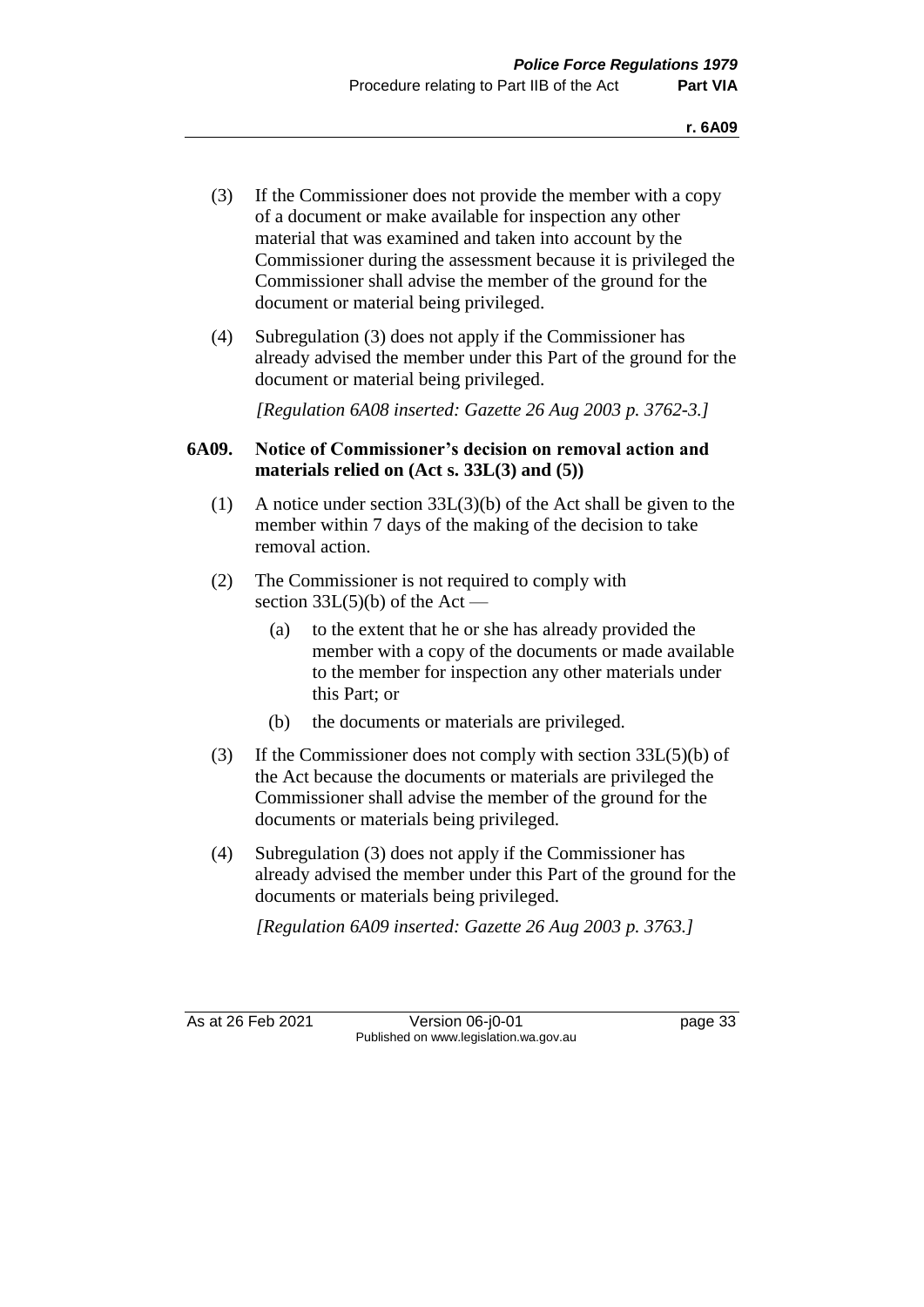**r. 6A10**

#### **6A10. Service of notices or documents**

- (1) If a notice or document is required to be given to a member under Part IIB of the Act or this Part, service may be effected on the member —
	- (a) by delivering it to the member personally; or
	- (b) by properly addressing and posting it (by pre-paid post) as a letter to the usual or last known place of abode of the member or address for service given by the member in writing to the assistant commissioner; or
	- (c) by leaving it for the member at his or her usual or last known place of abode; or
	- (d) by leaving if for the member at an address for service given by the member in writing to the assistant commissioner.
- (2) Service under subregulation (1) is to be taken to be effected
	- (a) in the case of service under subregulation  $(1)(a)$ , at the time of delivery to the member; or
	- (b) in the case of service under subregulation  $(1)(b)$ , at the time when the letter would have been delivered in the ordinary course of post; or
	- (c) in the case of service under subregulation  $(1)(c)$ , at the time it is left at the abode; or
	- (d) in the case of service under subregulation  $(1)(d)$ , at the time it is left at the address given to the assistant commissioner.

*[Regulation 6A10 inserted: Gazette 26 Aug 2003 p. 3764.]*

#### **6A11. Members unfit for further active service**

Regulations 6A02 to 6A08 do not apply where removal action is taken or to be taken in respect of a member because the medical board has reported under regulation 1402(4) that he or she is unfit for further active service.

*[Regulation 6A11 inserted: Gazette 26 Aug 2003 p. 3764.]*

page 34 Version 06-j0-01 As at 26 Feb 2021 Published on www.legislation.wa.gov.au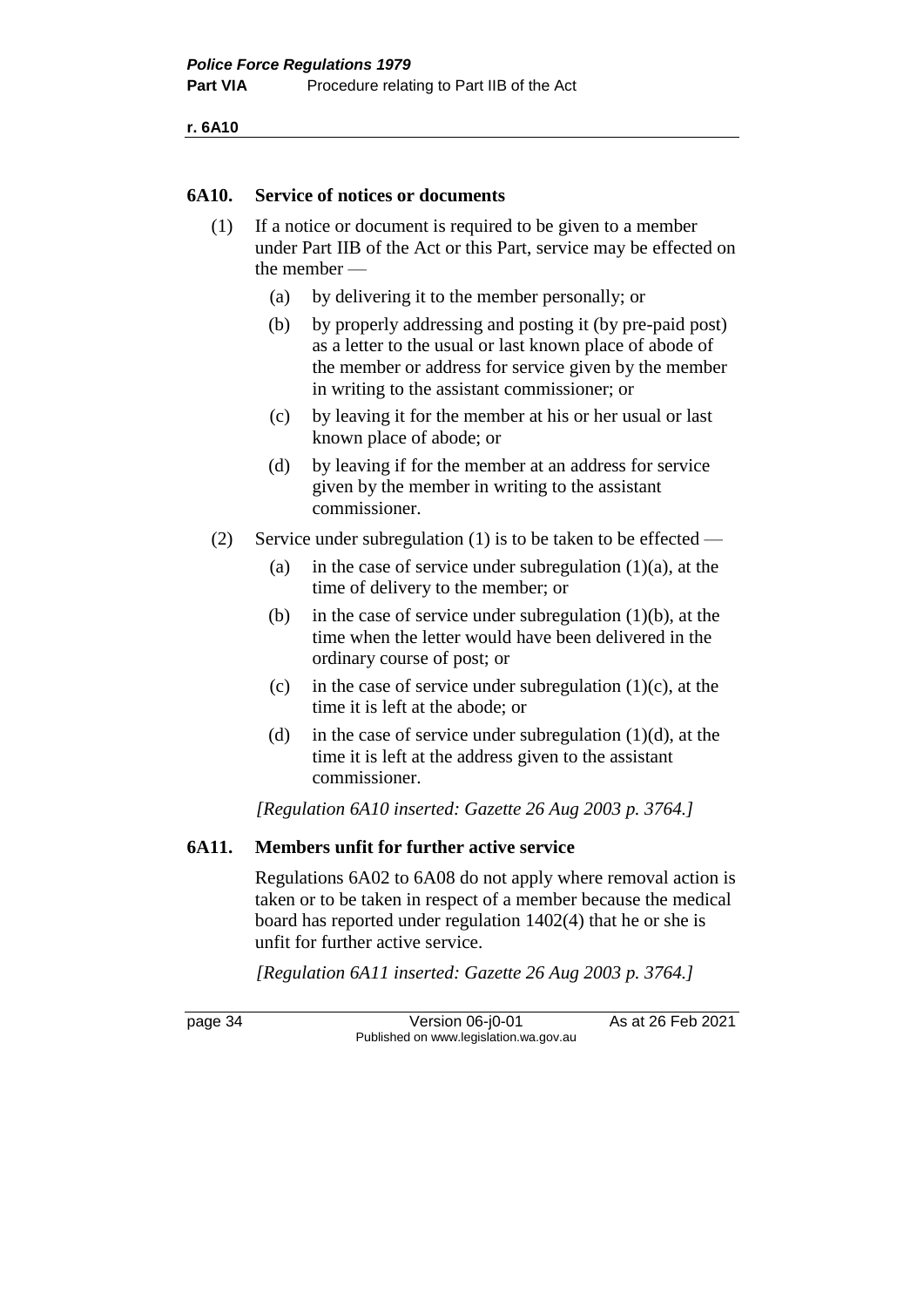# **6A12. Restriction on suspending member's pay**

During any period in which consideration is being given to a member's suitability to continue as a member of the Police Force the Commissioner of Police and the Governor shall not suspend the member's pay.

*[Regulation 6A12 inserted: Gazette 26 Aug 2003 p. 3764.]*

As at 26 Feb 2021 Version 06-j0-01 page 35 Published on www.legislation.wa.gov.au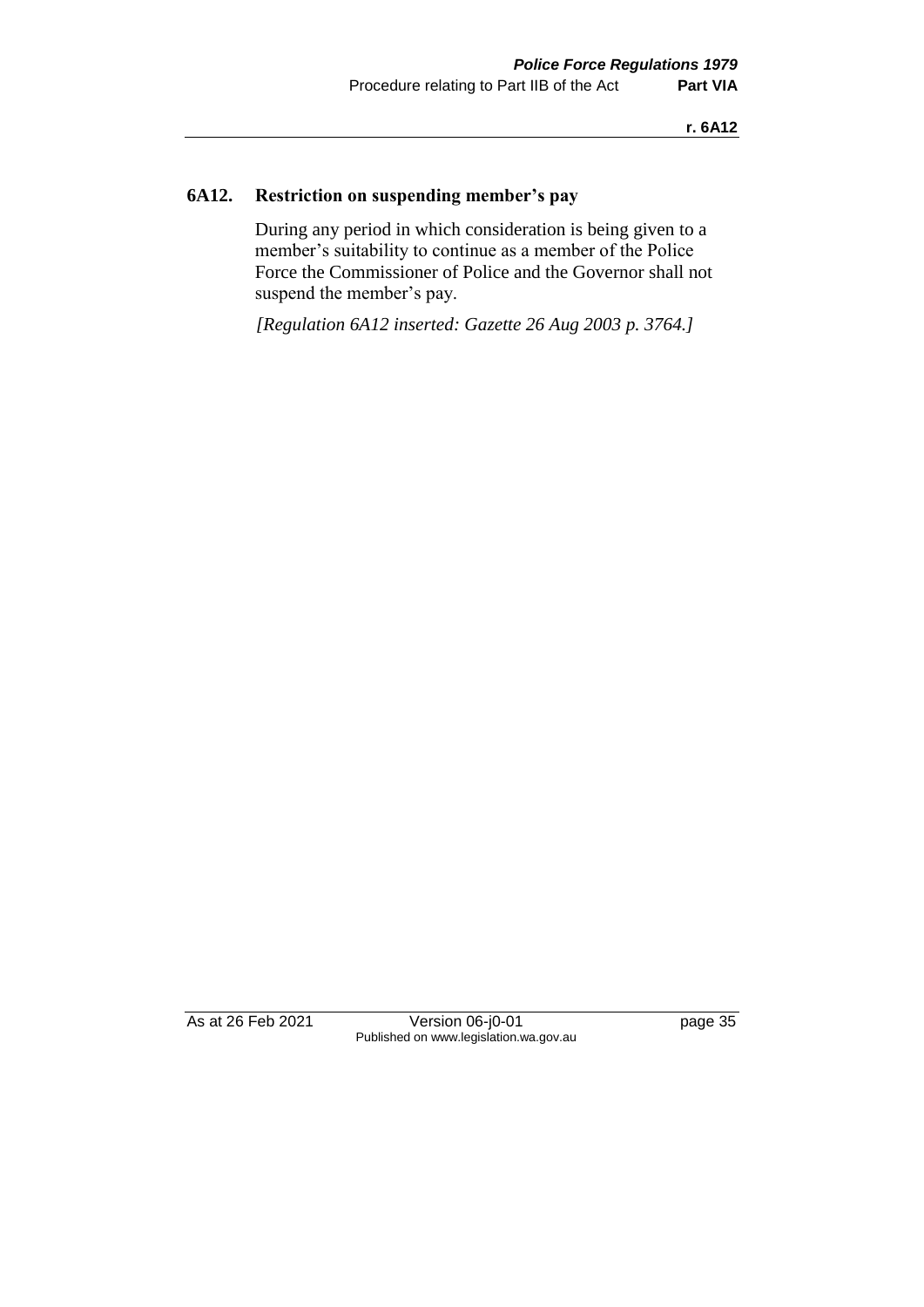# **Part VII — Custody notification service**

*[Heading inserted:Gazette 1 Oct 2019 p. 3510.]*

## **701. Terms used**

In this Part —

*ALSWA* means the Aboriginal Legal Service of Western Australia Limited (ACN 617 555 843);

*ALSWA representative* means a person employed or engaged by ALSWA;

*CNS person* means an Aboriginal person or a Torres Strait Islander who is —

- (a) arrested or apprehended by a member under a written law; and
- (b) detained at a police facility in police custody;

*police facility* means a police station or other premises managed or controlled by the Commissioner at which a CNS person may be detained in police custody;

*responsible officer* means the member who is for the time being responsible for the custodial management of a CNS person detained at a police facility in police custody.

*[Regulation 701 inserted: Gazette 1 Oct 2019 p. 3510.]*

# **702. Other written laws not affected**

Nothing in this Part limits the operation of the *Criminal Investigation Act 2006, Young Offenders Act 1994*, *Protective Custody Act 2000*, *Mental Health Act 2014* or any other written law in relation to CNS persons.

*[Regulation 702 inserted: Gazette 1 Oct 2019 p. 3510.]*

page 36 Version 06-j0-01 As at 26 Feb 2021 Published on www.legislation.wa.gov.au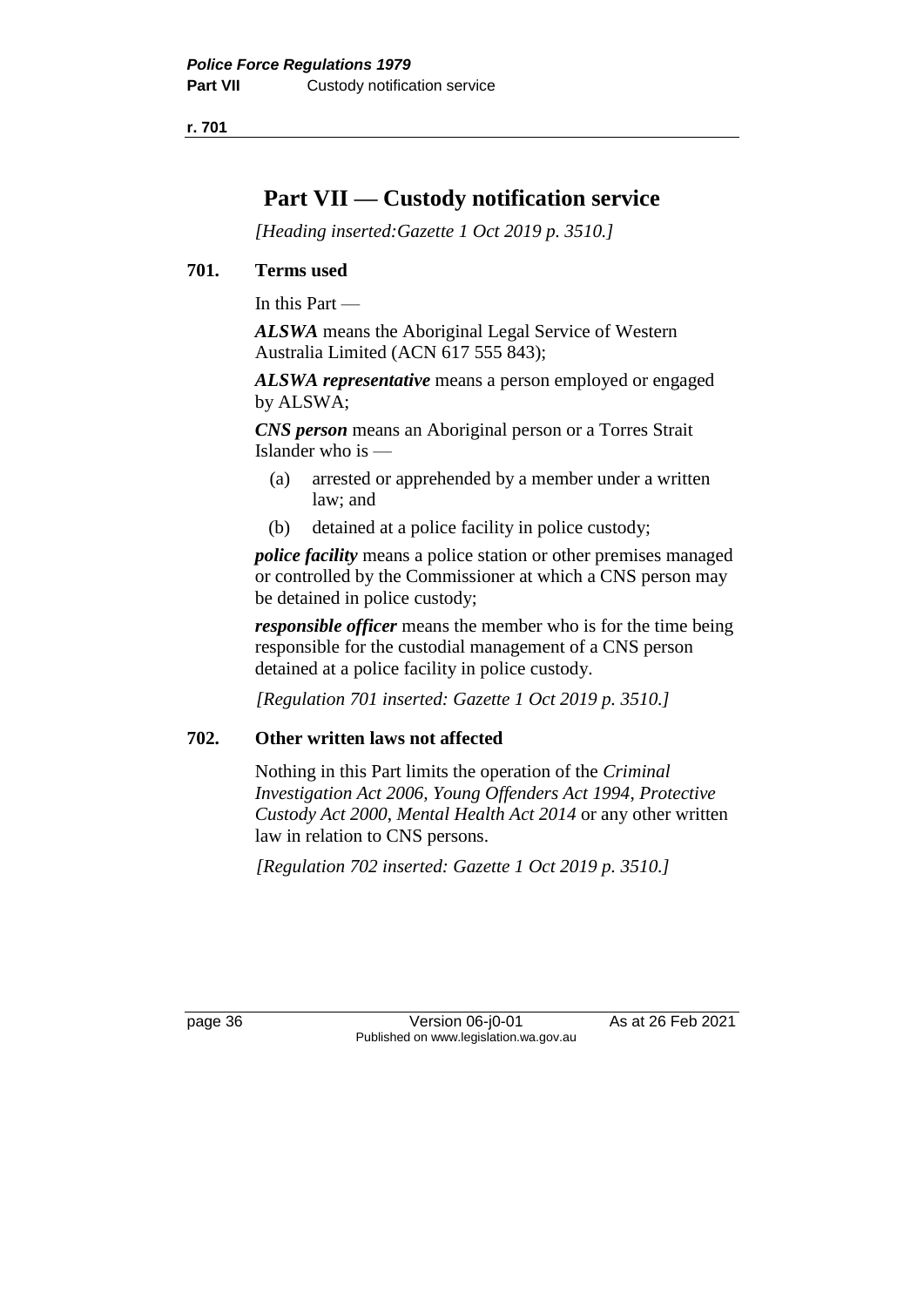## **703. ALSWA to be notified of detention of CNS person at police facility**

- (1) Immediately after a CNS person has been detained at a police facility in police custody, the responsible officer must ensure that —
	- (a) the CNS person is informed that ALSWA will be notified by telephone of the CNS person's detention at the police facility; and
	- (b) ALSWA is notified by telephone accordingly.
- (2) The responsible officer must ensure that the notification given under subregulation (1)(b) includes the following information —
	- (a) the name of the CNS person;
	- (b) the police facility where the CNS person is detained in police custody;
	- (c) the reason why the CNS person is detained in police custody;
	- (d) the period during which the CNS person has been detained in police custody;
	- (e) if the CNS person has been arrested, whether the CNS person is likely to be granted bail by a member authorised to do so;
	- (f) if the CNS person has been arrested, the location where the CNS person is going to be detained if the CNS person is not granted bail by a member authorised to do so;
	- (g) that an ALSWA representative may speak by telephone to the CNS person as soon as the ALSWA representative wants to do so;
	- (h) the name, registered number and telephone number of the responsible officer;

As at 26 Feb 2021 Version 06-j0-01 page 37 Published on www.legislation.wa.gov.au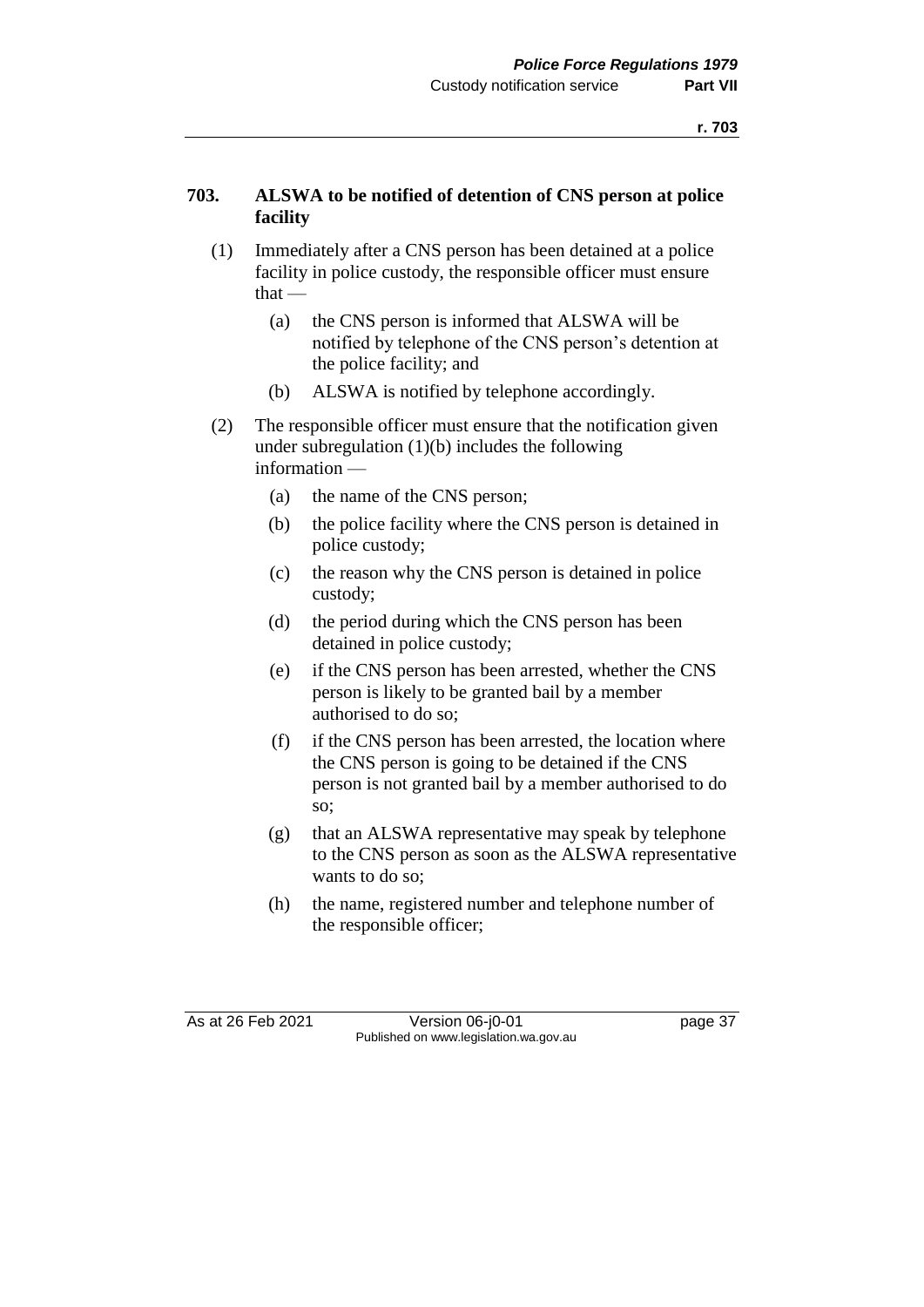- (i) any other information relating to the CNS person that the responsible officer considers appropriate to be given to ALSWA.
- (3) For the purposes of the telephone conversation between the ALSWA representative and the CNS person referred to in subregulation  $(2)(g)$ , the responsible officer must ensure that the CNS person is able to speak to the ALSWA representative for a reasonable period.
- (4) As soon as practicable after the CNS person has completed the telephone conversation with the ALSWA representative, the responsible officer must be available to be contacted by the ALSWA representative to discuss —
	- (a) any concerns held by the ALSWA representative regarding the welfare of the CNS person, including any need the CNS person has for medical attention; and
	- (b) if the CNS person has been arrested
		- (i) whether the CNS person needs the services of an interpreter, or the presence of a support person, when the CNS person is interviewed in relation to the offence for which the CNS person has been arrested; and
		- (ii) whether the CNS person proposes to apply for bail.

*[Regulation 703 inserted: Gazette 1 Oct 2019 p. 3511-12.]*

## **704. Responsible officer to ensure record made of notification given to, and other contact with, ALSWA**

The responsible officer must ensure a record is made of —

- (a) a CNS person being informed under regulation  $703(1)(a)$ ; and
- (b) ALSWA being notified under regulation 703(1)(b); and
- (c) any other occasion when there is contact between a member and ALSWA in respect of a CNS person,

page 38 Version 06-j0-01 As at 26 Feb 2021 Published on www.legislation.wa.gov.au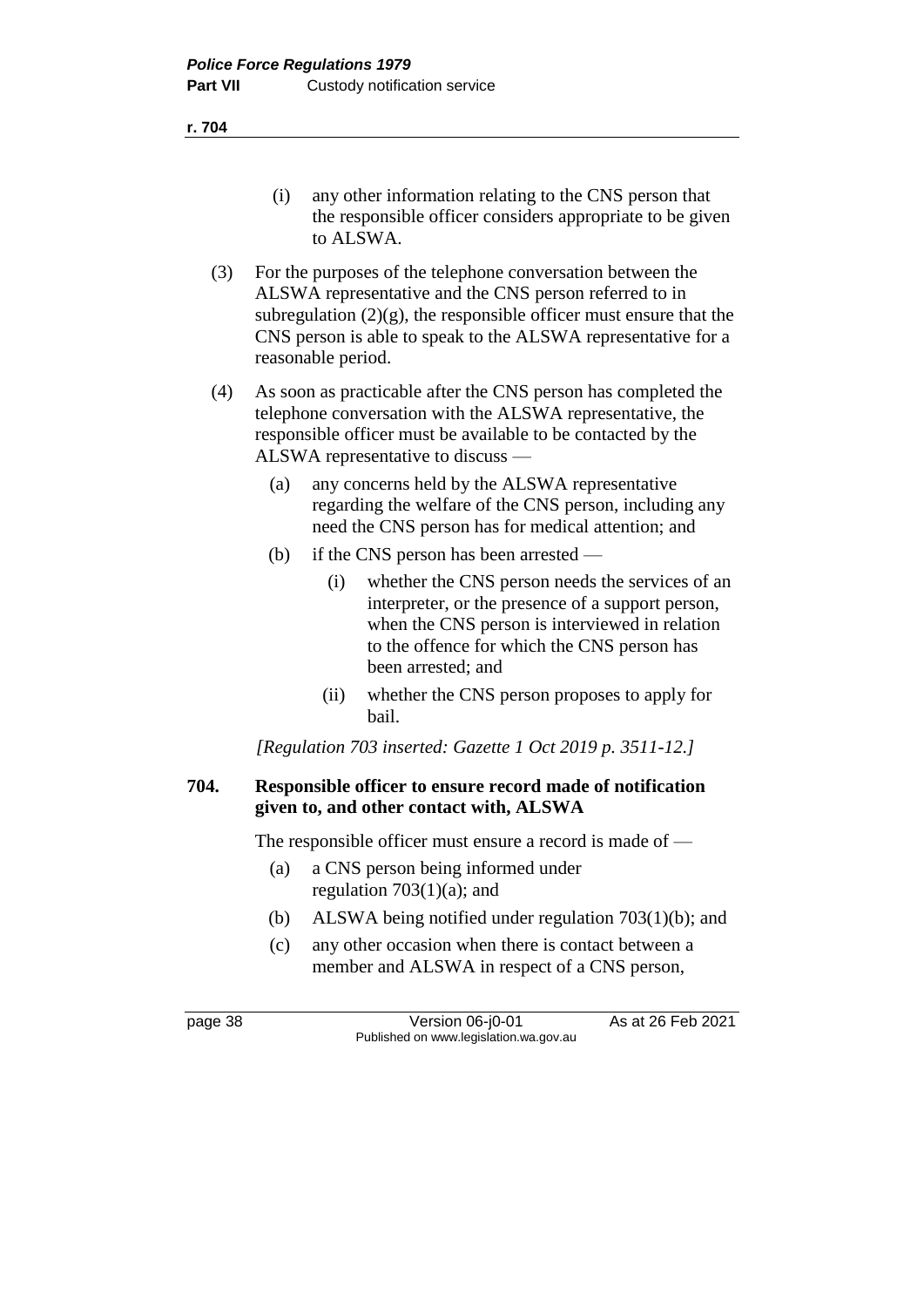including details of any matters discussed during that contact.

*[Regulation 704 inserted: Gazette 1 Oct 2019 p. 3513.]*

*[705-708. Deleted: Gazette 22 Dec 2006 p. 5823.]*

*[Part VIIA deleted: Gazette 17 Mar 1995 p. 1055.]*

As at 26 Feb 2021 Version 06-j0-01 page 39 Published on www.legislation.wa.gov.au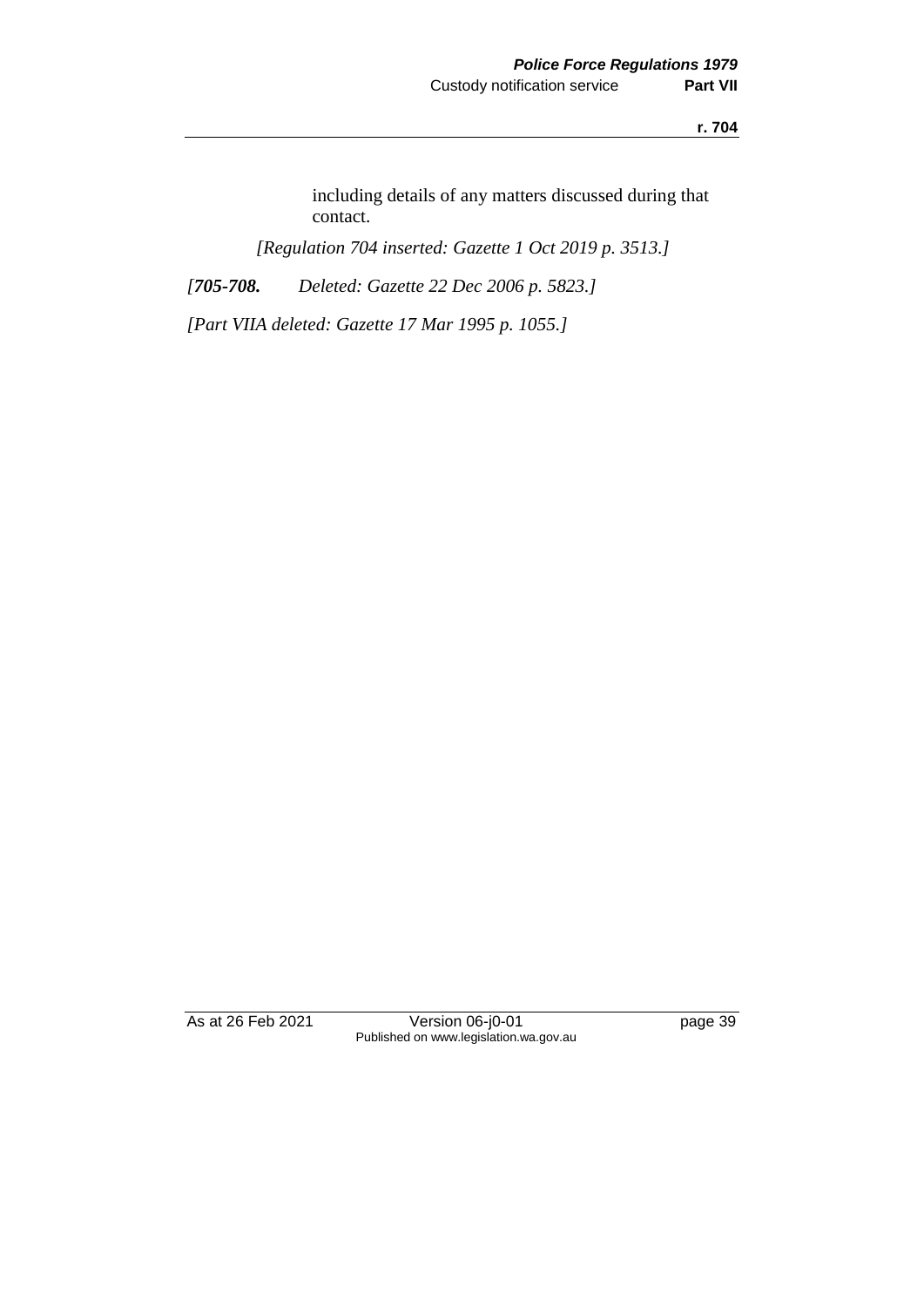# **Part VIII — Seniority**

*[Heading amended: Gazette 30 Mar 1990 p. 1665; 21 Aug 1998 p. 4678.]*

#### **801. Terms used**

In this Part unless the contrary intention appears —

*Register* means the Register of Training and Education Qualifications established pursuant to regulation 803;

*Seniority List* means the General Seniority List established pursuant to regulation 804.

*[Regulation 801 amended: Gazette 7 Dec 1984 p. 4024; 24 Apr 1986 p. 1476; 30 Mar 1990 p. 1655; 14 Jul 1992 p. 3369; 21 Aug 1998 p. 4678.]*

#### **802. Regulations not to affect power conferred on Governor, Commissioner or relevant award**

Nothing in these regulations affects —

- (a) the power conferred on the Governor or the Commissioner by sections 6 and 7 respectively of the Act; or
- (b) anything contained in a relevant award.

*[Regulation 802 amended: Gazette 30 Dec 2008 p. 5645.]*

#### **803. Register of Training and Education Qualifications**

- (1) The Commissioner shall cause a register known as the Register of Training and Education Qualifications to be established and maintained.
- (2) The Register of Training and Education Qualifications shall contain the results obtained by all members who attend the Police Academy, or who undertake courses of study internally or externally, approved as a prerequisite to appointment or promotion.

*[Regulation 803 amended: Gazette 7 Dec 1984 p. 4024.]*

page 40 Version 06-j0-01 As at 26 Feb 2021 Published on www.legislation.wa.gov.au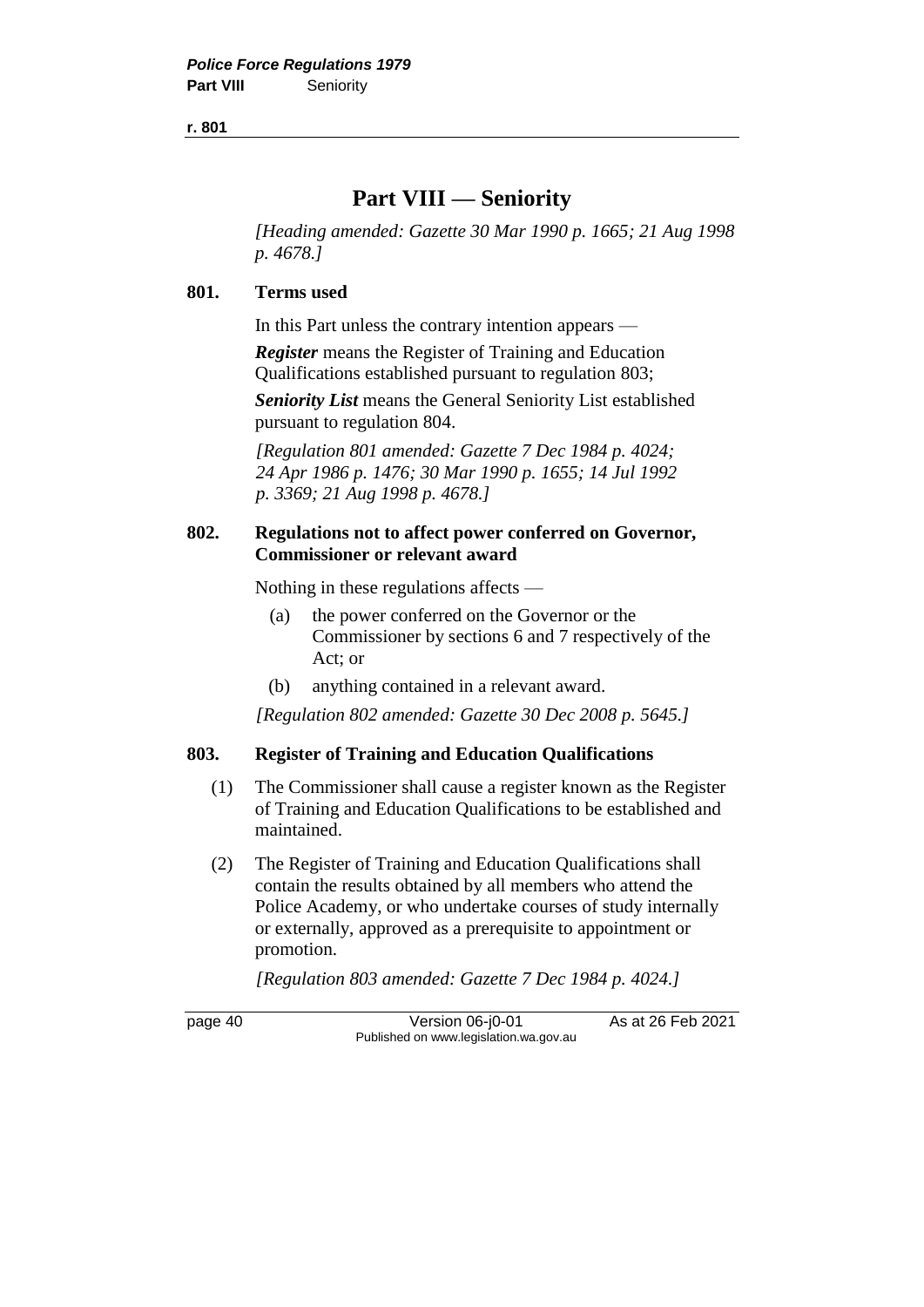#### **804. General Seniority List to be established**

- (1) The Commissioner shall cause a list known as the General Seniority List to be established and maintained.
- (2) The General Seniority List shall contain particulars as to the seniority of all members in the Force in accordance with these regulations.
- (3) Subject to these regulations, the General Seniority List as in force immediately prior to the date that these regulations take effect shall continue in force for the purposes of these regulations.

#### **805. General seniority of Force members**

- (1) The general seniority of the members of the Force is in the order set out in regulation 201.
- (2) Subject to these regulations, the seniority of a member is determined by the rank held by the member.
- (3) Subject to these regulations where the rank of a member is the same as the rank of another member or other members the following provisions apply for the purpose of determining seniority as between them —
	- (a) in the case of members whose rank is above the rank of constable, the member who is appointed first to that rank is senior, but if the date of the appointment of the members to that rank is the same, the member who was senior immediately prior to that date is senior;
	- (b) in the case of members whose rank is that of constable, the member who took the oath of office pursuant to section 10 of the Act first is senior but —
		- (i) if the members took that oath on the same date and attended the course at the Police Academy — the member who received the higher or highest rating as the case may be, is senior;

As at 26 Feb 2021 Version 06-j0-01 page 41 Published on www.legislation.wa.gov.au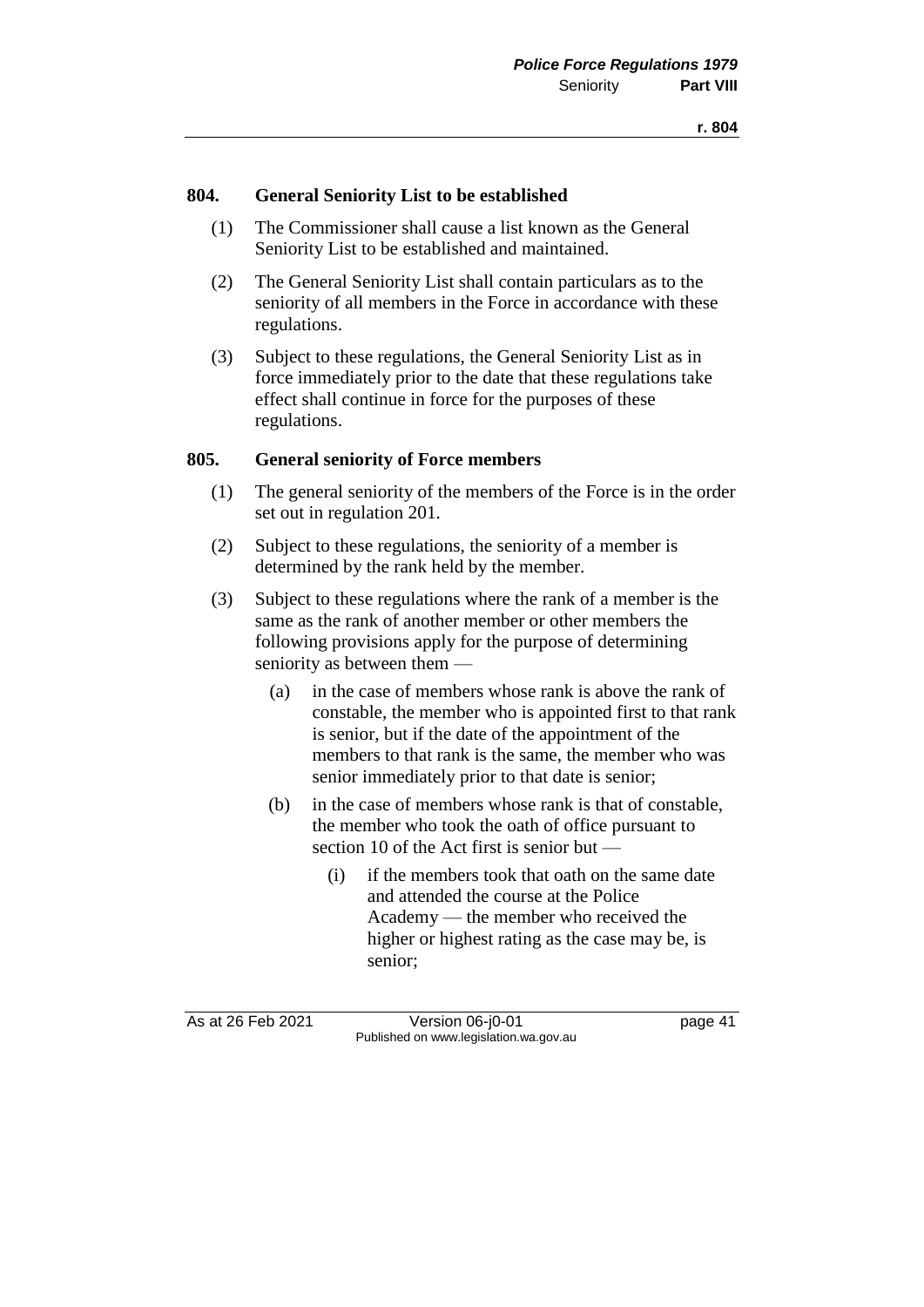- (ii) if the members took that oath on the same date, attended the course at the Police Academy and received the same rating at the course — the member who is older or oldest, as the case may be, is senior;
- (iii) if the members took that oath on the same date but have not all attended the course at the Police Academy — the older or oldest as the case may be is senior.
- (4) Subject to these regulations where the rank of an APLO is the same as the rank of another APLO or APLOs the following provisions apply for the purpose of determining seniority as between them —
	- (a) in the case of APLOs whose rank is senior APLO or APLO first class —
		- (i) the APLO who is appointed first to that rank is senior; but
		- (ii) if the date of the appointment of the APLOs to that rank is the same, the member who was senior immediately prior to that date is senior;
	- (b) in the case of APLOs whose rank is not senior APLO or APLO first class —
		- (i) the APLO who was appointed by the Commissioner first is senior; but
		- (ii) if the APLOs were appointed on the same date the older or oldest as the case may be is senior.

*[Regulation 805 amended: Gazette 7 Dec 1985 p. 4024; 30 Dec 2008 p. 5645; 20 May 2014 p. 1615.]*

*[806. Deleted: Gazette 14 Jul 1992 p. 3369.]*

*[807, 808, 808A, 808B. Deleted: Gazette 21 Aug 1998 p. 4678.]*

*[808C. Deleted: Gazette 14 Jul 1992 p. 3369.]*

page 42 Version 06-j0-01 As at 26 Feb 2021 Published on www.legislation.wa.gov.au

**r. 805**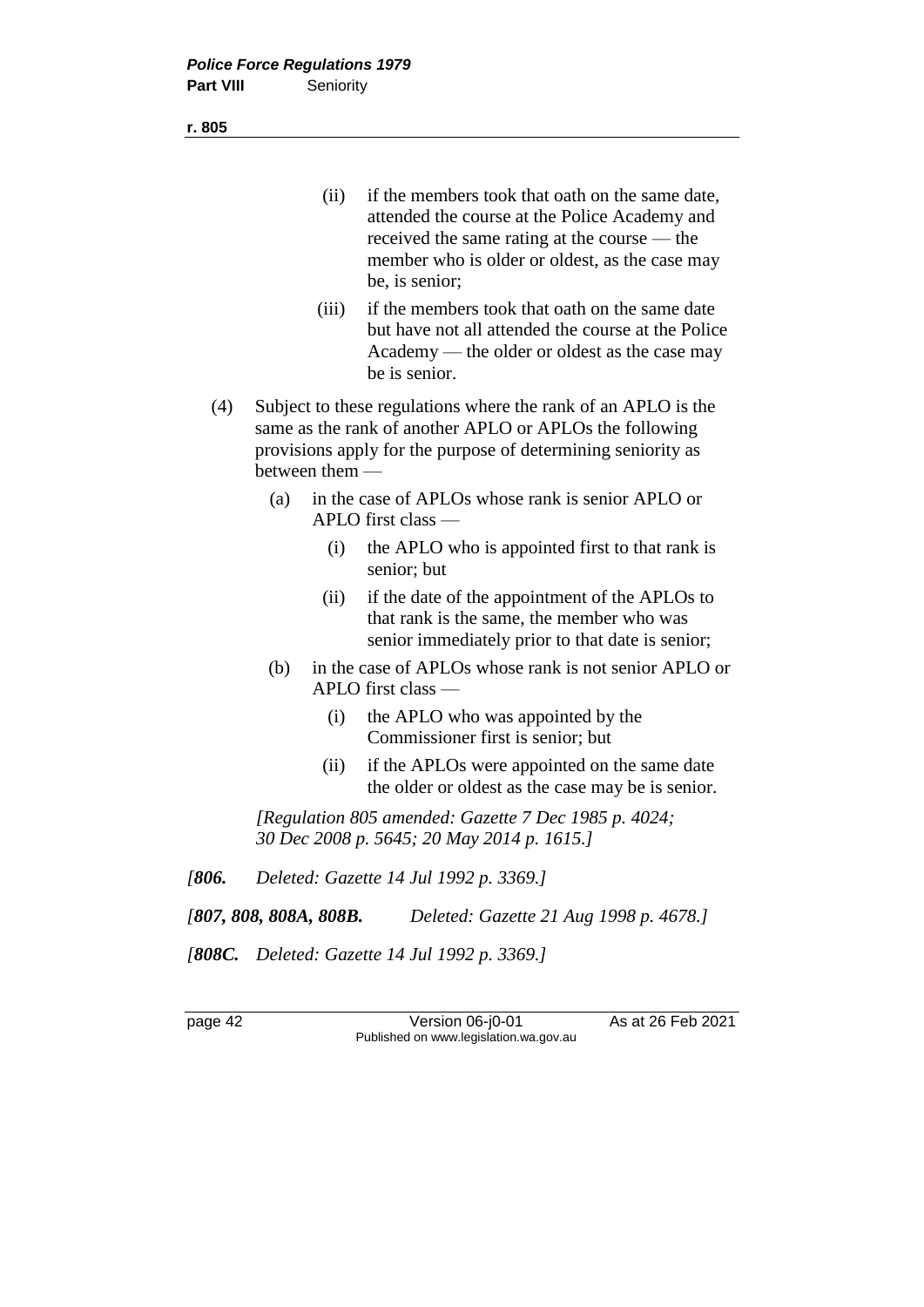*[809-812. Deleted: Gazette 21 Aug 1998 p. 4678-9.]*

*[812A. Deleted: Gazette 7 Feb 1995 p. 422.]*

*[813-826. Deleted: Gazette 30 Mar 1990 p. 1656.]*

*[Part VIIIA: r. 8A01-8A07 deleted: Gazette 15 Jul 2011 p. 2954; r. 8A08 deleted: Gazette 2 Feb 2007 p. 248; r. 8A09-8A11 deleted: Gazette 15 Jul 2011 p. 2954.]*

As at 26 Feb 2021 Version 06-j0-01 page 43 Published on www.legislation.wa.gov.au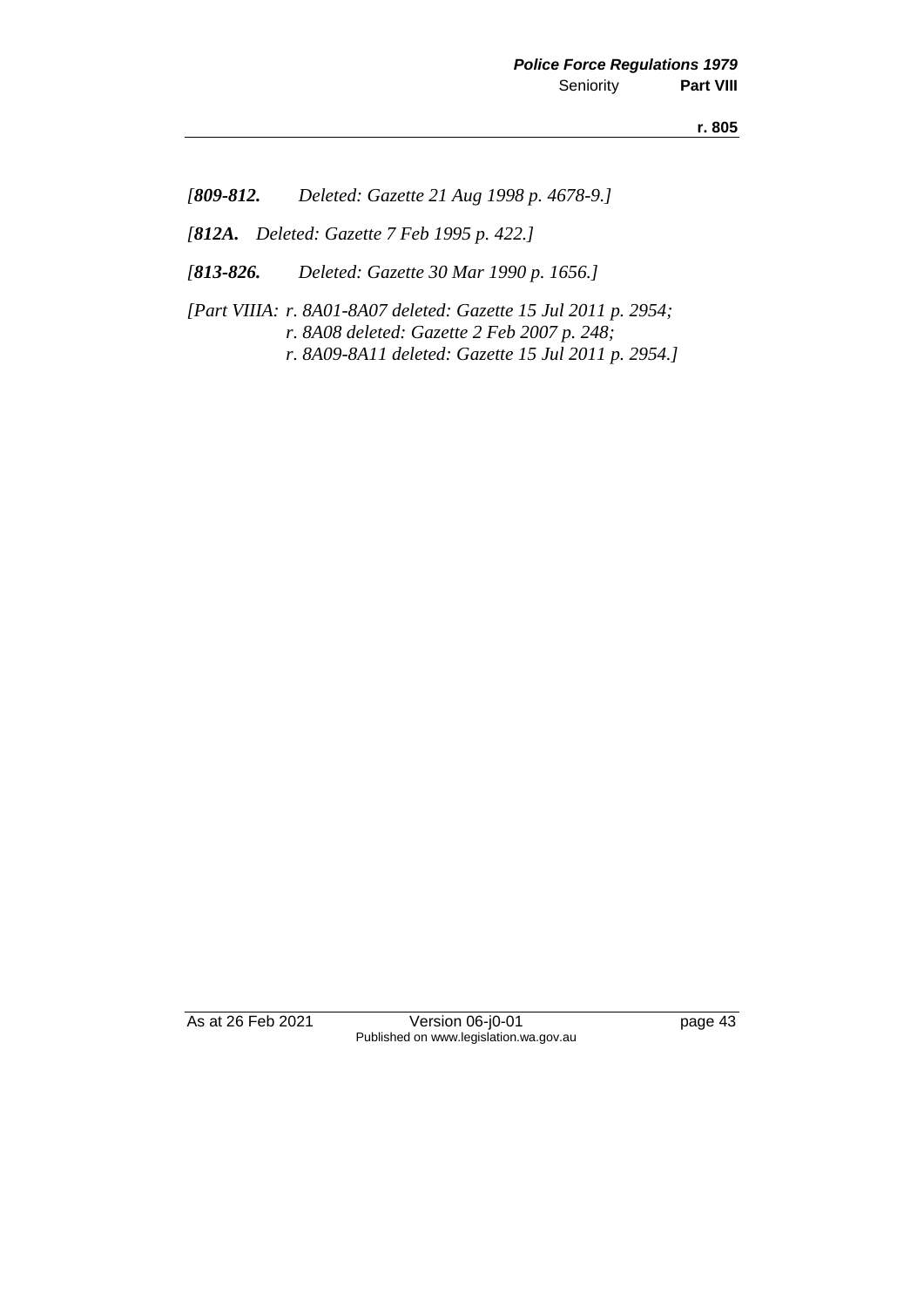**r. 901A**

# **Part IX — General dress and appearance requirements**

*[Heading inserted: Gazette 2 Feb 2007 p. 248.]*

# **901A. Term used: Certificate of Authority**

In this Part —

*Certificate of Authority*, of a member, means a card that —

- (a) has on it
	- (i) the name and date of birth and a photograph of; and
	- (ii) the registered number of, and the office or rank held by,

the member; and

(b) is issued to the member by or on behalf the Commissioner.

*[Regulation 901A inserted: Gazette 12 Mar 2010 p. 955; amended: Gazette 20 May 2014 p. 1611.]*

## **901. Uniform to be worn as ordered**

- (1) A member, when required by the Commissioner's uniform and appearance instruction to wear a uniform, shall —
	- (a) wear the type of uniform specified in the Commissioner's uniform and appearance instruction; and
	- (b) wear that uniform in the manner specified in the Commissioner's uniform and appearance instruction.
- (2) A member, when not required to wear a uniform on duty, shall —
	- (a) dress to the standard specified in the Commissioner's uniform and appearance instruction (if any); and

page 44 Version 06-j0-01 As at 26 Feb 2021 Published on www.legislation.wa.gov.au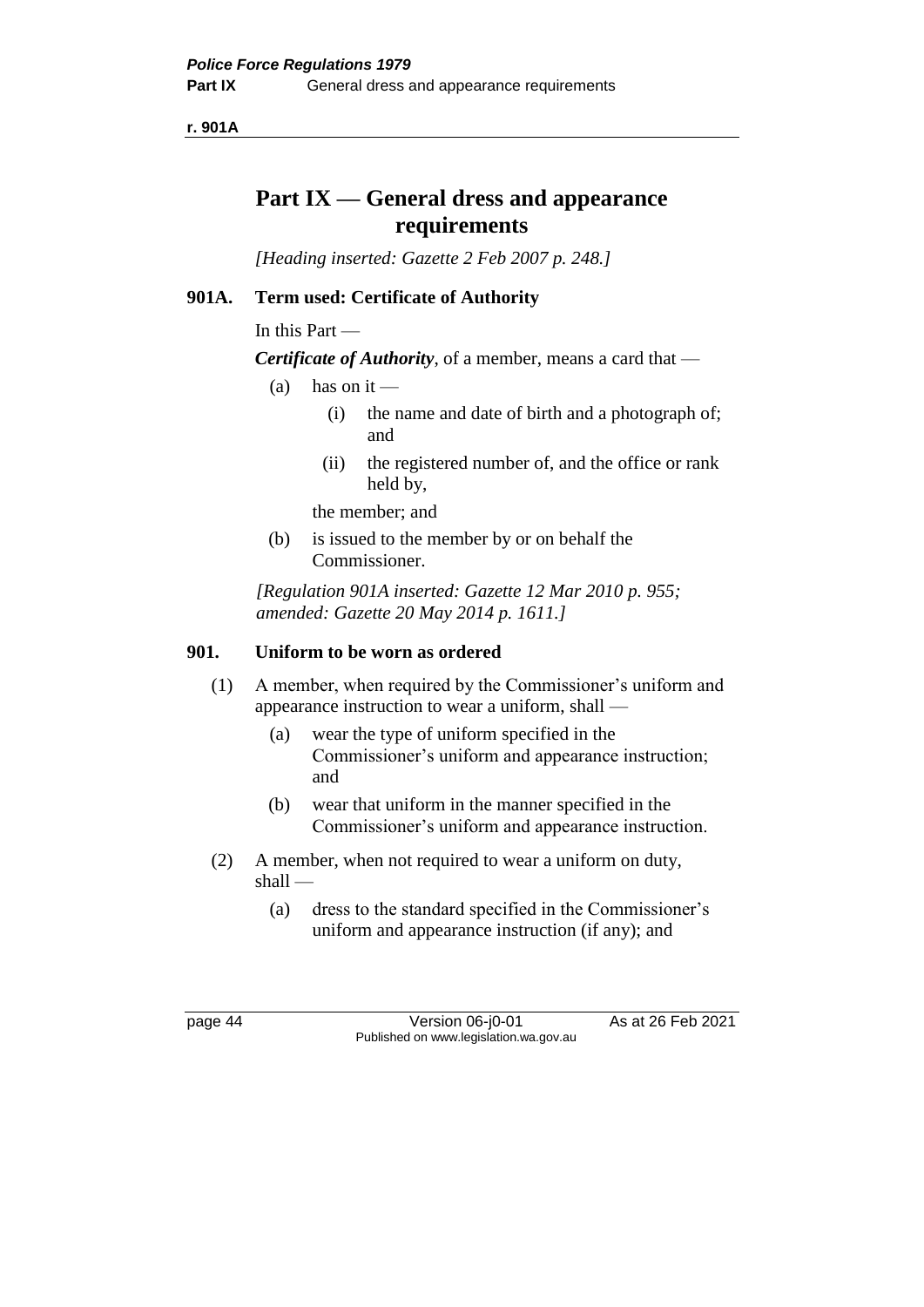(b) dress in a manner appropriate to the duties being undertaken.

*[Regulation 901 inserted: Gazette 2 Feb 2007 p. 248; amended: Gazette 20 May 2014 p. 1611.]*

#### **902. Wearing of uniform while off duty**

- (1A) Subregulations (1) and (2) do not apply to a police auxiliary officer.
	- (1) A member shall not wear a uniform while off duty except
		- (a) while travelling to or from the member's place of duty; or
		- (b) with the permission of the member's officer in charge or immediate superior, as the case may be, as ceremonial dress where the member is entering into marriage within the meaning of the *Marriage Act 1961* of the Commonwealth; or
		- (c) with the permission of the member's assistant commissioner or Director, at a special function or event.
	- (2) A member cannot be authorised under subregulation (1)(b) or  $(c)$  to wear  $-$ 
		- (a) a firearm, handcuffs, a baton, equipment belt or associated accoutrements; or
		- (b) a uniform at a place where alcohol is available for consumption.
	- (3) A police auxiliary officer must not wear a uniform while off duty except at his or her place of work —
		- (a) having changed into uniform at that place before going on duty; and
		- (b) before changing out of uniform at that place after going off duty.

*[Regulation 902 inserted: Gazette 2 Feb 2007 p. 248; amended: Gazette 12 Mar 2010 p. 955; 20 May 2014 p. 1611, 1614 and 1617.]*

As at 26 Feb 2021 Version 06-j0-01 page 45 Published on www.legislation.wa.gov.au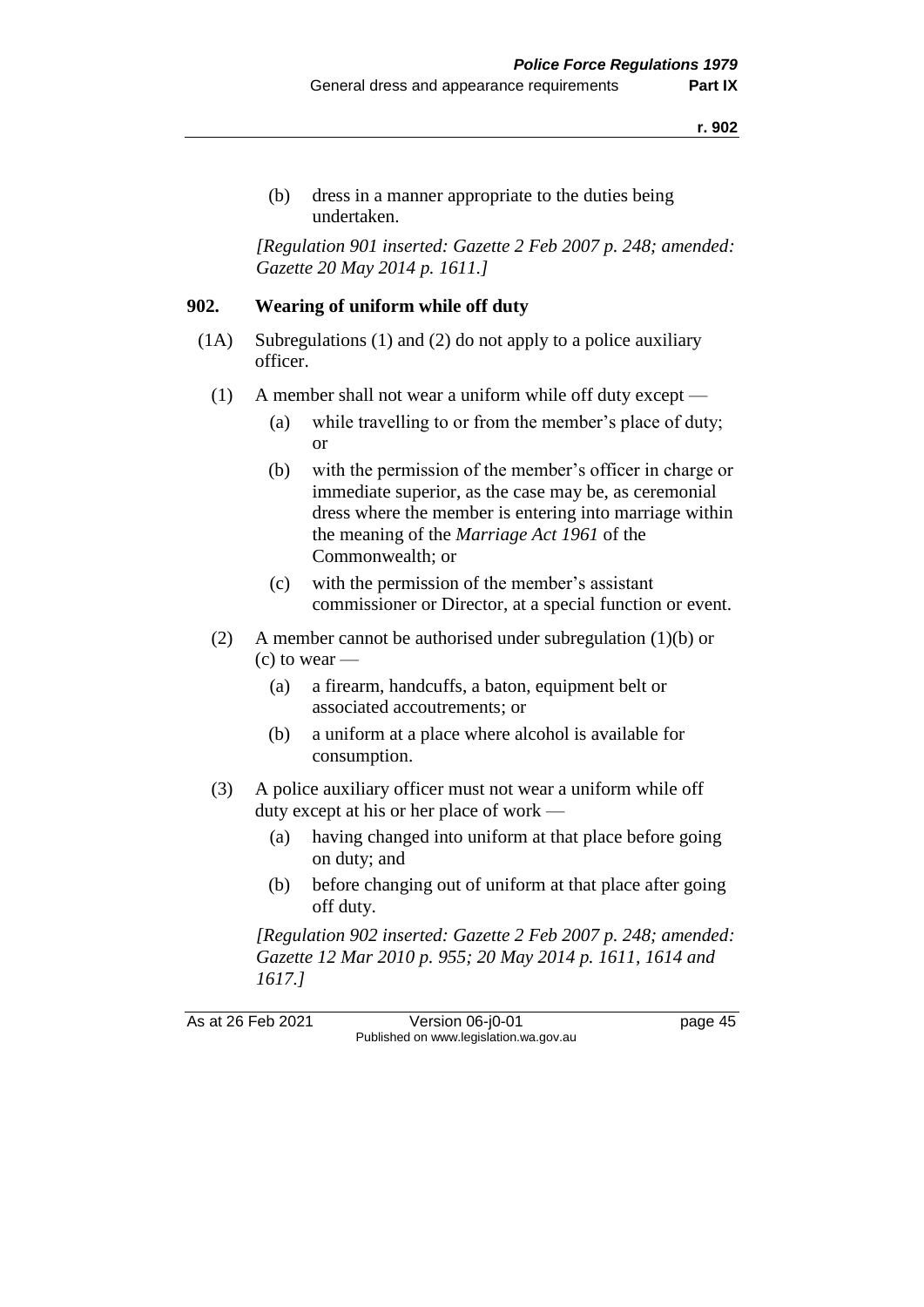#### **903. Uniform not to be altered**

- (1) A member shall not wear any current issue uniform clothing on duty that has had its appearance altered or its shape interfered with.
- (2) A member shall not alter his or her current issue uniform clothing for use as private garments, or wear any of his or her current issue articles of uniform as a civilian garment.

*[Regulation 903 inserted: Gazette 2 Feb 2007 p. 249; amended: Gazette 20 May 2014 p. 1611 and 1615-16.]*

## **904. Replacement and disposal of articles of uniform**

If an article of uniform or equipment is to be replaced, a member shall remove or destroy all components of the uniform or equipment being replaced that identify it as police issue, before disposal of the replaced article.

*[Regulation 904 inserted: Gazette 2 Feb 2007 p. 249; amended: Gazette 20 May 2014 p. 1611.]*

## **905. Wearing of headwear**

- (1) Subject to subregulations (2), (3) and (4), when in uniform, a member shall wear the cap or hat forming part of that uniform whenever the member is outside a building or a vehicle.
- (2) A motorcycle helmet or other protective form of headwear forming part of a uniform is to be worn when a member in uniform is on a motorcycle, or in circumstances requiring head protection, as the case requires.
- (3) A uniformed member shall remove a hat, cap, motorcycle helmet or other protective helmet when seated in the Supreme Court or the District Court.
- (4) A uniformed member may remove his or her cap or hat when within the confines of an enclosed area of land that forms the curtilage of police premises.

*[Regulation 905 inserted: Gazette 2 Feb 2007 p. 249; amended: Gazette 20 May 2014 p. 1611 and 1615-18.]*

page 46 Version 06-j0-01 As at 26 Feb 2021 Published on www.legislation.wa.gov.au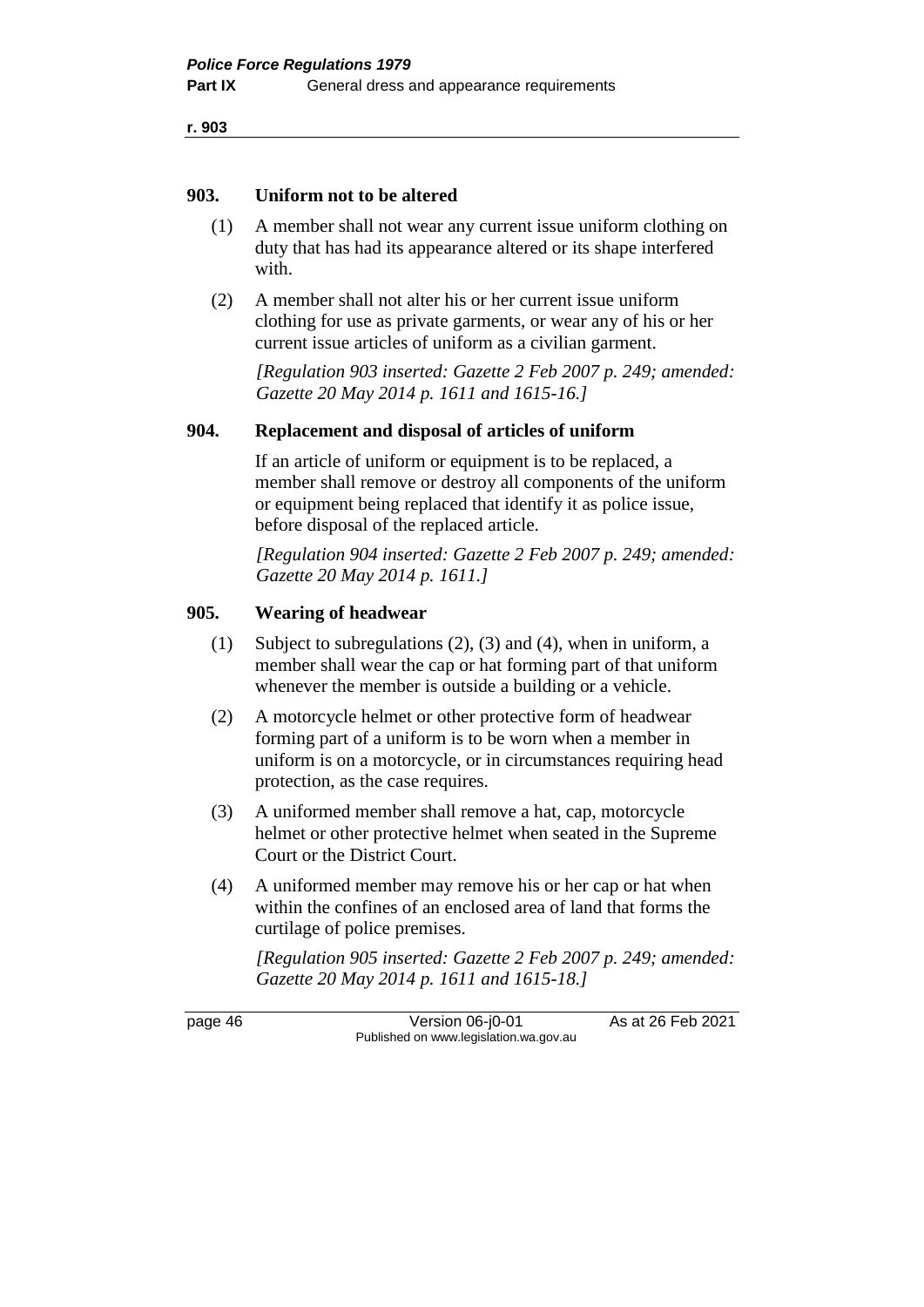## **906. Care to be taken of issued property**

- (1) A member shall take proper care of all articles of uniform, equipment, documents (including the member's Certificate of Authority), books and other items of property which have been issued to the member.
- (2) A member shall not
	- (a) wilfully or carelessly cause any waste, loss or damage in respect of any article of uniform or equipment, or in respect of any book, document (including a Certificate of Authority) or other property issued to, used by, or entrusted to the care of, the member; or
	- (b) without lawful authority use any property issued to, used by, or entrusted to the care of the member, other than in the performance of the member's duty.
- (3) A member shall promptly report any loss or damage, however caused, to any article supplied to the member for the performance of his or her duties.

*[Regulation 906 inserted: Gazette 2 Feb 2007 p. 249-50; amended: Gazette 20 May 2014 p. 1611 and 1614-17.]*

#### **907. Certificate of Authority**

- (1A) The rest of this regulation does not apply to a police auxiliary officer.
	- (1) A member who is not in uniform shall have with him or her the member's Certificate of Authority, which the member shall produce whenever requested to do so by a person in relation to whom the member is about to exercise any power or duty as a member unless —
		- (a) the member has a reasonable cause to refuse to do so; or
		- (b) it is not possible to do so.
	- (2) A member who is not in uniform shall display the member's Certificate of Authority at all times while on police property or

As at 26 Feb 2021 Version 06-j0-01 page 47 Published on www.legislation.wa.gov.au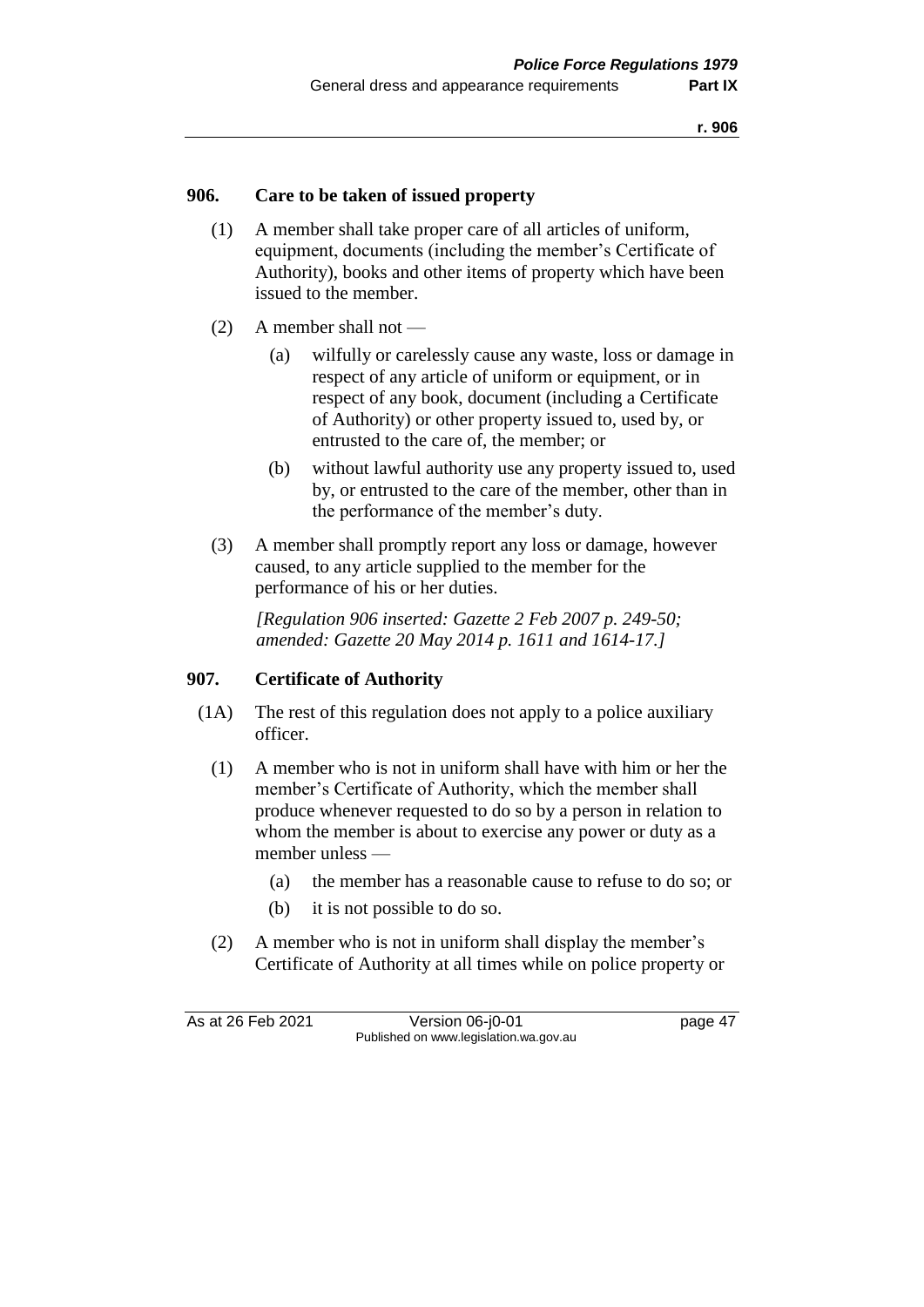**r. 908A**

in police buildings, whether or not the member is on duty at the time.

(3) A member shall not transfer the Certificate of Authority issued to him or her to another member and shall not permit any person whether a member or not to use his or her Certificate of Authority.

*[Regulation 907 inserted: Gazette 2 Feb 2007 p. 250; amended: Gazette 12 Mar 2010 p. 955; 20 May 2014 p. 1611 and 1615-18.]*

# **908A. Certificates of Authority of police auxiliary officers**

- (1) A police auxiliary officer who is on duty, whether in uniform or not, must carry his or her Certificate of Authority.
- (2) A police auxiliary officer who is not in uniform must display his or her Certificate of Authority at all times while on police property or in police buildings, whether or not he or she is on duty at the time.
- (3) A police auxiliary officer must not transfer his or her Certificate of Authority to a member or another police auxiliary officer.
- (4) A police auxiliary officer must not permit any person, whether or not a member or police auxiliary officer, to use his or her Certificate of Authority.
- (5) In addition to the duties to identify himself or herself in the *Criminal Investigation Act 2006*, a police auxiliary officer, whether in uniform or not, must produce his or her Certificate of Authority whenever requested to do so by a person in relation to whom he or she is about to exercise any power or duty as a police auxiliary officer unless —
	- (a) he or she has a reasonable cause to refuse to do so; or
	- (b) it is not possible to do so.

*[Regulation 908A inserted: Gazette 12 Mar 2010 p. 956; amended: Gazette 20 May 2014 p. 1611.]*

page 48 Version 06-j0-01 As at 26 Feb 2021 Published on www.legislation.wa.gov.au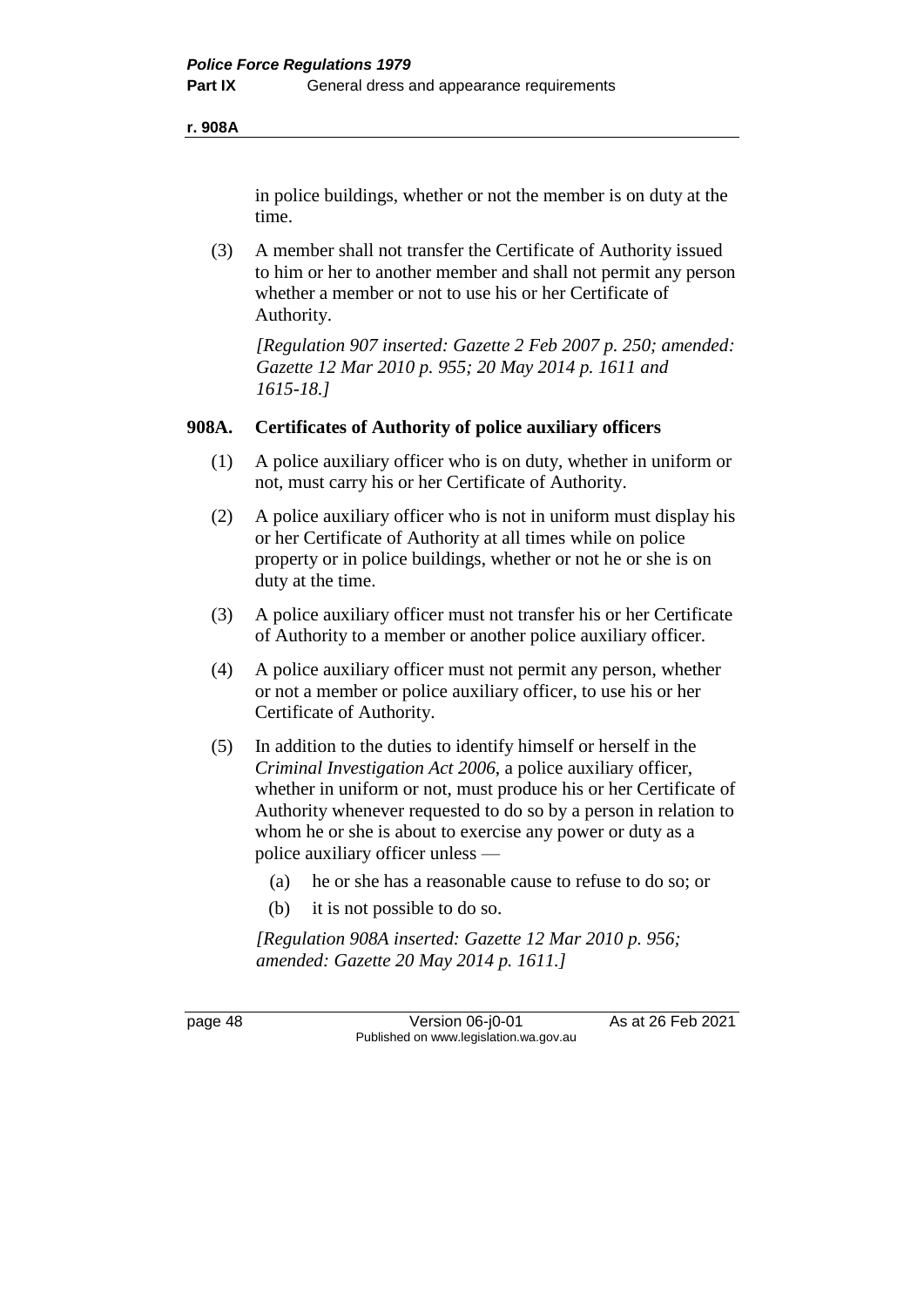#### **908. Name plate**

- (1) A member shall wear his or her approved name plate on work or ceremonial dress in the circumstances, and in the manner, specified in the Commissioner's uniform and appearance instruction.
- (2) A member shall not wear a name plate that does not conform to the specifications, and requirements, specified for a name plate in the Commissioner's uniform and appearance instruction.

*[Regulation 908 inserted: Gazette 2 Feb 2007 p. 250; amended: Gazette 20 May 2014 p. 1611 and 1615-16.]*

#### **909. Appearance**

- (1) A member shall be neat and clean in his or her clothing, appearance and person.
- (2) A member shall have the hair on his or her head neatly groomed and trimmed in the manner specified in the Commissioner's uniform and appearance instruction, unless otherwise approved.
- (3) A member who has facial hair must ensure that the facial hair complies with the Commissioner's uniform and appearance instruction.
- (4) A member in uniform shall not wear sunglasses unless the sunglasses are of a type, and are worn in the manner, specified in the Commissioner's uniform and appearance instruction.
- (5) A member in uniform shall not wear jewellery or other adornments, unless the particular type of adornment is approved.

*[Regulation 909 inserted: Gazette 2 Feb 2007 p. 250-1; amended: Gazette 20 May 2014 p. 1611 and 1615-16; 10 Aug 2018 p. 2864.]*

*[910-922. Deleted: Gazette 2 Feb 2007 p. 248.]*

*[Part X (r. 1001-1007) deleted: Gazette 15 Dec 2006 p. 5635.]*

As at 26 Feb 2021 Version 06-j0-01 page 49 Published on www.legislation.wa.gov.au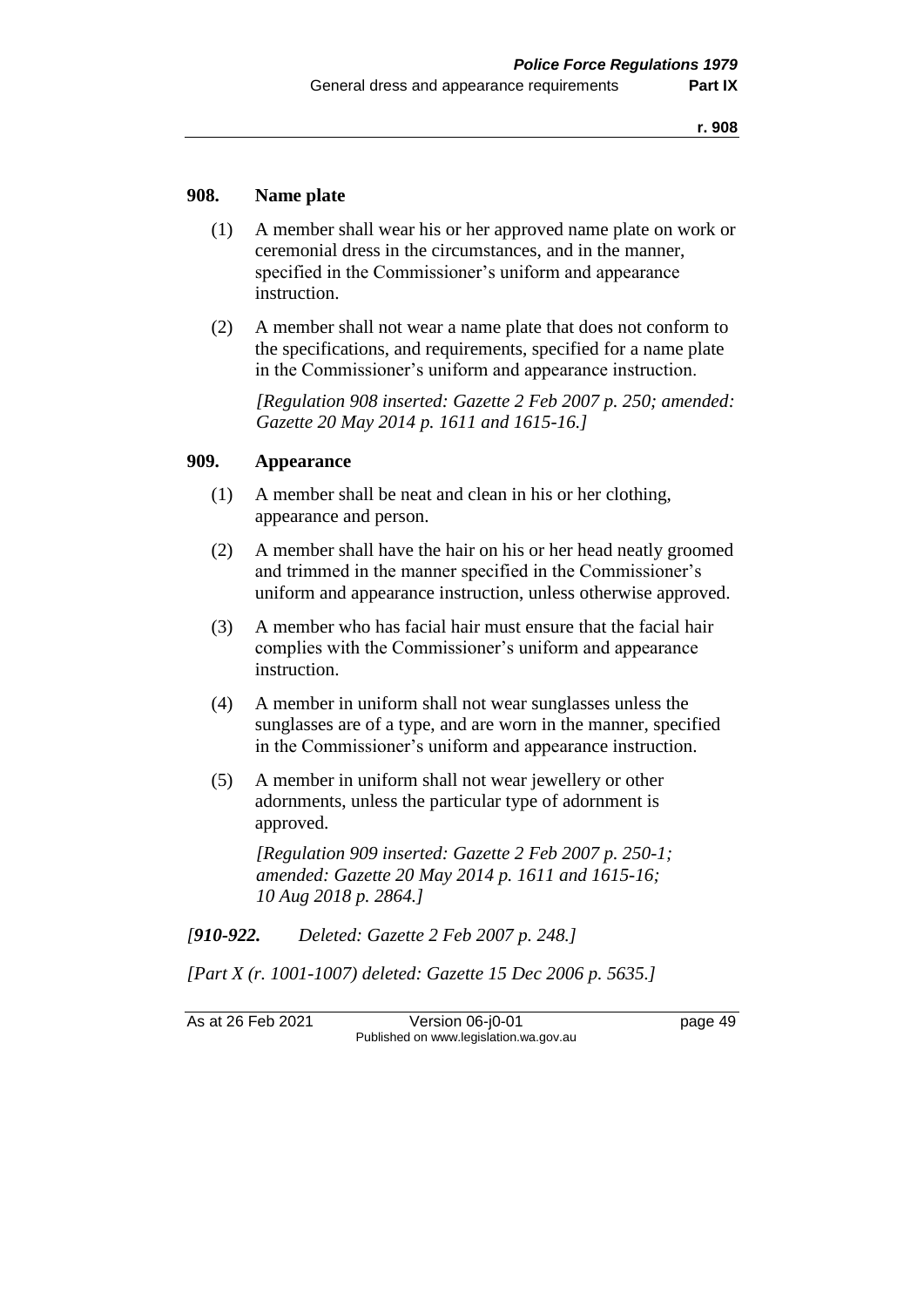# **Part XI — Leave**

## **1101. Annual leave**

A member is entitled to such annual leave as is prescribed by the relevant award.

*[Regulation 1101 amended: Gazette 30 Dec 2008 p. 5646; 20 May 2014 p. 1611.]*

## **1102. Notice of annual leave**

- (1) For the purposes of compiling the annual leave roster showing the commencing and finishing date of annual leave prescribed by the relevant award every member shall not later than 30 June each year give notice to the Commissioner of the dates that the member prefers to commence and finish his or her annual leave in the year immediately following.
- (2) The notice referred to in subregulation (1) shall
	- (a) in the case of an application by a member who is a commissioned officer or an officer in charge of a region be submitted to the office of the Commissioner;
	- (b) in the case of an application by a member other than a member referred to in paragraph (a) be submitted to the member who is the officer in charge of that member.

*[Regulation 1102 amended: Gazette 30 Dec 2008 p. 5646; 20 May 2014 p. 1615-18.]*

# **1103. Address for contact during leave**

In his or her application for leave a member shall state an address at which the member can be contacted during his or her leave.

*[Regulation 1103 amended: Gazette 20 May 2014 p. 1611 and 1615-18.]*

page 50 Version 06-j0-01 As at 26 Feb 2021 Published on www.legislation.wa.gov.au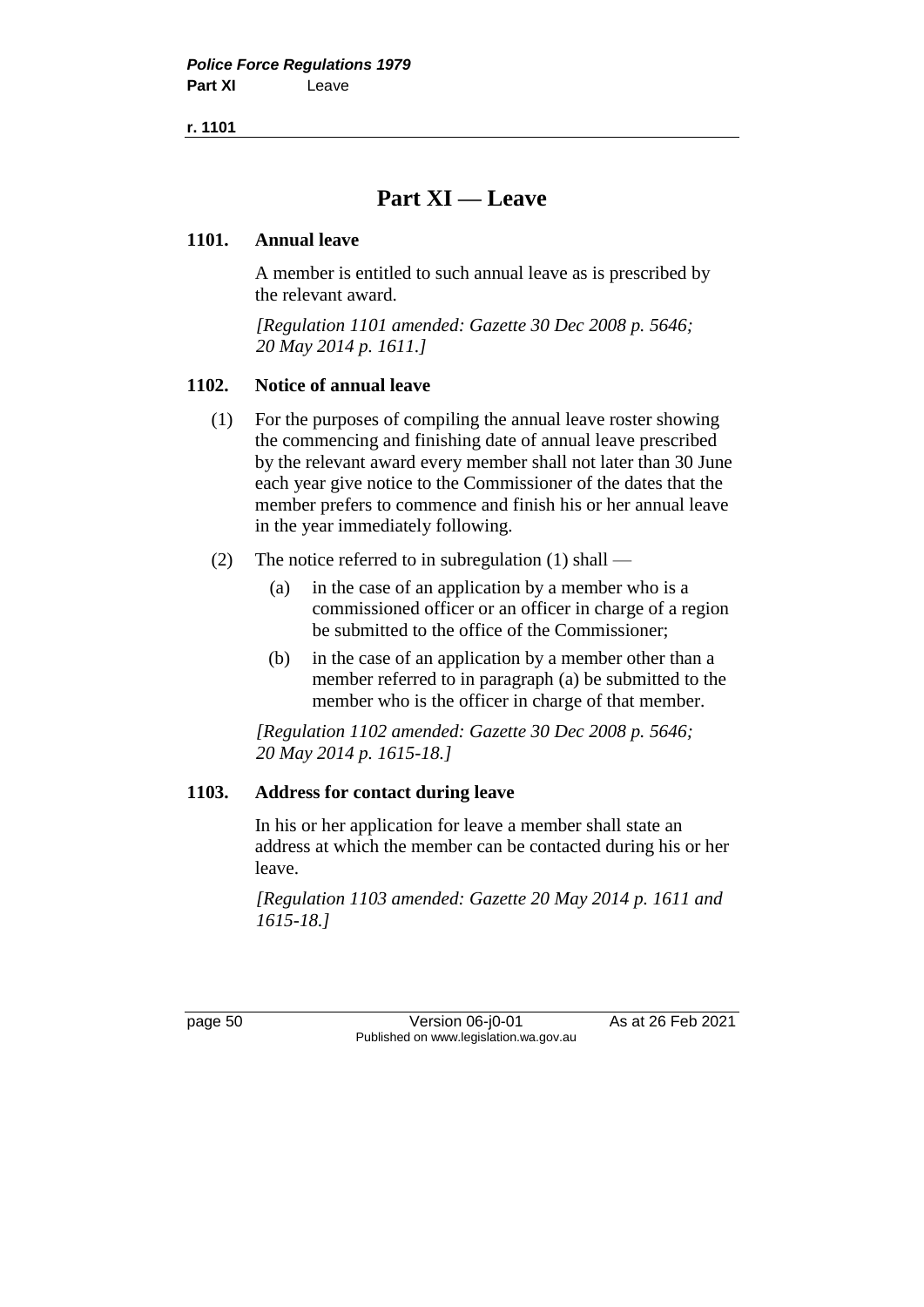## **1104. Annual leave to be taken according to roster**

- (1) Subject to these regulations, a member shall only take annual leave in accordance with the dates indicated in relation to the member on the roster of annual leave applicable in that year unless the dates on the roster are altered.
- (2) The Commissioner or the officer in charge concerned may alter the dates indicated on the roster of annual leave either in relation to a particular member, or generally.

*[Regulation 1104 amended: Gazette 20 May 2014 p. 1611, 1613 and 1615.]*

## **1105. Leave accumulated by written permission**

Subject to the relevant award, a member is not entitled to accumulate annual leave except with the written permission of the Commissioner.

*[Regulation 1105 amended: Gazette 30 Dec 2008 p. 5646; 20 May 2014 p. 1611.]*

## **1106. Additional leave may be granted**

Where the Commissioner is of the opinion that special circumstances exist in a particular case the Commissioner may grant a member leave (not being annual leave) with or without payment during that period.

*[Regulation 1106 amended: Gazette 14 Jul 1992 p. 3370; 20 May 2014 p. 1611 and 1618.]*

# **1107. Travelling concession**

 $(1)$  In this regulation —

*distance rate* means the rate per kilometre applicable in the North West of the State that is prescribed by the relevant award as payment to an employee for the use by the employee of his or her vehicle for the performance of police duties;

As at 26 Feb 2021 Version 06-j0-01 page 51 Published on www.legislation.wa.gov.au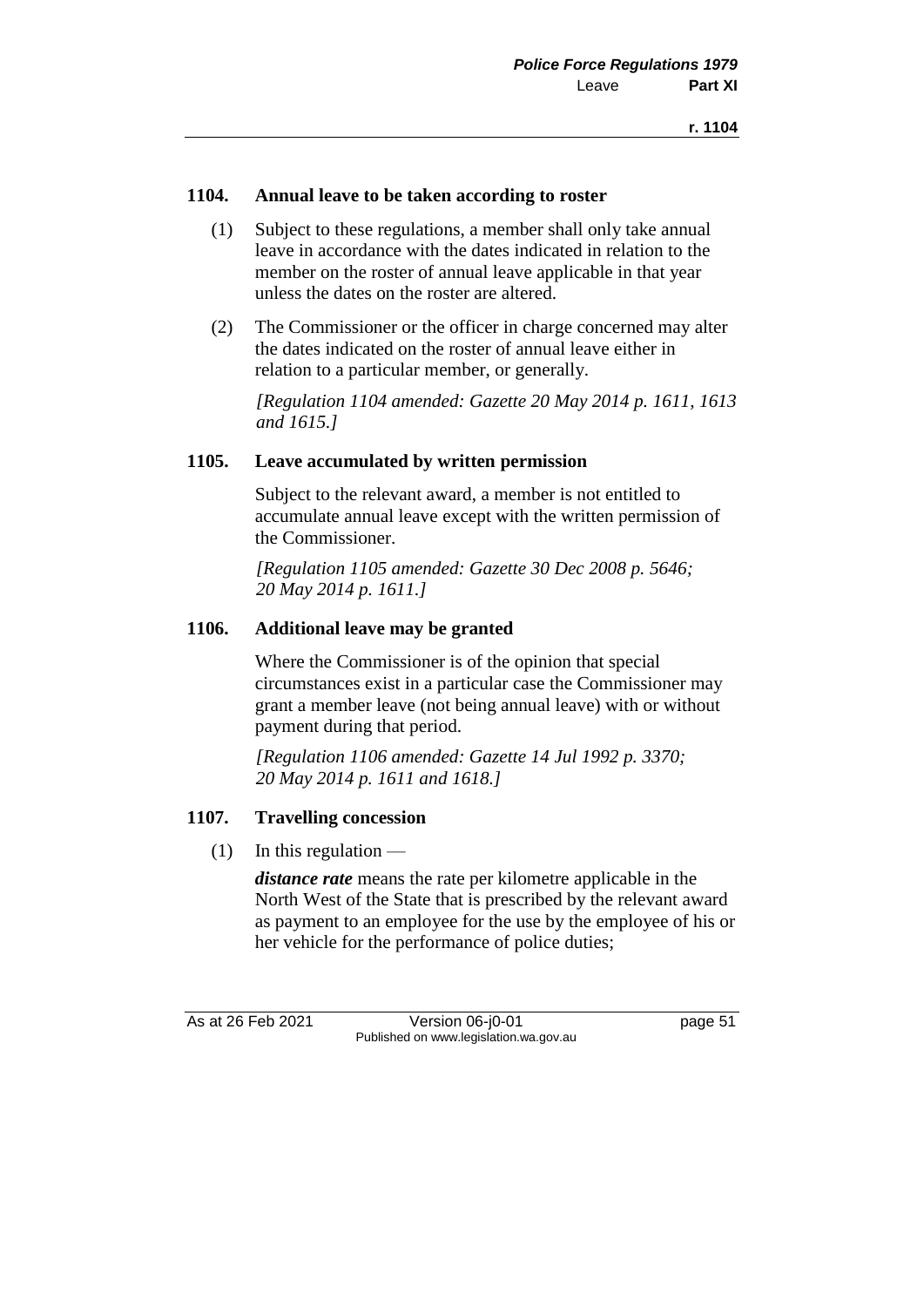*family* in relation to a member means the member, spouse or de facto partner and all dependant children attending school and to those dependant children living with the member who are unemployed;

*public transport* means any means of public transport approved of by the Commissioner;

*special area* means —

- (a) any portion of the State that is
	- (i) east of longitude  $119^{\circ}$  east; or
	- (ii) north of  $26^{\circ}$  of south latitude;

and

- (b) Yalgoo, Mount Magnet, Cue and Meekatharra; and
- (c) any area outside the State designated a special area by the Minister.
- (2) The following travelling concessions apply to and in relation to a member stationed in a special area who for the member's annual leave travels to Perth or other place outside the member's sub-region which is approved of by the Commissioner —
	- (a) where public transport is used free return passes to Perth or that other place on public transport for the member and the member's family;
	- (b) where a private vehicle is used the distance rate to that place so long as the amount so paid does not exceed the cost of free passes granted under paragraph (a);
	- (c) where both public transport and a private vehicle are used — free return passes to that place in respect of the persons travelling by public transport and the distance rate to that place payable under paragraph (b) so long as the amount so paid does not exceed the cost of providing the persons travelling by private vehicle with a free return pass granted under paragraph (a).

page 52 Version 06-j0-01 As at 26 Feb 2021 Published on www.legislation.wa.gov.au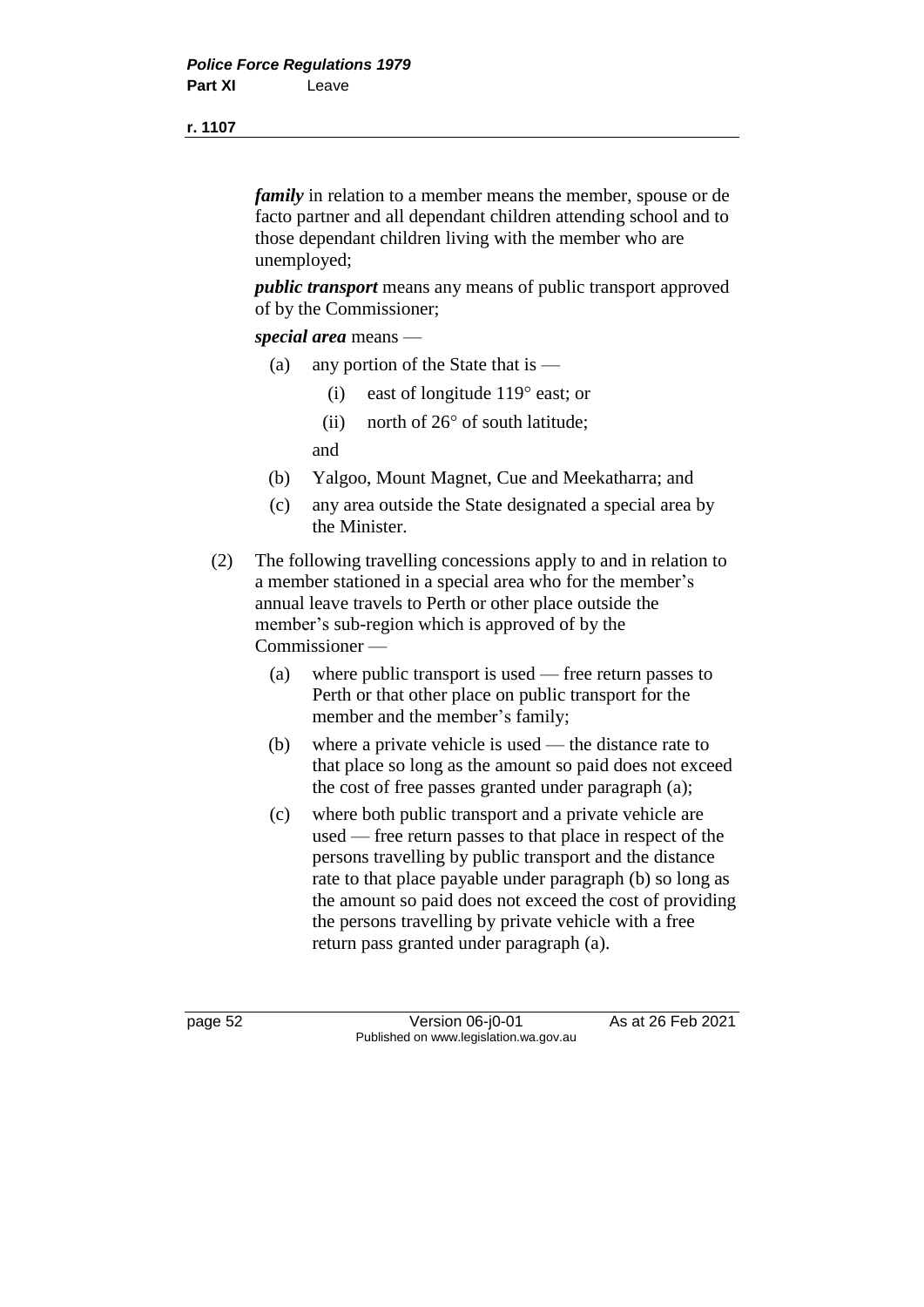- (3) The travelling concession payable under subregulation  $(2)$ 
	- (a) is payable only in respect of a member
		- (i) who has completed 12 months' service in the special area; or
		- (ii) if the member has not completed 12 months' service in the special area before the member proceeds on annual leave, the member does so on his or her return from annual leave before the member again takes annual leave;
	- (b) shall be repaid to the Department by the member if the member fails to complete 12 months' service in the special area unless the failure is due to causes beyond the member's control.

*[Regulation 1107 amended: Gazette 7 Sep 1979 p. 2717; 24 Apr 1986 p. 1479; 30 Jun 2003 p. 2623; 30 Dec 2008 p. 5646; 20 May 2014 p. 1611 and 1615-18.]*

- *[1108. Deleted: Gazette 7 Sep 1979 p. 2717.]*
- *[1109. Deleted: Gazette 6 Oct 1989 p. 3739.]*

As at 26 Feb 2021 Version 06-j0-01 page 53 Published on www.legislation.wa.gov.au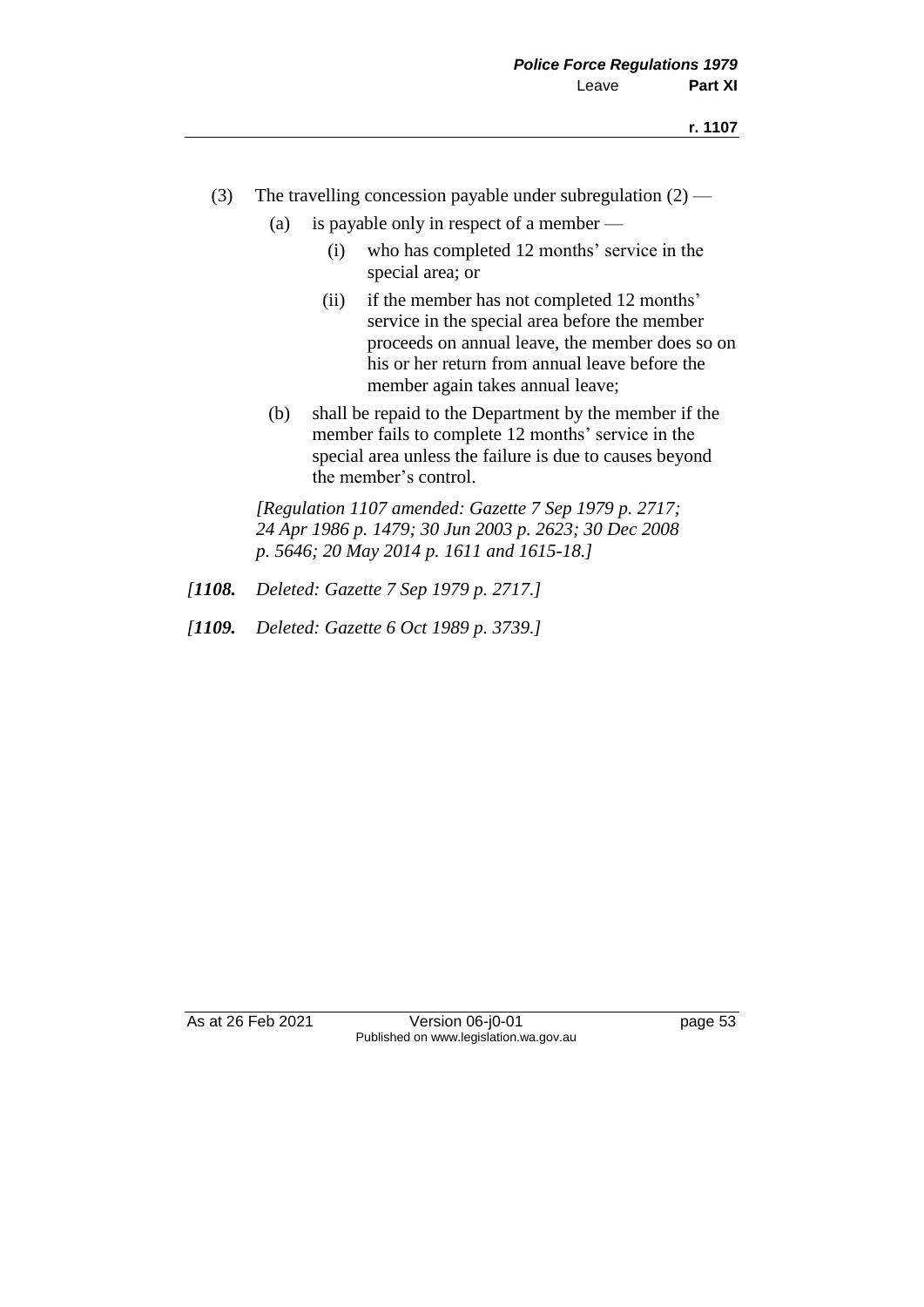# **Part XII — Removal on transfer, promotion or retirement**

*[Heading amended: Gazette 31 Oct 1986 p. 4051.]*

## **1201. This Part not in derogation of relevant award**

The provisions of this Part, are in addition to and not in derogation of anything in a relevant award.

*[Regulation 1201 amended: Gazette 30 Dec 2008 p. 5646.]*

## **1202. Leave in respect of transfer**

- (1) Subject to subregulation (2), where a member is appointed to a position, whether by transfer or promotion, necessitating a change of the member's residence the member is allowed to take 2 days off duty — one day in respect of the packing and loading of the member's household goods and effects and one day in respect of their unpacking and unloading.
- (2) A member is not allowed to take the leave granted under subregulation (1) on any day on which the member is required to attend court or to any other pressing duty.

*[Regulation 1202 amended: Gazette 20 May 2014 p. 1617 and 1618.]*

#### **1203. Commissioner to be notified of transfer**

A member moving from one station or office to another for the purpose of taking up a position, whether by transfer or promotion, shall —

- (a) notify the Commissioner through the regional officer of the region from which the member is moving of the —
	- (i) date that the member intends to cease duty at the station or office from which the member is moving;
	- (ii) date of the member's intended departure for the station to which the member is appointed;

page 54 Version 06-j0-01 As at 26 Feb 2021 Published on www.legislation.wa.gov.au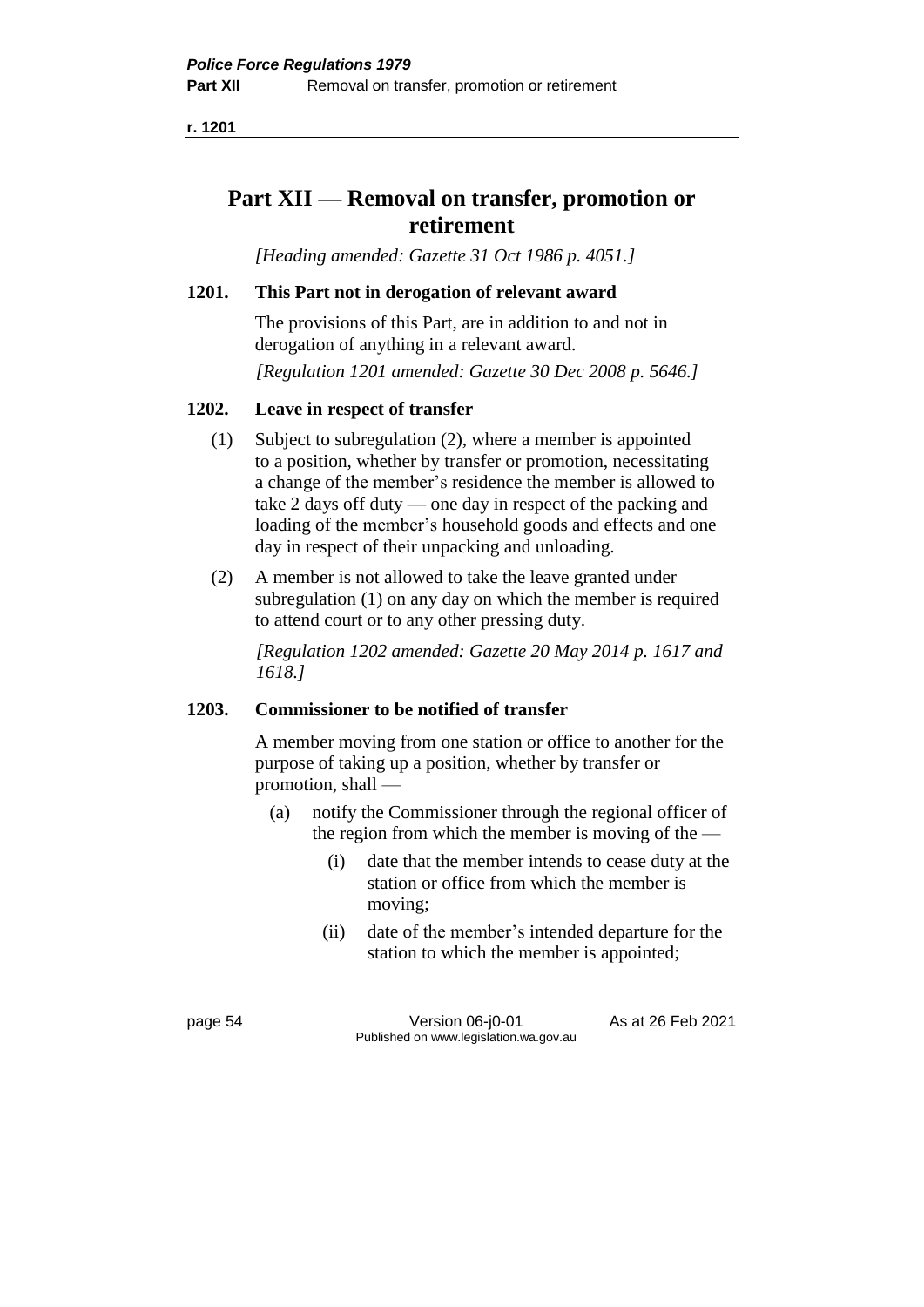(iii) time and date that the member's quarters, whether supplied by the Government or not, are to be vacated by the member;

and

- (b) as soon as possible after the member's arrival at the region to which the member is appointed notify the Commissioner through the regional officer of the region to which the member is appointed of the —
	- (i) time and date of the member's arrival; and
	- (ii) time and date that the member's quarters are occupied by the member and indicating whether they are Government or private quarters; and
	- (iii) time and date that the member intends to commence duty in relation to the member's appointment.

*[Regulation 1203 amended: Gazette 20 May 2014 p. 1611, 1615 and 1617-18.]*

# **1203A. Specialist equipment to be returned**

When a member is to be transferred from a specialist area, the member is to ensure that all items of specialist equipment issued to the member are returned to the officer in charge before the member actually leaves that specialist area.

*[Regulation 1203A inserted: Gazette 2 Feb 2007 p. 251; amended: Gazette 20 May 2014 p. 1611-12.]*

# **1204. Removal allowance**

- (1) Subject to subregulation (2), a member who is moved from one position to another or is required by the Commissioner to vacate one house to occupy another —
	- (a) in the public interest; or
	- (b) in the course of promotion or transfer; or

As at 26 Feb 2021 Version 06-j0-01 page 55 Published on www.legislation.wa.gov.au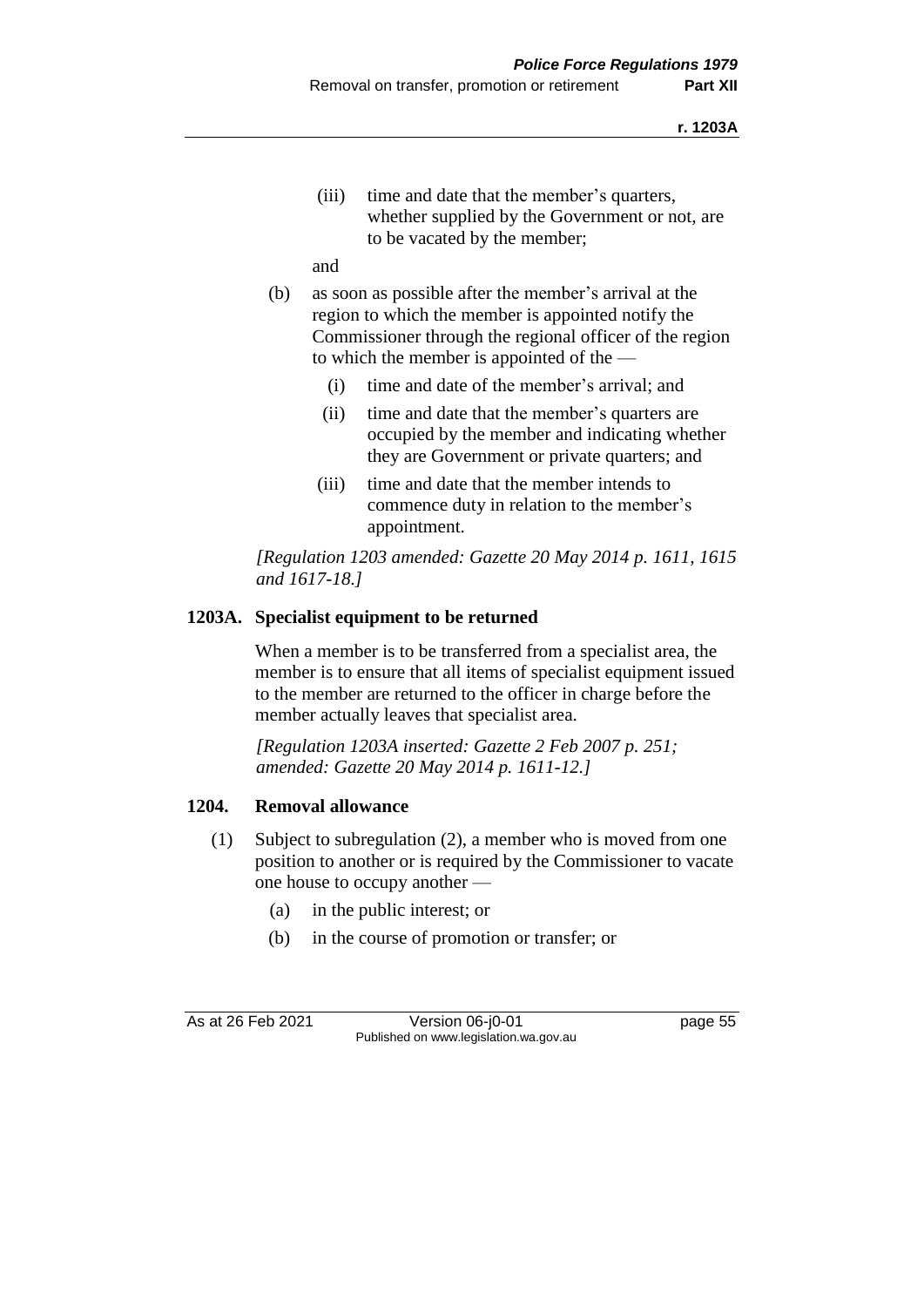(c) on account of illness due to causes over which the member has no control,

shall be allowed —

- (d) such costs and allowances as are prescribed by the relevant award; and
- (e) free transport by any means of transport approved of by the Commissioner for the member, the member's family and their household furniture, furnishings, domestic appliances, personal effects and one motor vehicle for which an allowance is not paid under paragraph (f); and
- (f) mileage allowance in accordance with the relevant award for the member's motor vehicle; and
- (g) the costs of storage in a warehouse approved by the Commissioner of any of the member's excess household furniture and for a period of 3 years (subject to any extension by the Commissioner) the cost of any insurance policy in relation thereto to a maximum insured value of \$15,000; and
- (h) the costs of any insurance policy in respect of the transport of household furniture, furnishings, domestic appliances and personal effects and the stamp duty thereon; and
- (i) the property allowance payable in respect of an officer of the Public Service of the State in accordance with the relevant award.
- (2) In relation to the allowances payable pursuant to subregulation  $(1)$  —
	- (a) the maximum weight in respect of which the Department is liable in relation to the costs of the transport of the household furniture, furnishings, domestic appliances and personal effects of a single member is 2.5 tonnes:

page 56 Version 06-j0-01 As at 26 Feb 2021 Published on www.legislation.wa.gov.au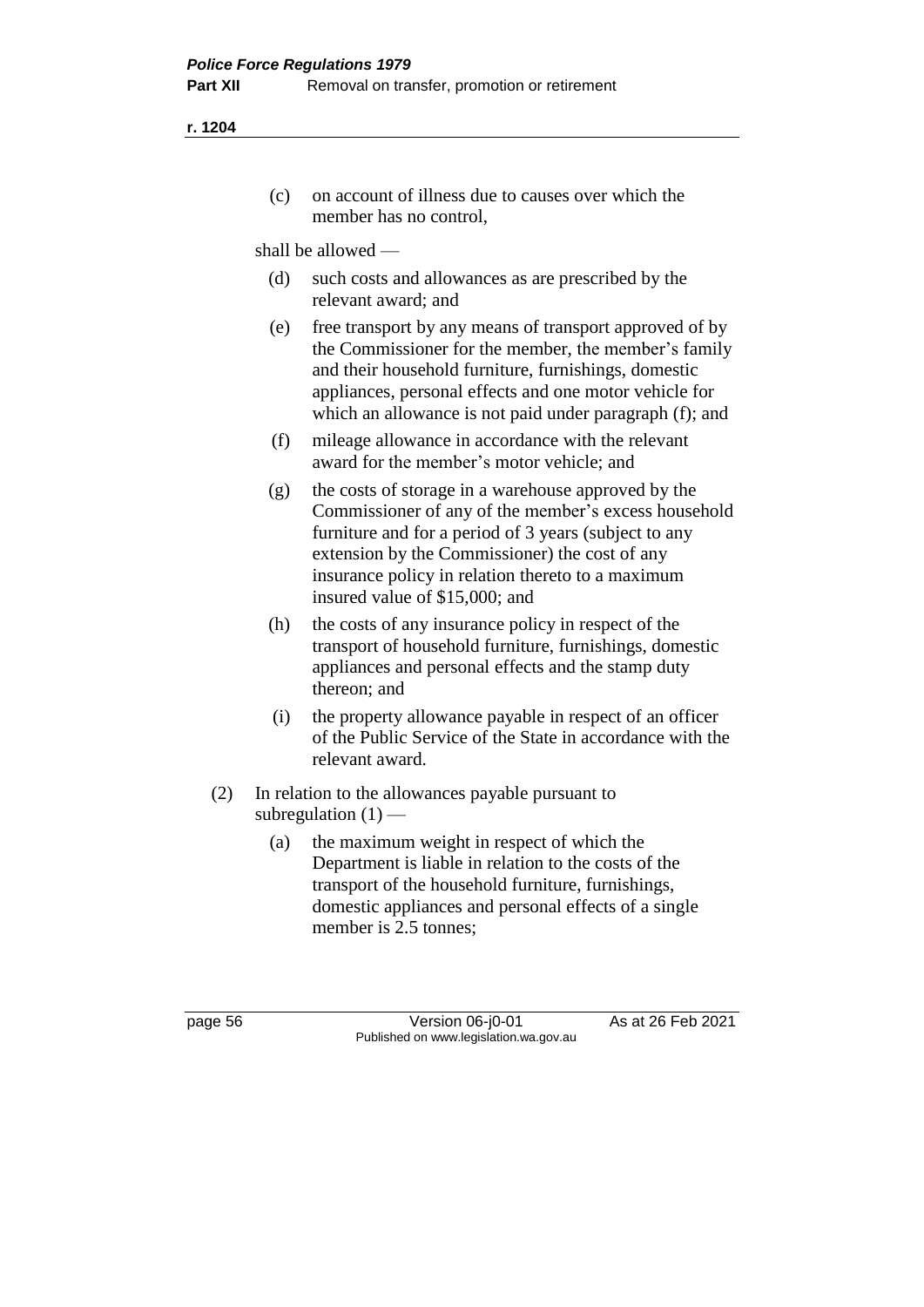(b) as far as practicable the means of transport used for the transport of household furniture, furnishings, domestic appliances and personal effects shall be State owned.

*[Regulation 1204 amended: Gazette 7 Sep 1979 p. 2717; 24 Apr 1986 p. 1479; 18 Nov 1988 p. 4532; 30 Dec 2008 p. 5646; 20 May 2014 p. 1611-13 and 1617-18.]*

# **1204A. Removal cost for retiring member**

The removal costs of a member, who retires in accordance with regulation 1401, shall be paid in accordance with regulation 1204 (excluding subregulation  $(1)(g)$  and  $(i)$ ), from the place where the member is stationed at the date of retirement, to the metropolitan area or any other area within the State as approved by the Commissioner.

*[Regulation 1204A inserted: Gazette 31 Oct 1981 p. 4051.]*

## **1205. When removal allowance not to be paid**

Except with the approval of the Commissioner the allowances payable under regulation 1204 are not payable in respect of a member who is moved —

- (a) at the member's own request; or
- (b) because of the member's own misconduct.

*[Regulation 1205 amended: Gazette 20 May 2014 p. 1613 and 1617.]*

As at 26 Feb 2021 Version 06-j0-01 page 57 Published on www.legislation.wa.gov.au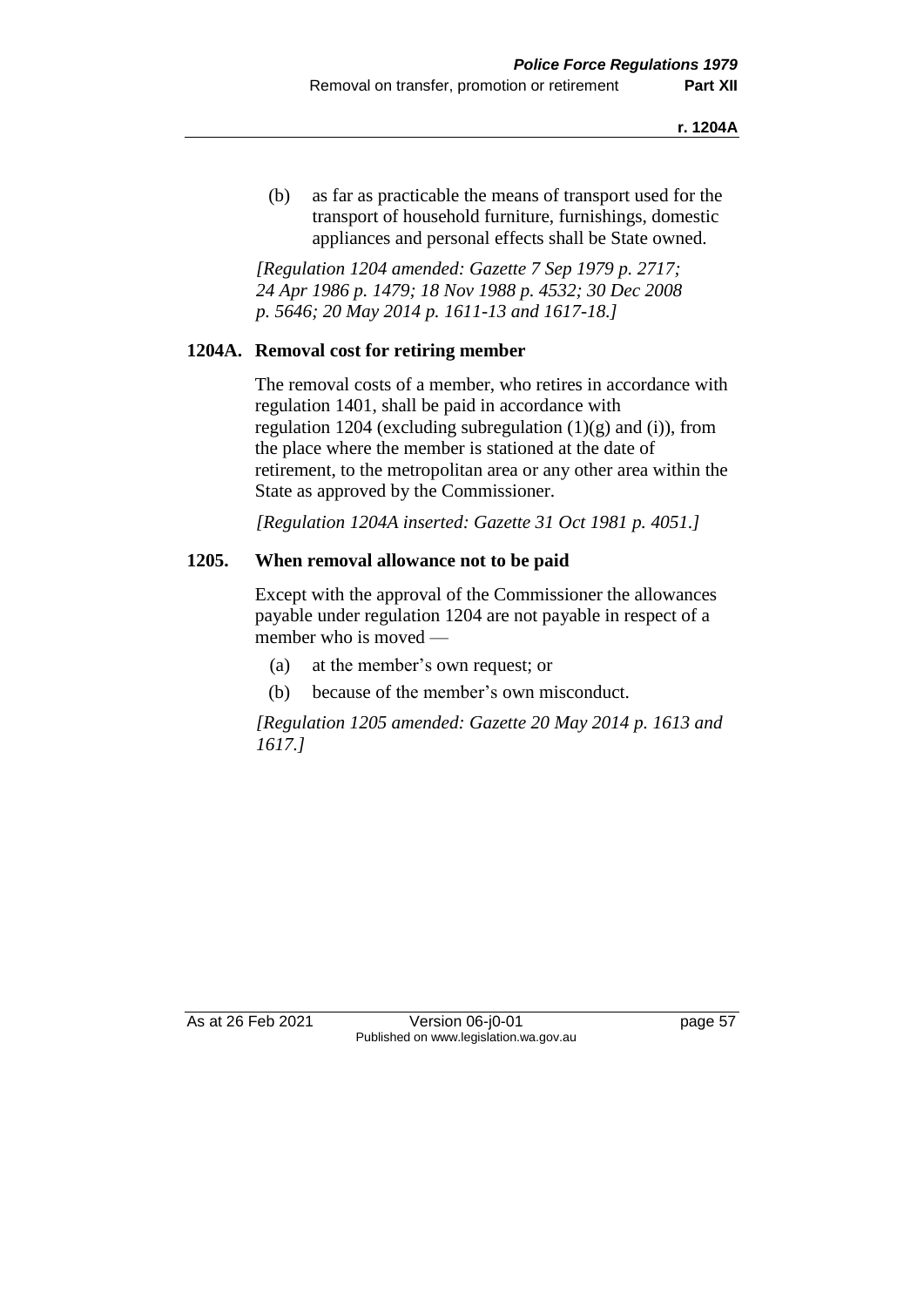# **Part XIII — Illness and injury**

*[Heading inserted: Gazette 17 Nov 1989 p. 4110.]*

#### **1301. Terms used**

In this Part, unless the contrary intention appears —

*dentist* means a person registered under the *Health Practitioner Regulation National Law (Western Australia)* in the dental profession whose name is entered on the Dentists Division of the Register of Dental Practitioners kept under that Law;

*incapacity* means unfitness for and absence from duty as a result of illness or injury and *incapacitated* shall be construed accordingly;

*Manager* means the officer of the Department holding the office of Manager, Health and Welfare;

*medical practitioner* means a person registered under the *Health Practitioner Regulation National Law (Western Australia)* in the medical profession;

*Medicare benefits* has the same meaning as it has in the *Health Insurance Act 1973* of the Parliament of the Commonwealth;

*region* means region of the State within the meaning of section 39(2) of the Act.

*[Regulation 1301 inserted: Gazette 17 Nov 1989 p. 4110; amended: Gazette 15 Dec 2006 p. 5635; 8 Jul 2011 p. 2898.]*

# **1302. Report of incapacity**

A member who becomes incapacitated shall as soon as possible —

- (a) notify the member's officer in charge of that fact and of the member's whereabouts; and
- (b) notify the Manager of the nature of the illness or the nature and cause of the injury, as the case may be.

*[Regulation 1302 inserted: Gazette 17 Nov 1989 p. 4110; amended: Gazette 20 May 2014 p. 1611-12 and 1617.]*

page 58 Version 06-j0-01 As at 26 Feb 2021 Published on www.legislation.wa.gov.au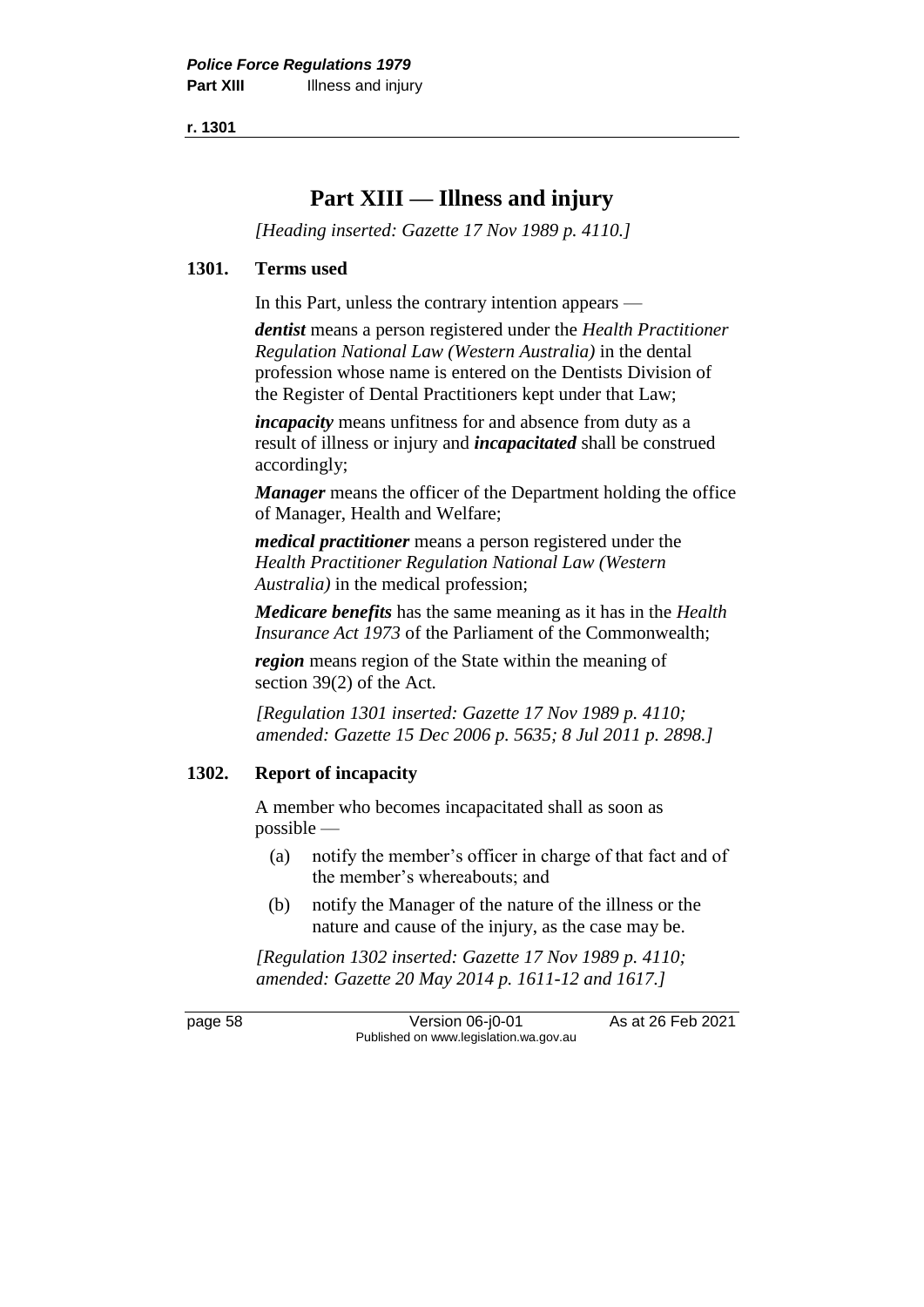# **1303. Application for leave**

- (1) Except in respect of a day on which a member becomes incapacitated while on duty, an application for leave by a member on account of incapacity shall be supported by a certificate of a medical practitioner or, where the incapacity involves a dental condition, by a certificate of a dentist.
- (2) The application shall be
	- (a) in a form approved by the Commissioner; and
	- (b) submitted to the Manager,

and the certificate in its support shall be —

(c) submitted to the Manager.

*[Regulation 1303 inserted: Gazette 17 Nov 1989 p. 4111.]*

## **1304. Entitlement to leave and allowances**

- (1) Subject to regulations 1308(1) and 1309 and to compliance by the member with regulation 1303, the Commissioner may grant to a member in respect of the member's incapacity leave of absence with pay —
	- (a) for up to 168 days in a calendar year; and
	- (b) if so recommended by the Manager and subject to any terms or conditions recommended by the Manager, for a further period.
- (2) Except where the member is incapacitated through his or her fault or misconduct, a member is entitled to receive in respect of a period of leave of absence approved under subregulation (1), and subject to any terms or conditions imposed under subregulation (1)(b), any special allowances which the member would have received under the relevant award if the member had not been incapacitated.

As at 26 Feb 2021 Version 06-j0-01 page 59 Published on www.legislation.wa.gov.au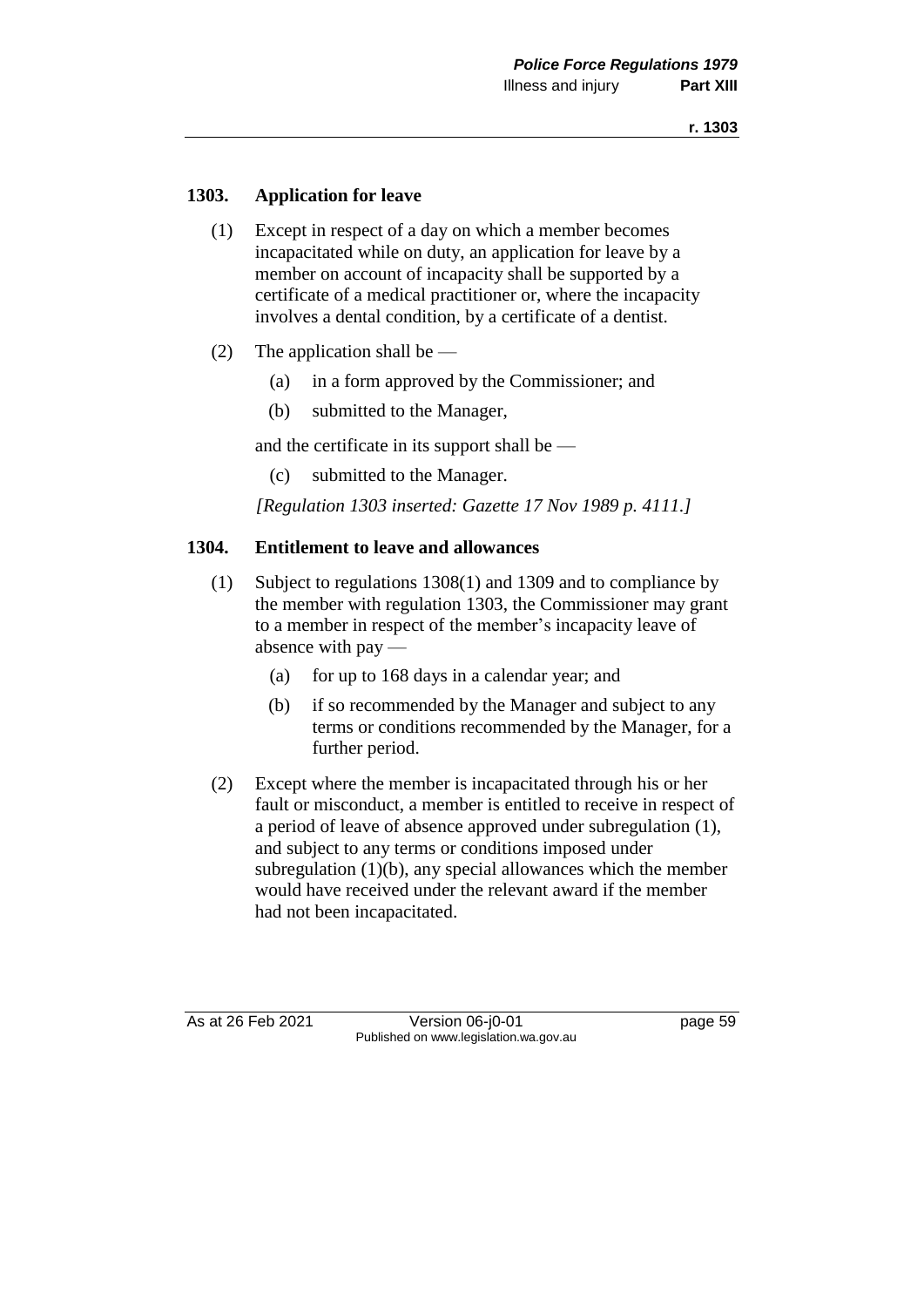- (3) The district allowance prescribed by the relevant award ceases to be payable —
	- (a) after an incapacitated member and the family of that member have been absent from the member's region for a continuous period exceeding 6 weeks; and
	- (b) for so long thereafter as that absence continues.
- (4) In subregulation (3), *family* means the spouse or de facto partner and any children of the member residing with the member.

*[Regulation 1304 inserted: Gazette 17 Nov 1989 p. 4111; amended: Gazette 30 Jun 2003 p. 2623; 30 Dec 2008 p. 5647; 20 May 2014 p. 1611-12 and 1615-18.]*

# **1305. Other work prohibited**

An incapacitated member shall not during his or her absence from duty engage for reward in any other occupation or activity.

*[Regulation 1305 inserted: Gazette 17 Nov 1989 p. 4111; amended: Gazette 20 May 2014 p. 1611-12 and 1615-16.]*

## **1306. Medical and hospital expenses where member's illness results from duties**

Subject to regulation 1308(2), the Commissioner shall pay the reasonable medical and hospital expenses incurred by a member as a result of illness or injury arising out of or in the course of the member's duties or suffered by the member in the course of travel to or from a place of duty.

*[Regulation 1306 inserted: Gazette 17 Nov 1989 p. 4111; amended: Gazette 20 May 2014 p. 1615 and 1617.]*

*[1307. Deleted: Gazette 18 Nov 1994 p. 5867.]*

# **1308. Ineligibility for benefits where incapacity own fault**

(1) A member who suffers illness or injury through his or her fault or misconduct is not entitled to paid leave in respect of absence from duty resulting from that illness or injury.

page 60 Version 06-j0-01 As at 26 Feb 2021 Published on www.legislation.wa.gov.au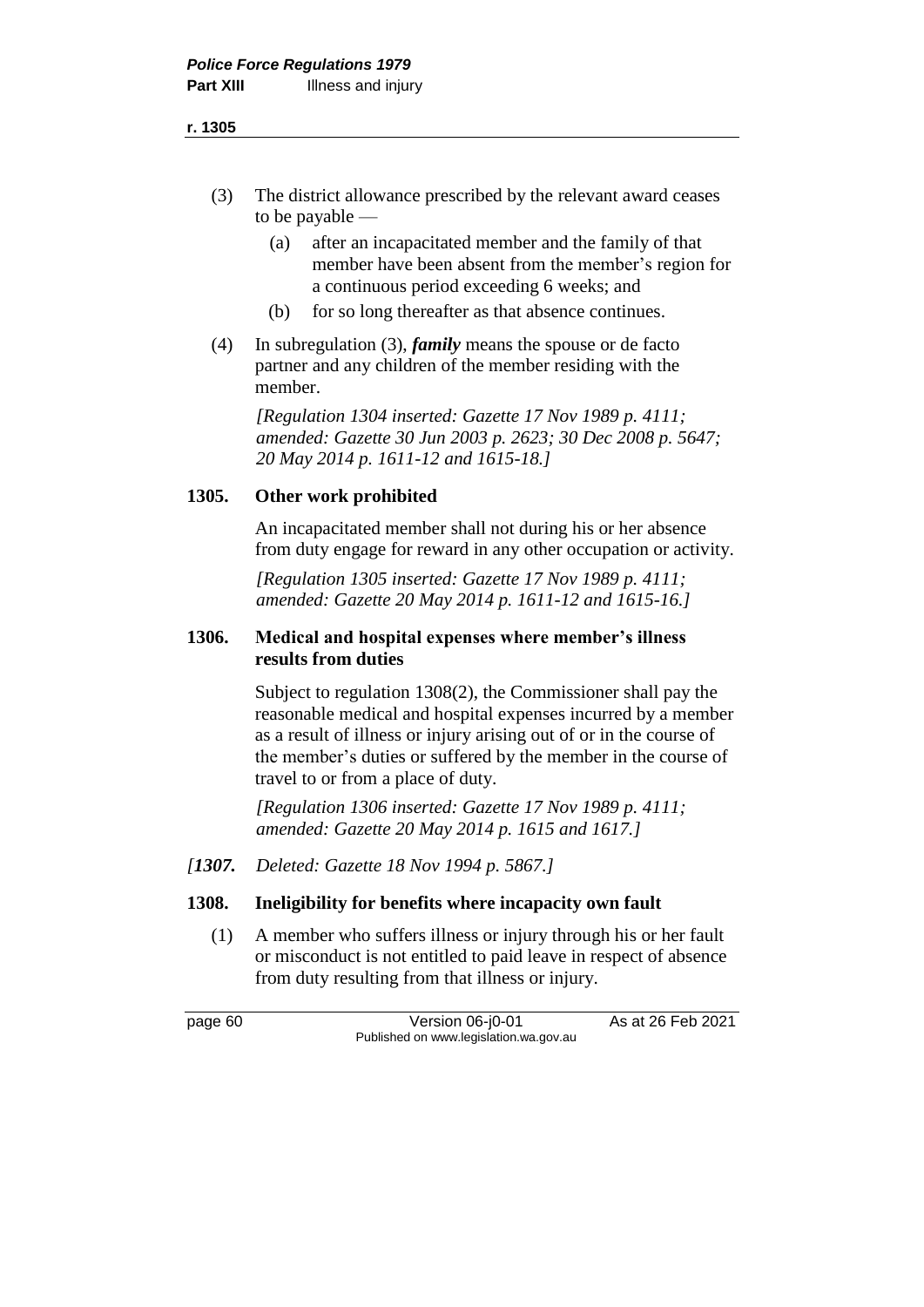(2) A member who suffers illness or injury through his or her fault or misconduct is not entitled in respect of that illness or injury to receive the benefits provided for by regulation 1306.

*[Regulation 1308 inserted: Gazette 17 Nov 1989 p. 4111-12; amended: Gazette 18 Nov 1994 p. 5867; 20 May 2014 p. 1615-16.]*

## **1309. Incapacity resulting from another occupation**

Subject to regulation 1308(1), where the incapacity of a member results from the carrying on by the member of an occupation for which the member received or expected to receive remuneration, outside of the member's duties as a member, the Commissioner may grant or refuse to grant paid leave to the member in respect of the incapacity or may grant the member leave at a reduced rate of pay.

*[Regulation 1309 inserted: Gazette 17 Nov 1989 p. 4112; amended: Gazette 20 May 2014 p. 1611-12, 1615 and 1617-18.]*

# **1310. Application of r. 1302, 1303, 1304, 1305, 1306, 1308 and 1309 to Commissioner**

- (1) Regulations 1302, 1303, 1304(1), 1305, 1306, 1308 and 1309 apply to the Commissioner as if —
	- (a) references to a member were references to the Commissioner; and
	- (b) references to the member's officer in charge, Commissioner or Manager were references to the Minister.
- (2) In respect of a period of leave of absence approved under regulation 1304(1), as applied by subregulation (1), the Commissioner is entitled to receive any allowances that the Commissioner would have received under the terms of the Commissioner's appointment if the Commissioner had not been incapacitated.

As at 26 Feb 2021 Version 06-j0-01 page 61 Published on www.legislation.wa.gov.au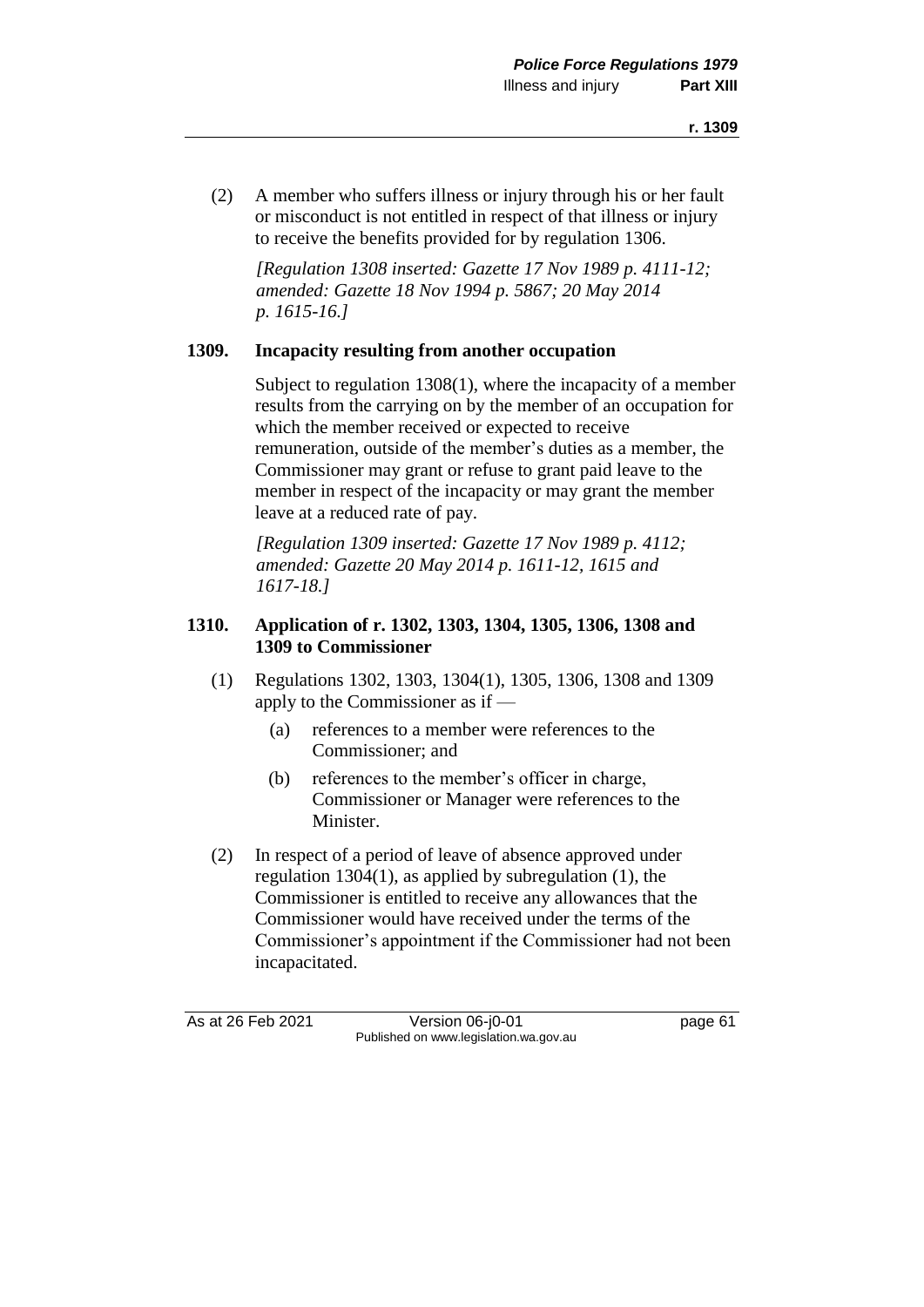- (3) Subregulation (2) applies subject to any terms or conditions imposed under regulation 1304(1)(b), as applied by subregulation  $(1)$ .
- (4) Subregulation (2) does not apply if the Commissioner is incapacitated through the Commissioner's fault or misconduct.

*[Regulation 1310 inserted: Gazette 23 Nov 2018 p. 4553.]*

# **1311. Evidence of fitness after long incapacity**

A member who has been absent from duty because of incapacity for longer than 4 weeks shall, before returning to duty, submit to the Manager evidence of his or her medical fitness to return to duty.

*[Regulation 1311 inserted: Gazette 17 Nov 1989 p. 4112; amended: Gazette 20 May 2014 p. 1611-12 and 1615-16.]*

## **1312. Examination arranged by Commissioner**

- (1) The Commissioner may direct a member to submit to examination, at the expense of the Commissioner, by one or more medical practitioners nominated in each instance by the Commissioner and the member shall obey such a direction.
- (2) Where a member has been examined under subregulation (1) and the examining medical practitioner expresses the opinion in writing to the Commissioner that the member is unfit for duty because of illness or injury, the Commissioner may direct the member to apply for leave on that ground and the member shall obey such a direction.

*[Regulation 1312 inserted: Gazette 17 Nov 1989 p. 4112; amended: Gazette 20 May 2014 p. 1611-12.]*

page 62 Version 06-j0-01 As at 26 Feb 2021 Published on www.legislation.wa.gov.au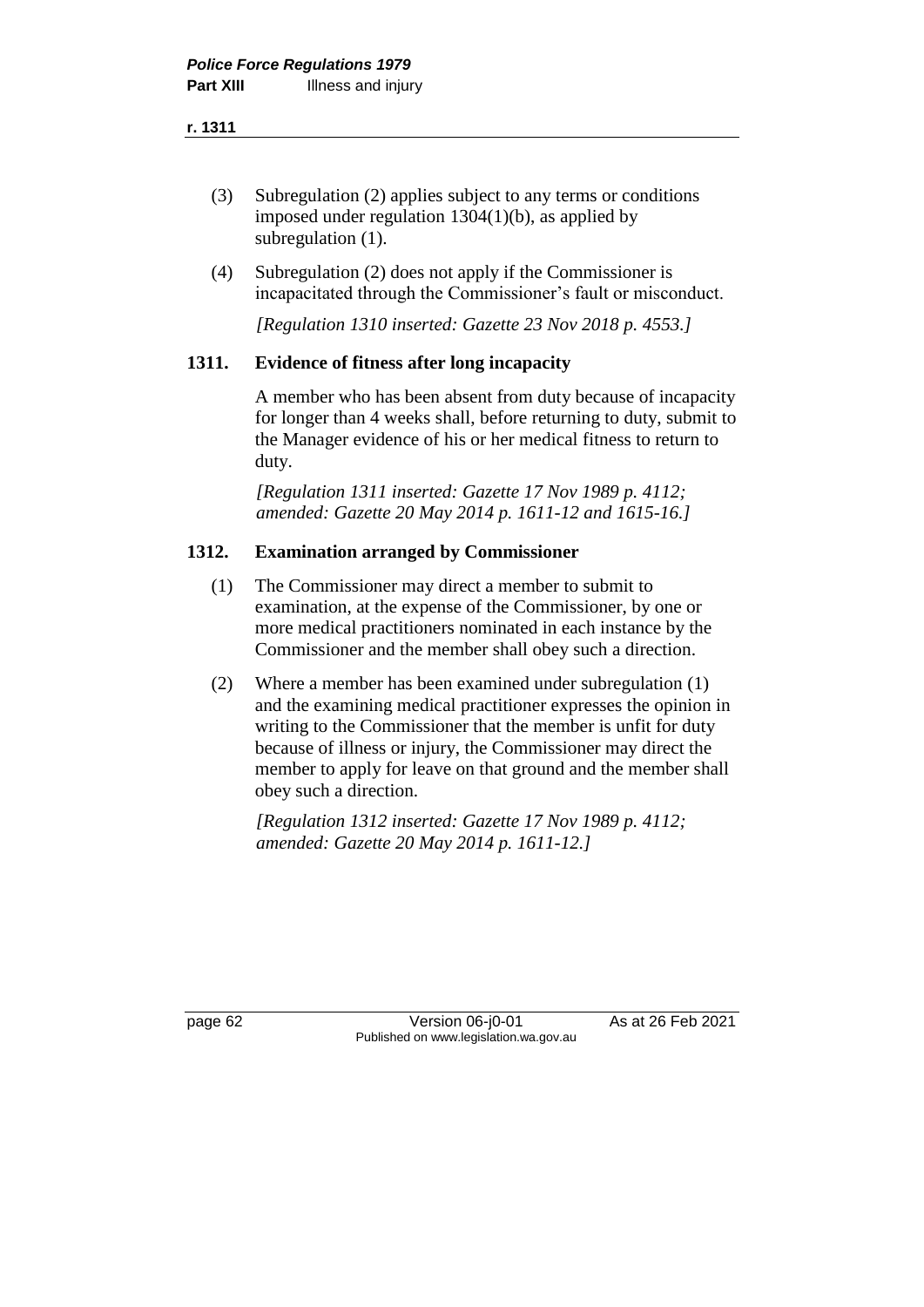# **Part XIV — Retirement, resignation, removal or death of a member**

## **1401. Retirement**

- (1) Subject to the Act and these regulations, a member of the Force including the Commissioner, deputy commissioner and assistant commissioner may retire on attaining the age of 55 years.
- *[(2) deleted]*

*[Regulation 1401 inserted: Gazette 29 Jul 1988 p. 2540; amended: Gazette 13 Nov 1998 p. 6232.]*

*[1402. Deleted: Gazette 29 Nov 2019 p. 4149.]*

# **1403. Allowances paid on death of member**

Where a member dies the widow or widower of the member, or a person who was the de facto partner of the member immediately before the death of the member and such of the children of the member as are under the age of 18 years are entitled to the allowances prescribed by regulation 1204 for the conveyance of themselves and their furniture and effects to the metropolitan area or to any part of the State approved of by the Commissioner.

*[Regulation 1403 amended: Gazette 30 Jun 2003 p. 2623; 20 May 2014 p. 1611-12 and 1615.]*

#### **1404. Leave entitlement to be paid out**

On the death of a member, the Minister may, on the recommendation of the Commissioner grant to the spouse or de facto partner and other relatives of the member who were dependent on the member at the date of his or her death the monetary equivalent, computed to the date of death, of —

- (a) annual leave accrued and owing to the member;
- (b) long service leave accrued and owing to the member;

As at 26 Feb 2021 Version 06-j0-01 page 63 Published on www.legislation.wa.gov.au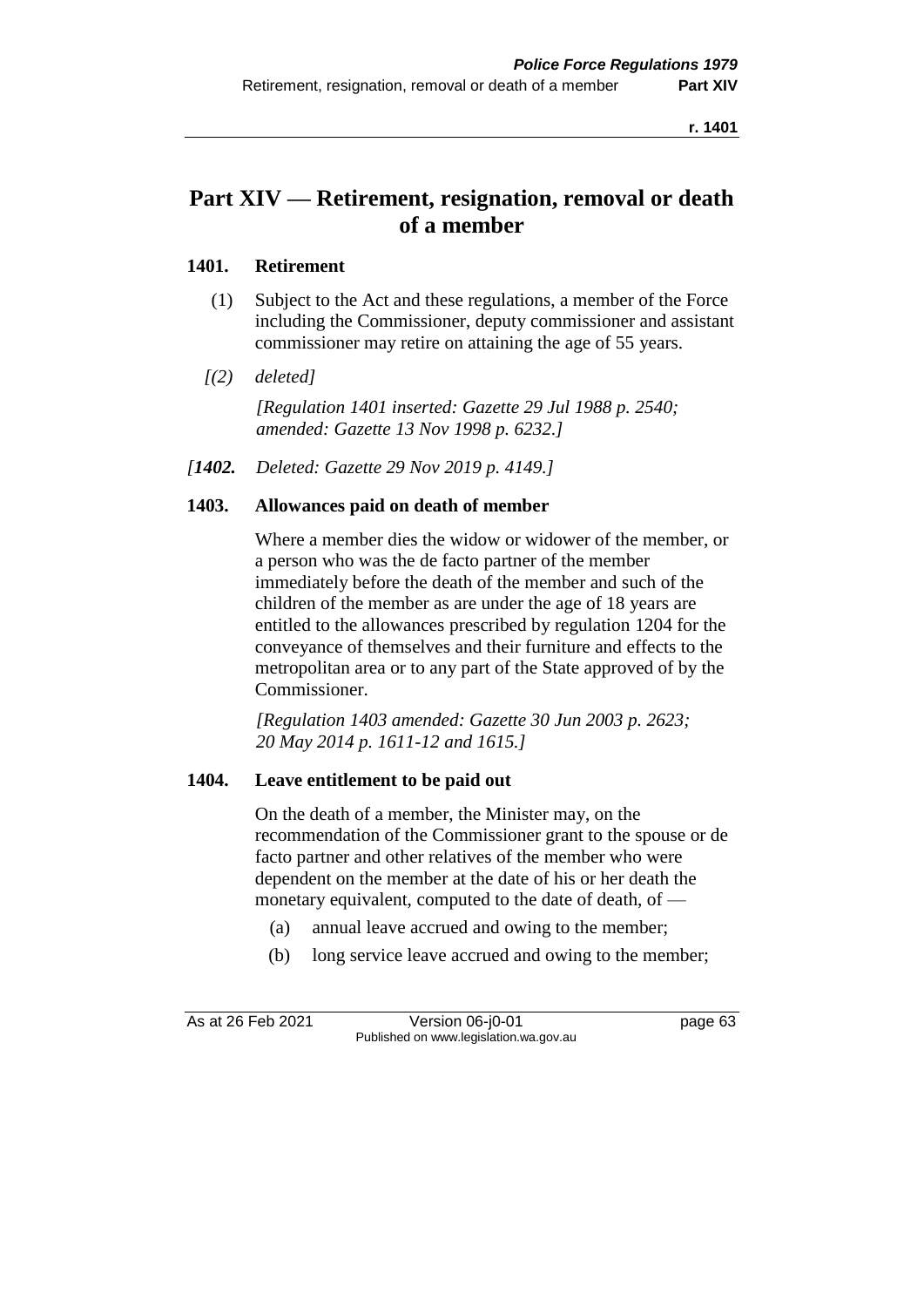(c) pro rata leave for each completed month of service of the member in the current year.

*[Regulation 1404 amended: Gazette 30 Jun 2003 p. 2624; 20 May 2014 p. 1611-12 and 1615-16.]*

page 64 Version 06-j0-01 As at 26 Feb 2021 Published on www.legislation.wa.gov.au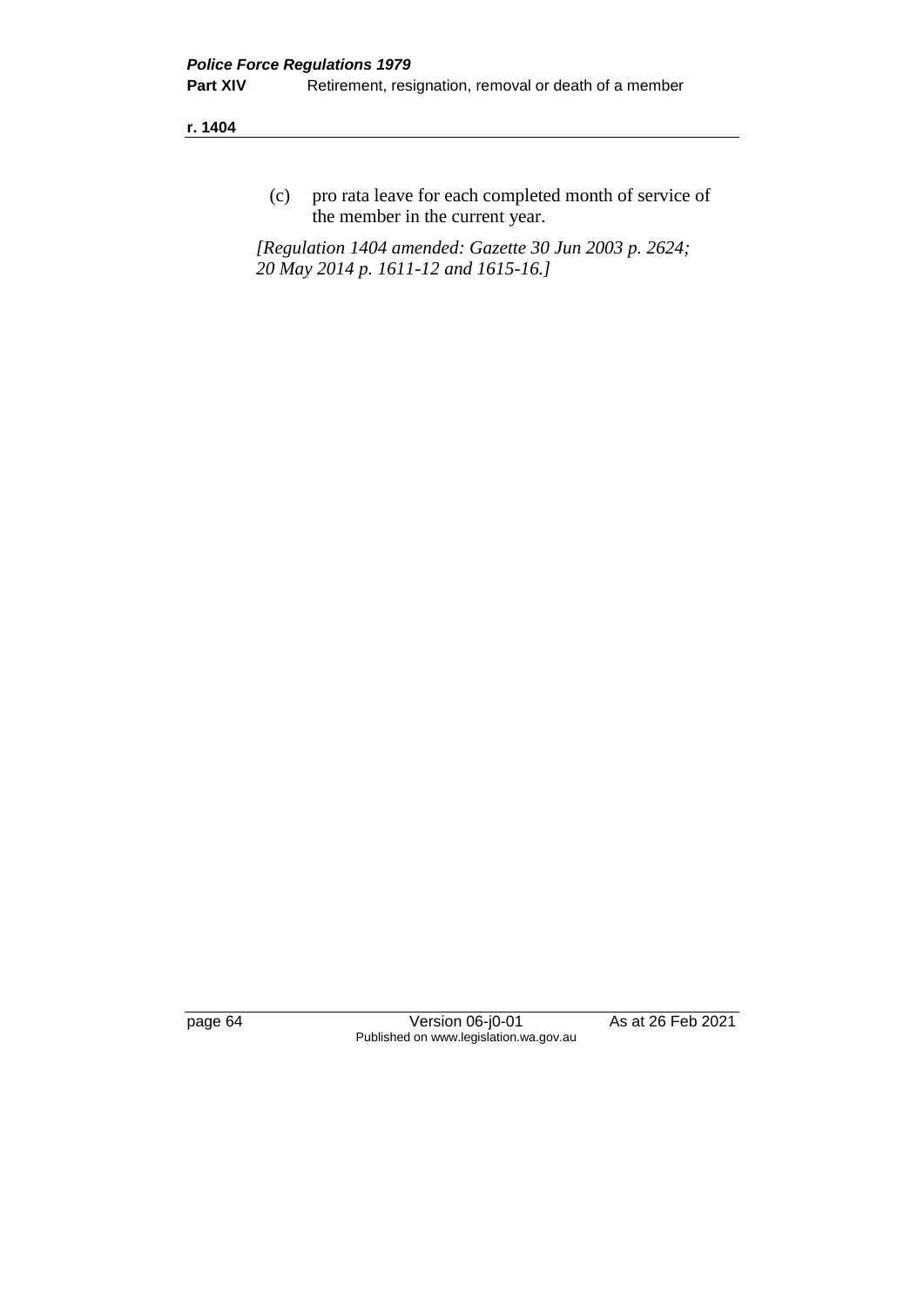## **Part XV — Quarters**

### **1501. This Part not in derogation of relevant award**

The provisions of this Part are in addition to and not in derogation of any provisions of a relevant award.

*[Regulation 1501 amended: Gazette 30 Dec 2008 p. 5647.]*

### **1502. Maintenance of quarters**

- (1) A member who occupies quarters provided by the State shall
	- (a) keep them clean and in good and serviceable order;
	- (b) maintain the grounds in a reasonable condition free from accumulating rubbish and items which would detract from the appearance of the property;
	- (c) observe any local laws made by a local government that apply to the property;
	- (d) control weed growth and keep buildings and fences clear of grass;
	- (e) as soon as possible report to the regional officer any required repairs to the building or its appurtenances, or the presence of white ants.
- (2) A member occupying quarters is responsible for the cost of maintaining any chimneys in those quarters in a clean condition.

*[Regulation 1502 amended: Gazette 30 Dec 2008 p. 5647; 20 May 2014 p. 1611-12.]*

### **1503. Expenditure not to be incurred without authority of Commissioner**

(1) A member who occupies quarters shall not incur any expenditure on those quarters whether on the member's own behalf or on behalf of the Commissioner without the authority of the Commissioner.

As at 26 Feb 2021 Version 06-j0-01 page 65 Published on www.legislation.wa.gov.au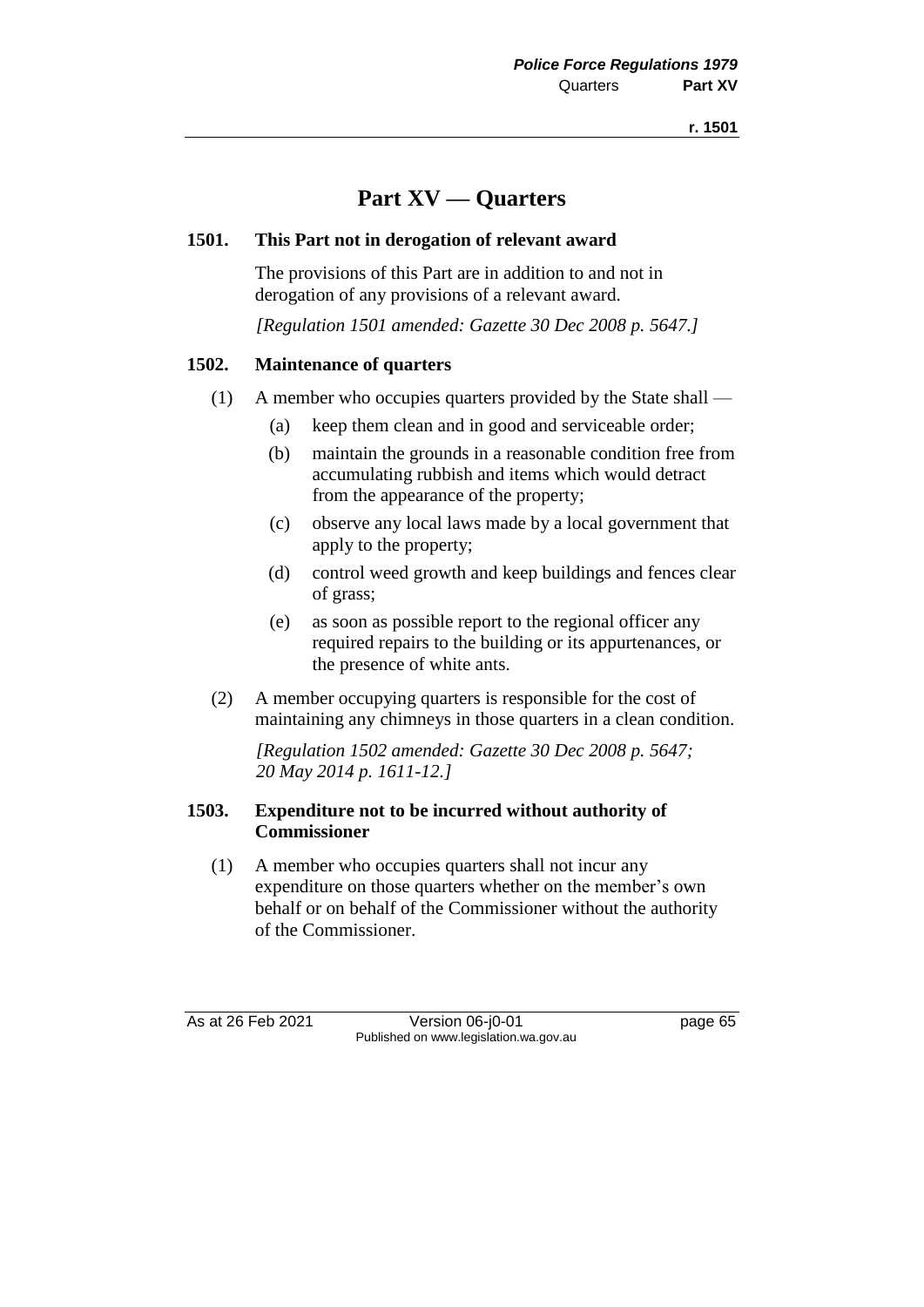- (2) A member shall not construct or alter any building or structure on quarters occupied by the member except with the authority of the Commissioner.
- (3) Where the Commissioner approves of any construction or alteration of any building or structure on quarters by a member the cost thereof shall be borne by the member concerned but the property in the construction or alteration as the case may be, belongs to the State.

*[Regulation 1503 amended: Gazette 20 May 2014 p. 1611-12, 1615 and 1617.]*

#### **1504. Inspection of quarters**

- (1) Any member authorised by the Commissioner in that behalf may after giving a member who occupies quarters reasonable notice enter the quarters occupied by the member at a reasonable hour for the purpose of inspecting the condition of those quarters, appurtenances and grounds.
- (2) The Commissioner may by written notice require a member who occupies quarters to carry out such directions as are specified in the notice for the purpose of putting the quarters, appurtenances and grounds into a fit and proper condition.
- (3) Where a member who has been served with a notice pursuant to subregulation (2) refuses to comply with the direction the Commissioner may direct —
	- (a) that the necessary action be taken to put the quarters, appurtenances and grounds in a fit and proper condition and may recover the costs thereof in any court of competent jurisdiction; and
	- (b) that the member, the member's spouse or de facto partner, children and other dependants vacate those quarters.

*[Regulation 1504 amended: Gazette 30 Jun 2003 p. 2624; 20 May 2014 p. 1611-13.]*

page 66 Version 06-j0-01 As at 26 Feb 2021 Published on www.legislation.wa.gov.au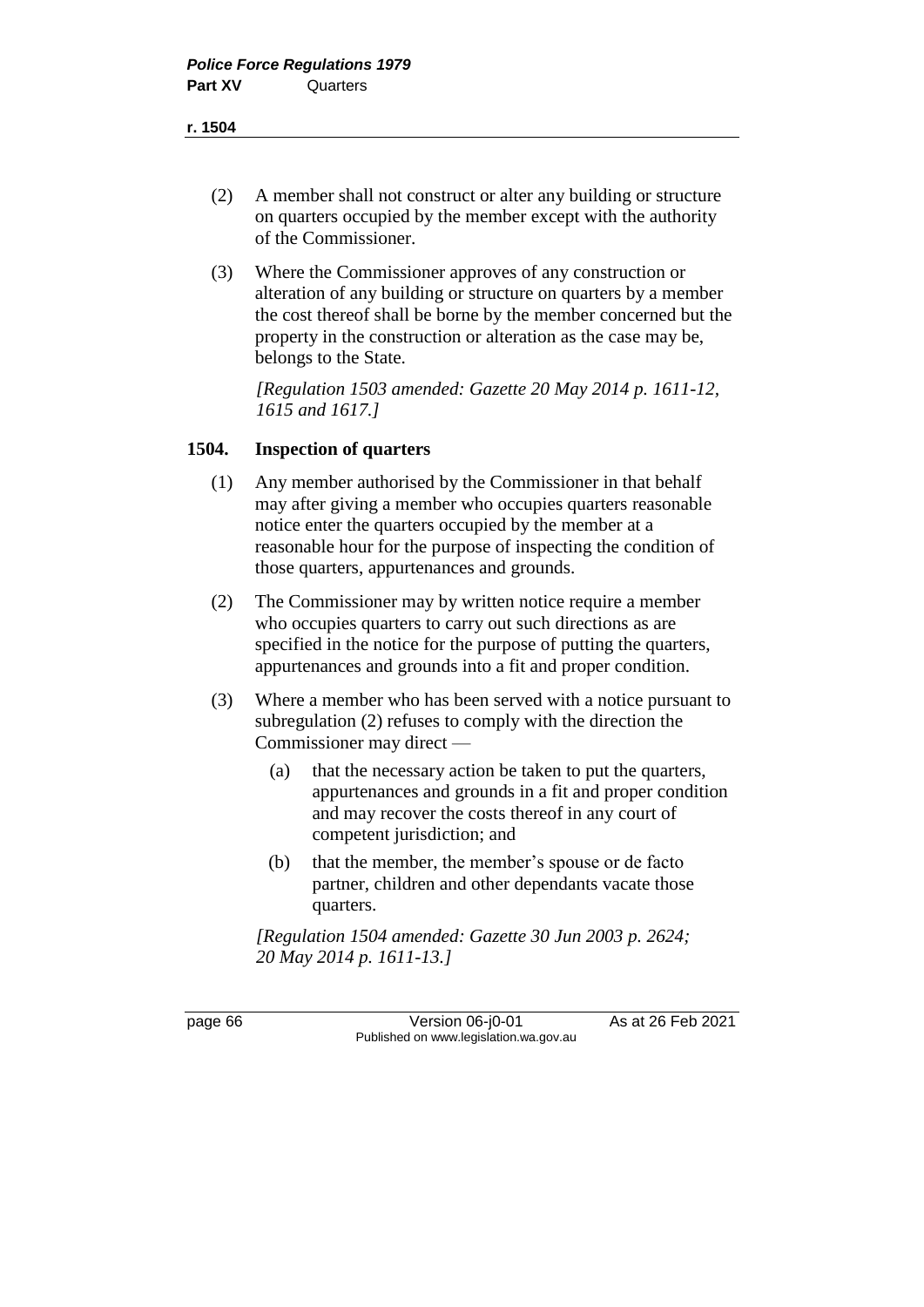### **1505. Occupation and vacation of premises**

- (1) Except with the prior written permission of the Commissioner a member who occupies quarters provided by the State shall not allow any person other than the member's spouse or de facto partner, children and other dependants to reside there permanently.
- (2) Where a member occupying quarters provided by the State ceases to hold office, the quarters shall be vacated by the member, the member's spouse or de facto partner, children and other dependants, upon ceasing to hold such office.

*[Regulation 1505 amended: Gazette 30 Jun 2003 p. 2624; 20 May 2014 p. 1611-13.]*

### **1506. Notice of occupation and vacating to be given**

A member who is allocated quarters provided under the *Government Employees' Housing Act 1964*, shall notify the Commissioner as soon as practicable of the date that the member first occupies those quarters and when the member vacates the quarters of the date that the member vacates them.

*[Regulation 1506 amended: Gazette 20 May 2014 p. 1611-12 and 1617-18.]*

As at 26 Feb 2021 Version 06-j0-01 page 67 Published on www.legislation.wa.gov.au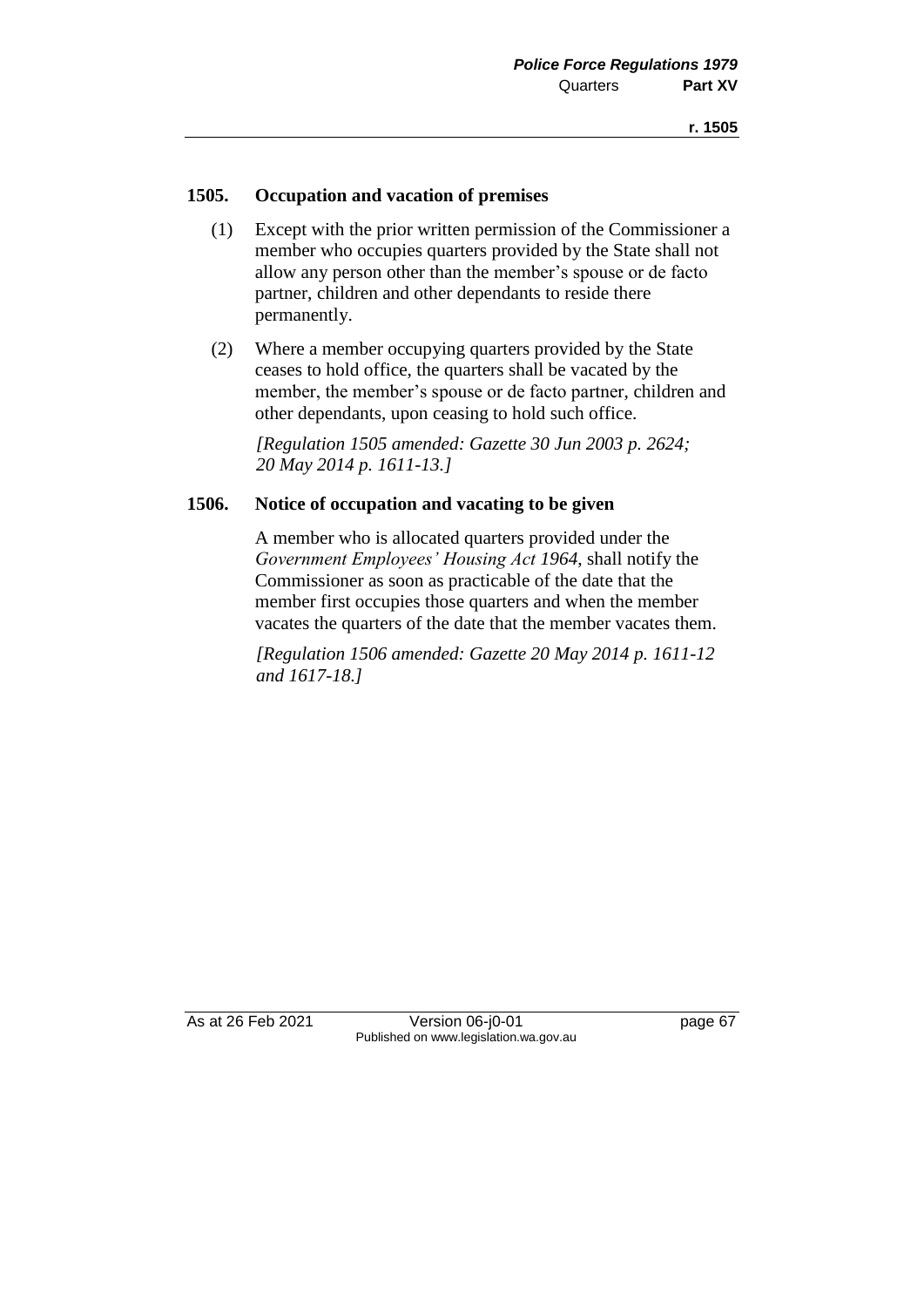**r. 1601**

## **Part XVI — General**

### **1601. Offences generally**

A member who fails to comply with or who contravenes any of the provisions of these regulations commits an offence against the discipline of the Force.

*[Regulation 1601 amended: Gazette 20 May 2014 p. 1611-12.]*

page 68 Version 06-j0-01 As at 26 Feb 2021 Published on www.legislation.wa.gov.au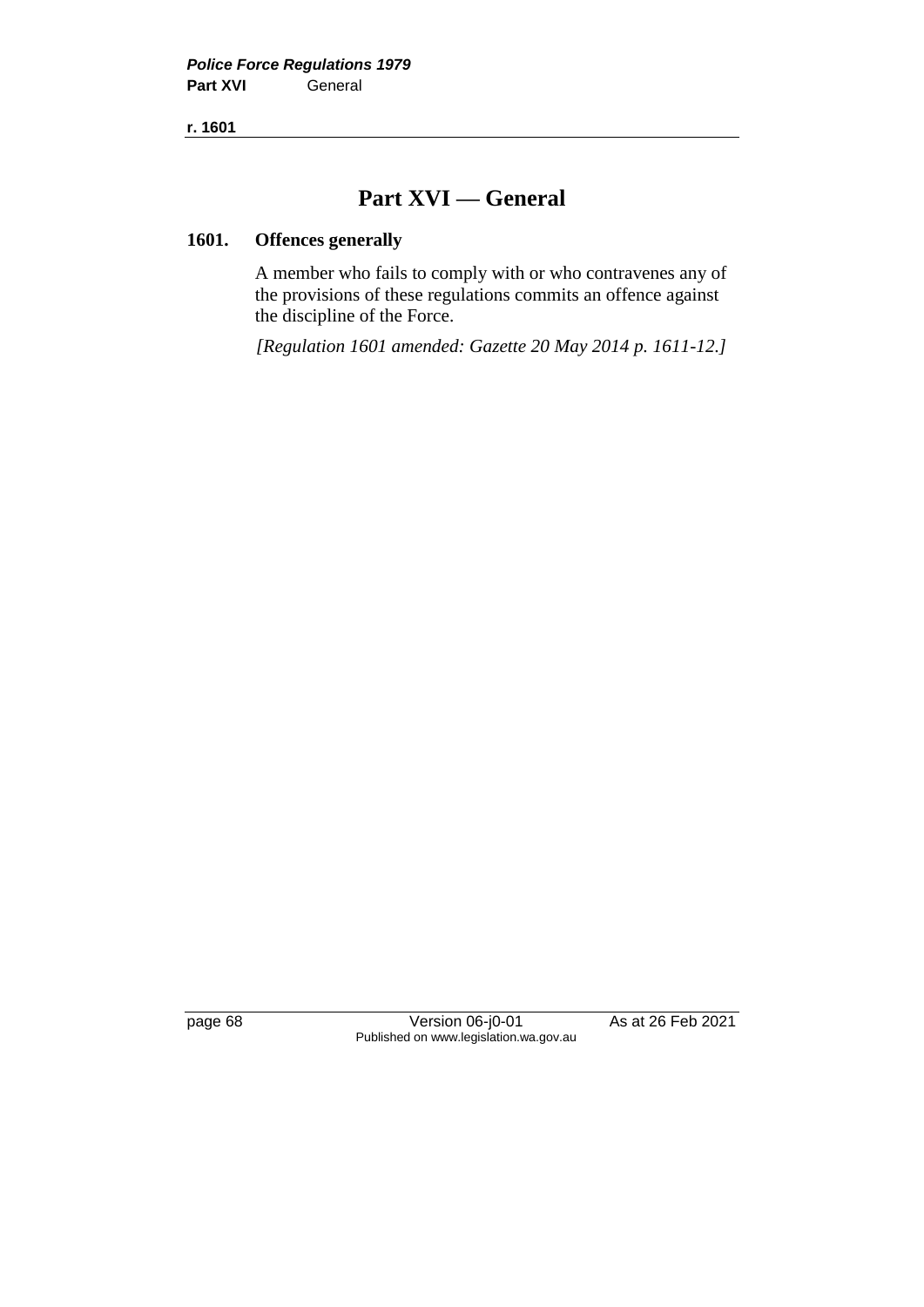| <b>First Schedule — Disciplinary charge sheet</b> |  |  |
|---------------------------------------------------|--|--|
|---------------------------------------------------|--|--|

|                |                                                                     | [ $r. 625$ ]                                                                                                         |
|----------------|---------------------------------------------------------------------|----------------------------------------------------------------------------------------------------------------------|
|                | Police Force of Western Australia                                   |                                                                                                                      |
|                | <b>Disciplinary charge sheet</b>                                    |                                                                                                                      |
|                | Police Force Regulations 1979 r. 625                                | PCAC file no.                                                                                                        |
|                |                                                                     | Charge no.                                                                                                           |
|                | <b>Charge</b>                                                       |                                                                                                                      |
| Person         | Name                                                                |                                                                                                                      |
| charged        | Rank                                                                | the contract of the contract of the contract of the contract of                                                      |
|                | Location                                                            |                                                                                                                      |
| Charge         | Police Force Regulations 1979 reg. __________                       |                                                                                                                      |
|                | <b>Details</b>                                                      |                                                                                                                      |
|                |                                                                     |                                                                                                                      |
| <b>Officer</b> | Name                                                                |                                                                                                                      |
| preferring     |                                                                     |                                                                                                                      |
| charge         |                                                                     |                                                                                                                      |
|                | Date $_{\_\_\/$ /20                                                 |                                                                                                                      |
|                | <b>Record of proceedings</b>                                        |                                                                                                                      |
|                |                                                                     |                                                                                                                      |
| Place          | <u> 1980 - Jan Barnett, fransk konge en forsk politik (f. 1980)</u> | Date $/20$                                                                                                           |
| Decision       |                                                                     |                                                                                                                      |
|                |                                                                     |                                                                                                                      |
|                |                                                                     |                                                                                                                      |
| Remarks        |                                                                     | <u> 1989 - Johann John Stone, mensk politik en beskrivet foar it fan de fan de fan de fan de fan de fan de fan d</u> |
|                |                                                                     |                                                                                                                      |
| Signature      |                                                                     |                                                                                                                      |
| Date           | $/$ $/20$                                                           |                                                                                                                      |

*[First Schedule inserted: Gazette 15 Dec 2006 p. 5635.]*

As at 26 Feb 2021 Version 06-j0-01 page 69 Published on www.legislation.wa.gov.au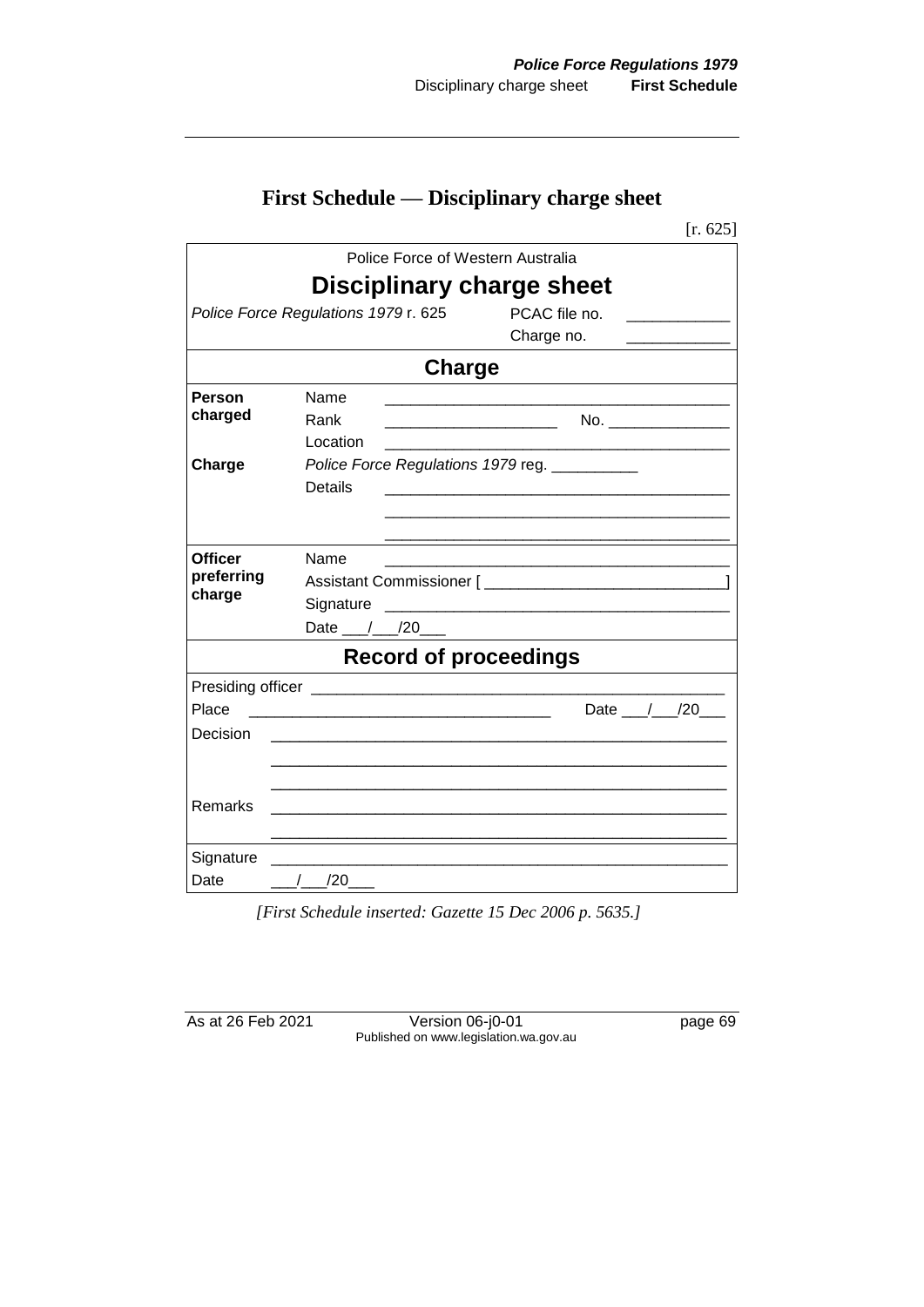*[Second Schedule deleted: Gazette 2 Feb 2007 p. 251.] [Third Schedule deleted: Gazette 20 May 2014 p. 1610.] [Fourth Schedule deleted: Gazette 15 Dec 2006 p. 5636.] [Fifth Schedule deleted: Gazette 17 Mar 1995 p. 1055.]*

page 70 Version 06-j0-01 As at 26 Feb 2021 Published on www.legislation.wa.gov.au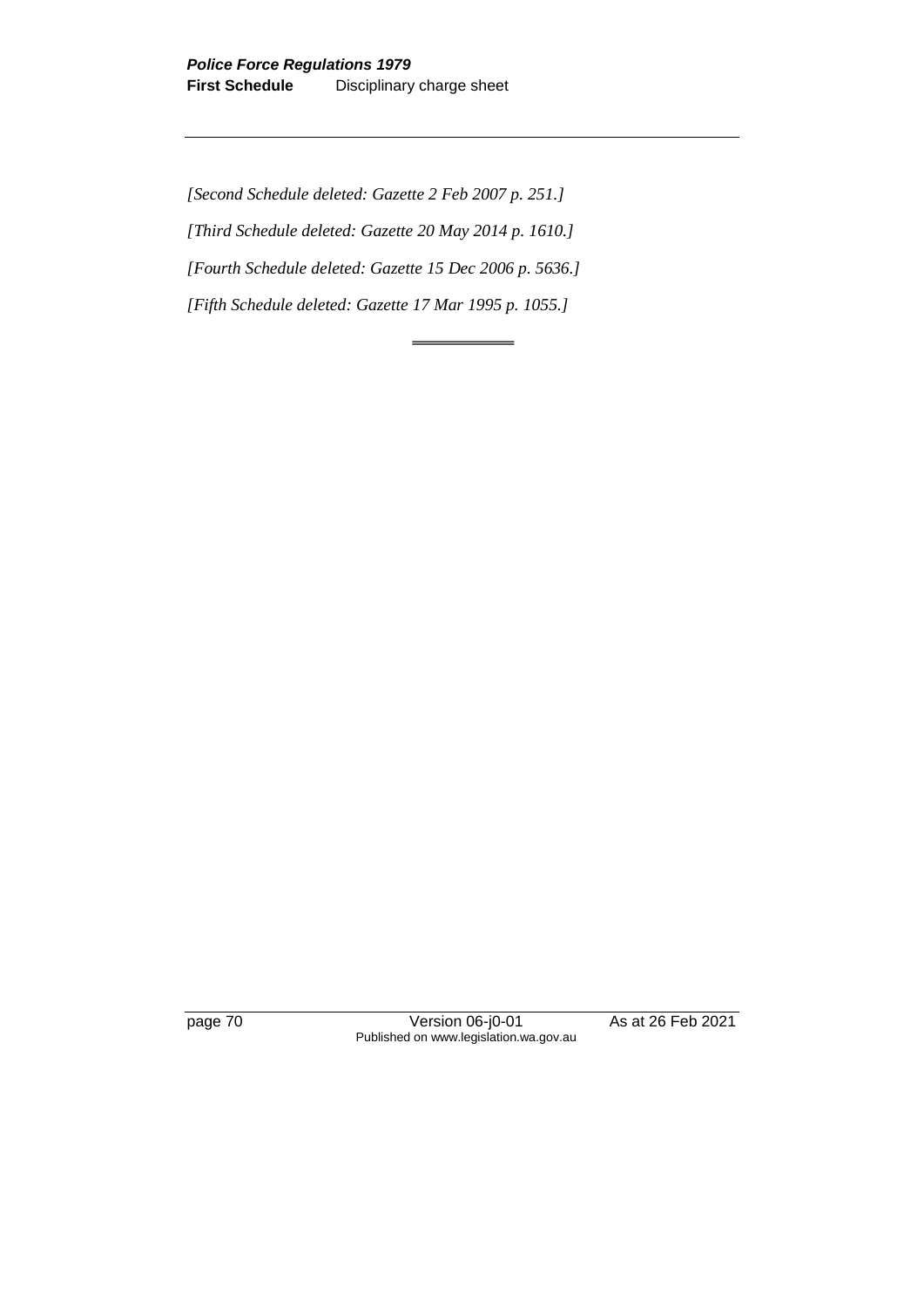# **Notes**

This is a compilation of the *Police Force Regulations 1979* and includes amendments made by other written laws. For provisions that have come into operation, and for information about any reprints, see the compilation table.

| <b>Citation</b>                                                                                                                                 | <b>Published</b>          | Commencement |
|-------------------------------------------------------------------------------------------------------------------------------------------------|---------------------------|--------------|
| Police Regulations 1979 <sup>1</sup>                                                                                                            | 20 Dec 1978<br>p. 4731-62 | 1 Jan 1979   |
| Untitled regulations                                                                                                                            | 16 Feb 1979<br>p. 425     | 16 Feb 1979  |
| Untitled regulations                                                                                                                            | 7 Sep 1979<br>p. 2716-19  | 7 Sep 1979   |
| Untitled regulations                                                                                                                            | 29 Aug 1980<br>p. 3033    | 29 Aug 1980  |
| <b>Police Amendment Regulations 1981</b>                                                                                                        | 31 Jul 1981<br>p. 3158    | 31 Jul 1981  |
| <b>Police Amendment Regulations</b><br>$(No. 2)$ 1981                                                                                           | 15 Jan 1982<br>p. 55-6    | 15 Jan 1982  |
| <b>Police Amendment Regulations 1983</b>                                                                                                        | 29 Apr 1983<br>p. 1299    | 29 Apr 1983  |
| Police Amendment Regulations 1984                                                                                                               | 23 Mar 1984<br>p. 745-6   | 23 Mar 1984  |
| <b>Police Amendment Regulations</b><br>$(No. 2)$ 1984                                                                                           | 29 Jun 1984<br>p. 1795    | 29 Jun 1984  |
| <b>Police Amendment Regulations</b><br>$(No. 3)$ 1984                                                                                           | 7 Dec 1984<br>p. 4024-30  | 7 Dec 1984   |
| Police Amendment Regulations 1985                                                                                                               | 1 Mar 1985<br>p. 790      | 1 Mar 1985   |
| <b>Police Amendment Regulations</b><br>$(No. 2)$ 1985                                                                                           | 16 Aug 1985<br>p. 2926-8  | 16 Aug 1985  |
| Police Amendment Regulations 1986                                                                                                               | 24 Apr 1986<br>p. 1476-80 | 24 Apr 1986  |
| Reprint of the Police Regulations 1979 as at 28 Aug 1986 published by Gazette<br>24 Sep 1986 p. 3463-517 (includes all amendments listed above) |                           |              |

**Compilation table**

*Police Amendment Regulations (No. 2) 1986* 31 Oct 1986 p. 4050-1 31 Oct 1986 *Police Amendment Regulations (No. 2) 1987* 14 Aug 1987 p. 3167 14 Aug 1987

As at 26 Feb 2021 Version 06-j0-01 page 71

Published on www.legislation.wa.gov.au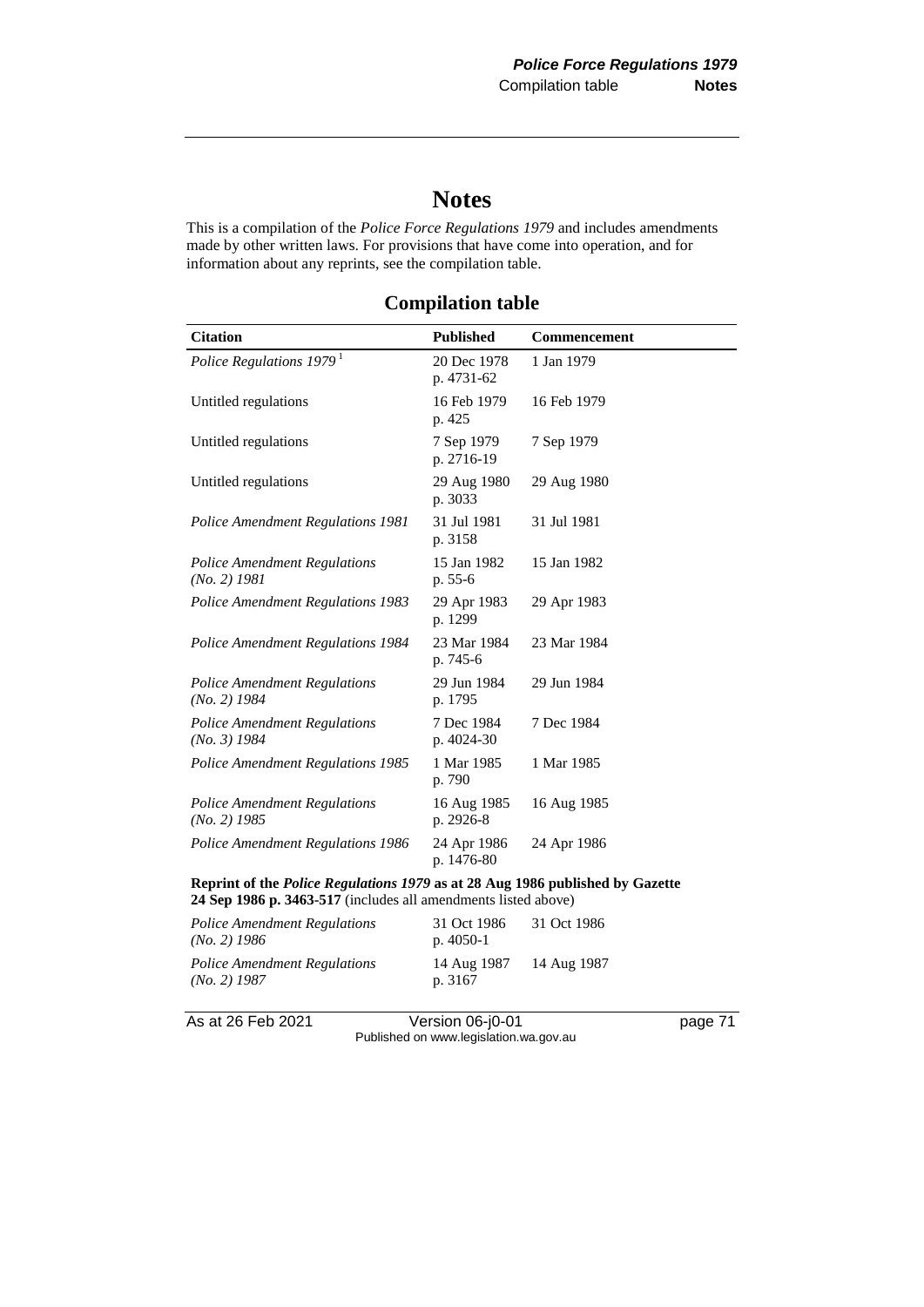| <b>Citation</b>                                                        | <b>Published</b>                                                | Commencement |
|------------------------------------------------------------------------|-----------------------------------------------------------------|--------------|
| <b>Police Amendment Regulations 1988</b>                               | 22 Jan 1988<br>p. 127-8                                         | 22 Jan 1988  |
| <b>Police Amendment Regulations</b><br>$(No. 2)$ 1988                  | 6 May 1988<br>p. 1541                                           | 6 May 1988   |
| <b>Police Amendment Regulations</b><br>$(No. 3)$ 1988                  | 1 Jul 1988<br>p. 2144-5                                         | 1 Jul 1988   |
| <b>Police Amendment Regulations</b><br>$(No. 5)$ 1988                  | 29 Jul 1988<br>p. 2540                                          | 29 Jul 1988  |
| <b>Police Amendment Regulations</b><br>$(No. 4)$ 1988                  | 18 Nov 1988<br>p. 4532                                          | 18 Nov 1988  |
| Police Amendment Regulations 1989                                      | 17 Mar 1989<br>p. 752-3                                         | 17 Mar 1989  |
| <b>Police Amendment Regulations</b><br>$(No. 2)$ 1989                  | 9 Jun 1989<br>p. 1666                                           | 9 Jun 1989   |
| <b>Police Amendment Regulations</b><br>$(No. 3)$ 1989                  | 6 Oct 1989<br>p. 3739-41                                        | 6 Oct 1989   |
| <b>Police Amendment Regulations</b><br>$(No. 4)$ 1989                  | 27 Oct 1989<br>p. 3888-9                                        | 27 Oct 1989  |
| <b>Police Amendment Regulations</b><br>$(No. 6)$ 1989                  | 17 Nov 1989<br>p. 4110-12                                       | 17 Nov 1989  |
| <b>Police Amendment Regulations</b><br>$(No. 5)$ 1989                  | 1 Dec 1989<br>p. 4395-6                                         | 1 Dec 1989   |
| <b>Police Force Amendment Regulations</b><br>$(No, 8)$ 1989            | 8 Dec 1989<br>p. 4462                                           | 8 Dec 1989   |
| <b>Police Force Amendment</b><br>Regulations 1990                      | 2 Feb 1990<br>p. 788-90                                         | 2 Feb 1990   |
| <b>Police Force Amendment Regulations</b><br>$(No. 2)$ 1990            | 30 Mar 1990<br>p. 1646-60<br>(erratum<br>6 Apr 1990<br>p. 1766) | 30 Mar 1990  |
| <b>Police Force Amendment</b><br>Regulations 1992                      | 14 Jul 1992<br>p. 3364-70                                       | 14 Jul 1992  |
| <b>Police Force Amendment</b><br><b>Regulations 1994</b>               | 18 Nov 1994<br>p. 5866-7                                        | 18 Nov 1994  |
| <b>Police Force Amendment Regulations</b><br>$(No. 2)$ 1994            | 7 Feb 1995<br>p. 422                                            | 7 Feb 1995   |
| <b>Police Force Amendment Regulations</b><br>(No. 2) 1995 <sup>2</sup> | 17 Mar 1995<br>p. 1055                                          | 17 Mar 1995  |

page 72 Version 06-j0-01 As at 26 Feb 2021 Published on www.legislation.wa.gov.au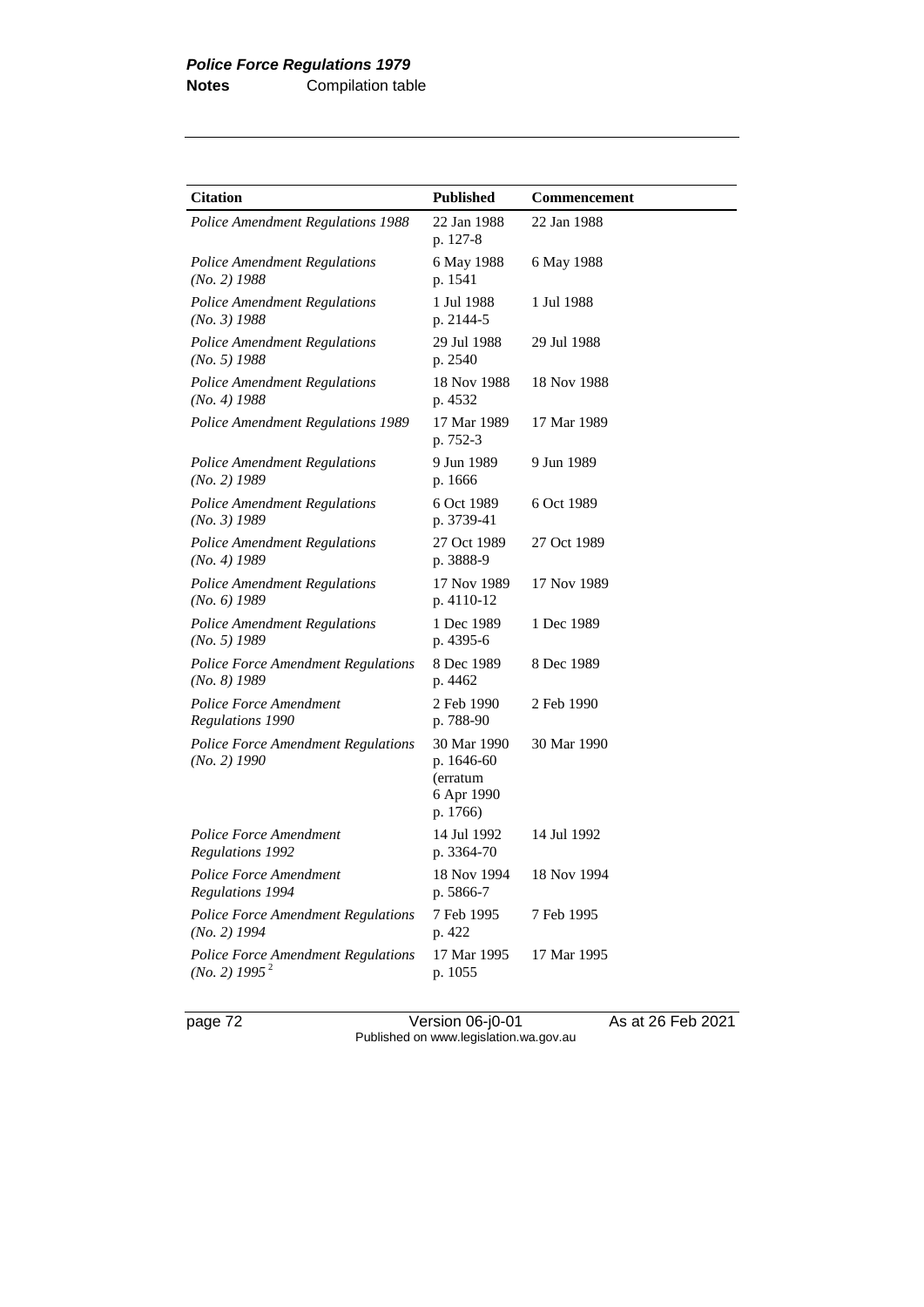| <b>Citation</b>                                                                                             | <b>Published</b>           | <b>Commencement</b>                                       |
|-------------------------------------------------------------------------------------------------------------|----------------------------|-----------------------------------------------------------|
| Reprint of the <i>Police Force Regulations 1979</i> as at 30 Jan 1996 (includes amendments<br>listed above) |                            |                                                           |
| <b>Police Force Amendment Regulations</b><br>$(No. 2)$ 1996                                                 | 20 Sep 1996<br>p. 4750     | 20 Sep 1996                                               |
| Police Force Amendment<br>Regulations 1997                                                                  | 22 Aug 1997<br>p. 4815     | 22 Aug 1997                                               |
| Police Force Amendment Regulations<br>$(No. 4)$ 1997                                                        | 14 Nov 1997<br>p. 6457     | 14 Nov 1997                                               |
| <b>Police Force Amendment Regulations</b><br>$(No. 2)$ 1997                                                 | 6 Jan 1998<br>p. 36        | 6 Jan 1998                                                |
| Police Force Amendment Regulations<br>(No. 2) 1998 <sup>3</sup>                                             | 21 Aug 1998<br>p. 4678-9   | 21 Aug 1998                                               |
| Police Force Amendment Regulations<br>$(No. 4)$ 1998                                                        | 13 Nov 1998<br>p. 6232     | 13 Nov 1998                                               |
| Police Force Amendment Regulations<br>(No. 2) 2000                                                          | 28 Nov 2000<br>p. 6628     | 28 Nov 2000                                               |
| Reprint of the <i>Police Force Regulations 1979</i> as at 15 Jun 2001 (includes amendments<br>listed above) |                            |                                                           |
| Police Force Amendment<br>Regulations 2001                                                                  | 10 Aug 2001<br>p. 4213-14  | 10 Aug 2001                                               |
| Equality of Status Subsidiary<br><b>Legislation Amendment</b><br>Regulations 2003 Pt. 31                    | 30 Jun 2003<br>p. 2581-638 | 1 Jul 2003 (see r. 2 and Gazette<br>30 Jun 2003 p. 2579)  |
| <b>Police Force Amendment</b><br>Regulations 2003                                                           | 26 Aug 2003<br>p. 3758-64  | 27 Aug 2003 (see r. 2 and<br>Gazette 26 Aug 2003 p. 3753) |
| <b>Police Force Amendment Regulations</b><br>$(No. 2)$ 2004                                                 | 17 Dec 2004<br>p. 6087     | 17 Dec 2004                                               |
| <b>Police Force Amendment Regulations</b><br>(No. 3) 2005                                                   | 30 Dec 2005<br>p. 6879     | 30 Dec 2005                                               |
| Police Force Amendment<br>Regulations 2006                                                                  | 15 Dec 2006<br>p. 5631-6   | 15 Dec 2006                                               |
| <b>Police Force Amendment Regulations</b><br>(No. 4) 2006                                                   | 22 Dec 2006<br>p. 5823     | 22 Dec 2006                                               |
| Police Force Amendment<br>Regulations 2007                                                                  | 2 Feb 2007<br>p. 246-51    | 7 Feb 2007 (see r. 2)                                     |

**Reprint 4: The** *Police Force Regulations 1979* **as at 13 Apr 2007** (includes amendments listed above) (correction by Gazette 9 May 2008 p. 1859)

As at 26 Feb 2021 Version 06-j0-01 page 73 Published on www.legislation.wa.gov.au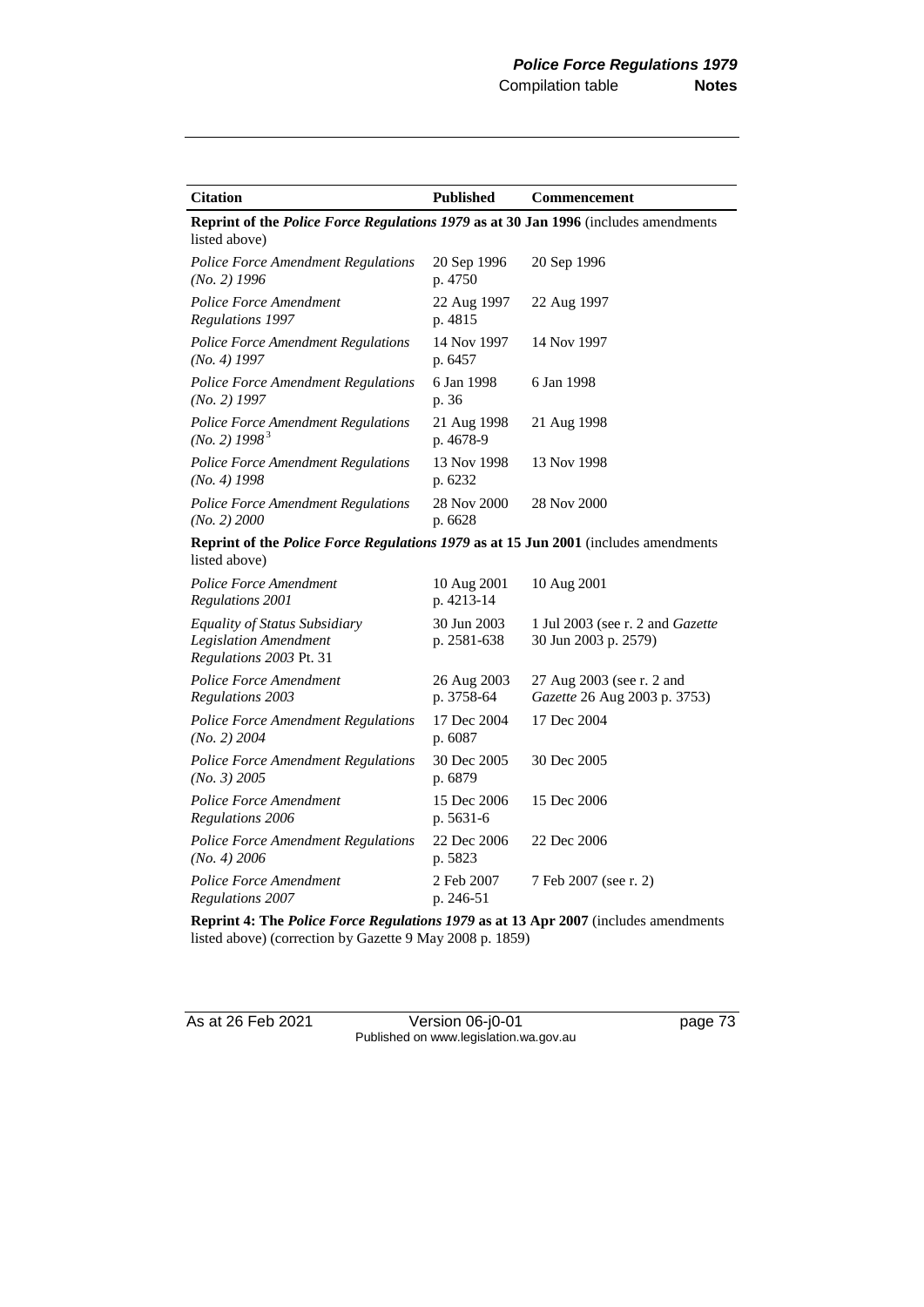| <b>Citation</b>                                                                                             | <b>Published</b>          | Commencement                                                                                                                                      |
|-------------------------------------------------------------------------------------------------------------|---------------------------|---------------------------------------------------------------------------------------------------------------------------------------------------|
| Police Force Amendment<br>Regulations (No. 3) 2007                                                          | 16 Nov 2007<br>p. 5786-7  | r. 1 and 2: 16 Nov 2007<br>(see r. $2(a)$ );<br>Regulations other than r. 1 and 2:<br>17 Nov 2007 (see r. 2(b))                                   |
| Police Force Amendment<br>Regulations (No. 2) 2008                                                          | 30 Dec 2008<br>p. 5643-7  | r. 1 and 2:30 Dec 2008<br>(see r. $2(a)$ );<br>Regulations other than r. 1 and 2:<br>31 Dec 2008 (see r. 2(b))                                    |
| <b>Police Force Amendment</b><br>Regulations 2010                                                           | 12 Mar 2010<br>p. 954-6   | r. 1 and 2: 12 Mar 2010<br>(see r. $2(a)$ );<br>Regulations other than r. 1 and 2:<br>13 Mar 2010 (see r. 2(b) and<br>Gazette 12 Mar 2010 p. 941) |
| Police Force Amendment Regulations<br>(No. 2) 2010                                                          | 16 Jul 2010<br>p. 3366-8  | r. 1 and 2: 16 Jul 2010<br>(see r. $2(a)$ );<br>Regulations other than r. 1 and 2:<br>17 Jul 2010 (see r. 2(b))                                   |
| <b>Reprint 5: The Police Force Regulations 1979 as at 17 Sep 2010</b> (includes amendments<br>listed above) |                           |                                                                                                                                                   |
| <b>Police Force Amendment Regulations</b><br>(No. 2) 2011                                                   | 8 Jul 2011<br>p. 2898-9   | r. 1 and 2: 8 Jul 2011<br>(see r. $2(a)$ );<br>Regulations other than r. 1 and 2:<br>9 Jul 2011 (see r. 2(b))                                     |
| Police Force Amendment Regulations<br>(No. 3) 2011                                                          | 15 Jul 2011<br>p. 2954    | r. 1 and 2: 15 Jul 2011<br>(see r. $2(a)$ );<br>Regulations other than r. 1 and 2:<br>16 Jul 2011 (see r. 2(b))                                   |
| Police Force Amendment<br>Regulations 2011                                                                  | 2 Dec 2011<br>p. 5071-2   | r. 1 and 2: 2 Dec 2011<br>(see r. $2(a)$ );<br>Regulations other than r. 1 and 2:<br>3 Dec 2011 (see r. 2(b))                                     |
| <b>Police Force Amendment</b><br>Regulations 2014                                                           | 20 May 2014<br>p. 1608-18 | r. 1 and 2: 20 May 2014<br>(see r. $2(a)$ );<br>Regulations other than r. 1 and 2:<br>21 May 2014 (see r. 2(b))                                   |

**Reprint 6: The** *Police Force Regulations 1979* **as at 19 Sep 2014** (includes amendments listed above)

page 74 Version 06-j0-01 As at 26 Feb 2021 Published on www.legislation.wa.gov.au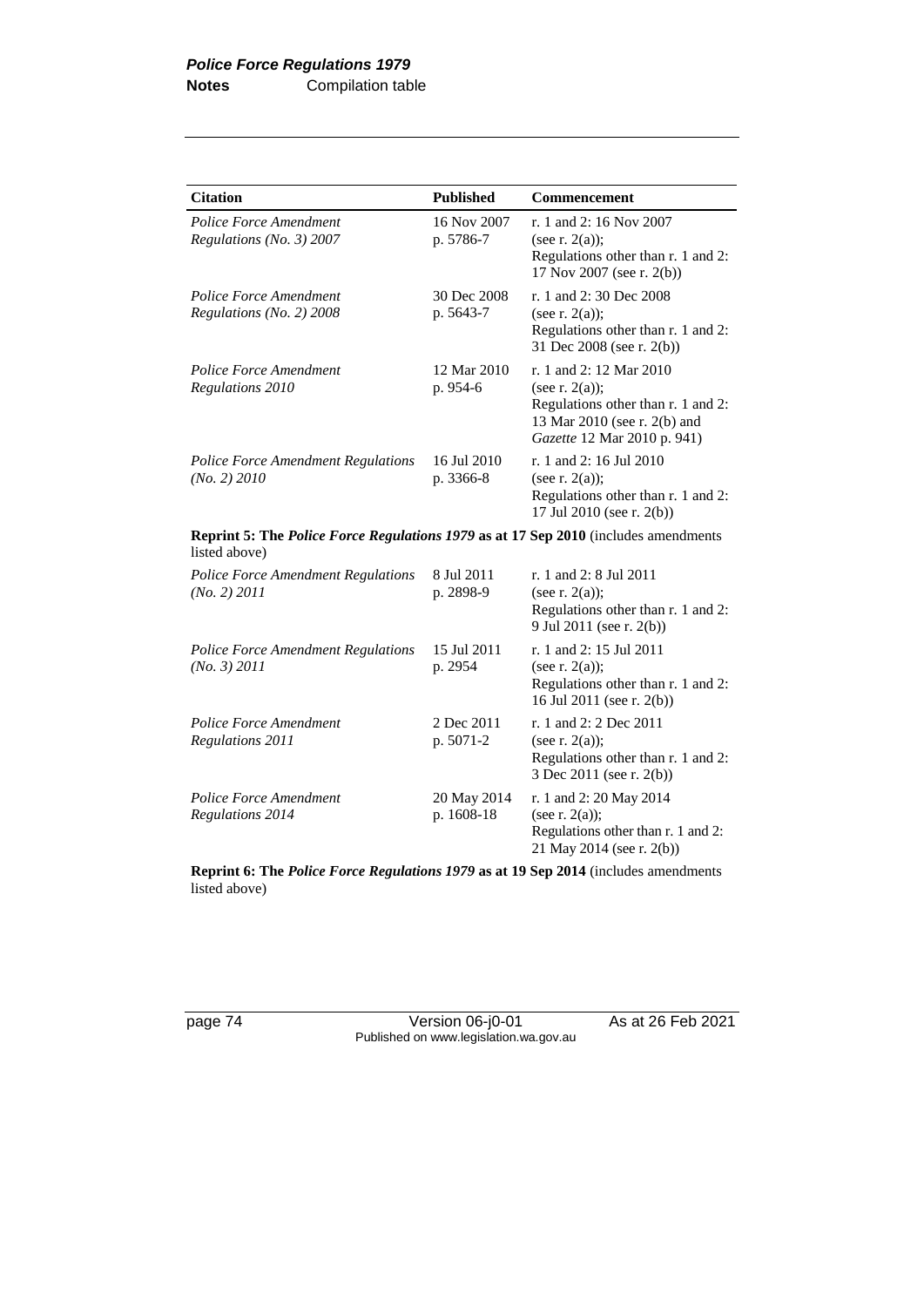| <b>Citation</b>                                                                          | <b>Published</b>           | Commencement                                                                                                                                                              |
|------------------------------------------------------------------------------------------|----------------------------|---------------------------------------------------------------------------------------------------------------------------------------------------------------------------|
| <b>Police Force Amendment</b><br>Regulations 2015                                        | 3 Mar 2015<br>p. 785-6     | r. 1 and 2: 3 Mar 2015<br>(see r. $2(a)$ );<br>r. 3 and $4(1)$ : 4 Mar 2015<br>(see r. $2(b)$ );<br>r. 4(2): 4 Mar 2015 (see r. 2(c)(i)<br>and Gazette 3 Mar 2015 p. 783) |
| <i>Police Service Regulations</i><br>Amendment (Public Health)<br>Regulations 2016 Pt. 3 | 10 Jan 2017<br>p. 221-4    | 24 Jan 2017 (see r. 2(b) and<br>Gazette 10 Jan 2017 p. 165)                                                                                                               |
| <b>Police Force Amendment Regulations</b><br>(No. 2) 2018                                | 10 Aug 2018<br>p. 2863-4   | r. 1 and 2: 10 Aug 2018<br>(see r. $2(a)$ );<br>Regulations other than r. 1 and 2:<br>11 Aug 2018 (see r. 2(b))                                                           |
| Police Force Amendment Regulations<br>(No. 3) 2018                                       | 23 Nov 2018<br>p. 4552-3   | r. 1 and 2: 23 Nov 2018<br>(see r. $2(a)$ );<br>Regulations other than r. 1 and 2:<br>24 Nov 2018 (see r. 2(b))                                                           |
| <b>Police Force Amendment</b><br><b>Regulations 2019</b>                                 | 1 Oct 2019<br>p. 3509-13   | r. 1 and 2: 1 Oct 2019 (see r. 2(a));<br>Regulations other than r. 1 and 2:<br>2 Oct 2019 (see r. 2(b))                                                                   |
| <b>Police Force Amendment Regulations</b><br>(No. 3) 2019                                | 29 Nov 2019<br>p. 4149     | r. 1 and 2: 29 Nov 2019<br>(see r. $2(a)$ );<br>Regulations other than r. 1 and 2:<br>30 Nov 2019 (see r. 2(b) and<br>Gazette 29 Nov 2019 p. 4133)                        |
| <b>Police Force Amendment Regulations</b><br>(No. 2) 2020                                | SL 2020/263<br>31 Dec 2020 | r. 1 and 2:31 Dec 2020<br>(see r. $2(a)$ );<br>Regulations other than r. 1 and 2:<br>26 Feb 2021 (see r. 2(b) and<br>SL 2020/254 cl. 2)                                   |

### **Other notes**

- <sup>1</sup> Now known as the *Police Force Regulations 1979*; citation changed (see note under r. 101).
- <sup>2</sup> The *Police Force Amendment Regulations (No. 2) 1995* r. 3(2) is a transitional provision that is of no further effect.
- <sup>3</sup> The *Police Force Amendment Regulations (No. 2) 1998* r. 13 is a transitional provision that is of no further effect.

As at 26 Feb 2021 Version 06-j0-01 page 75 Published on www.legislation.wa.gov.au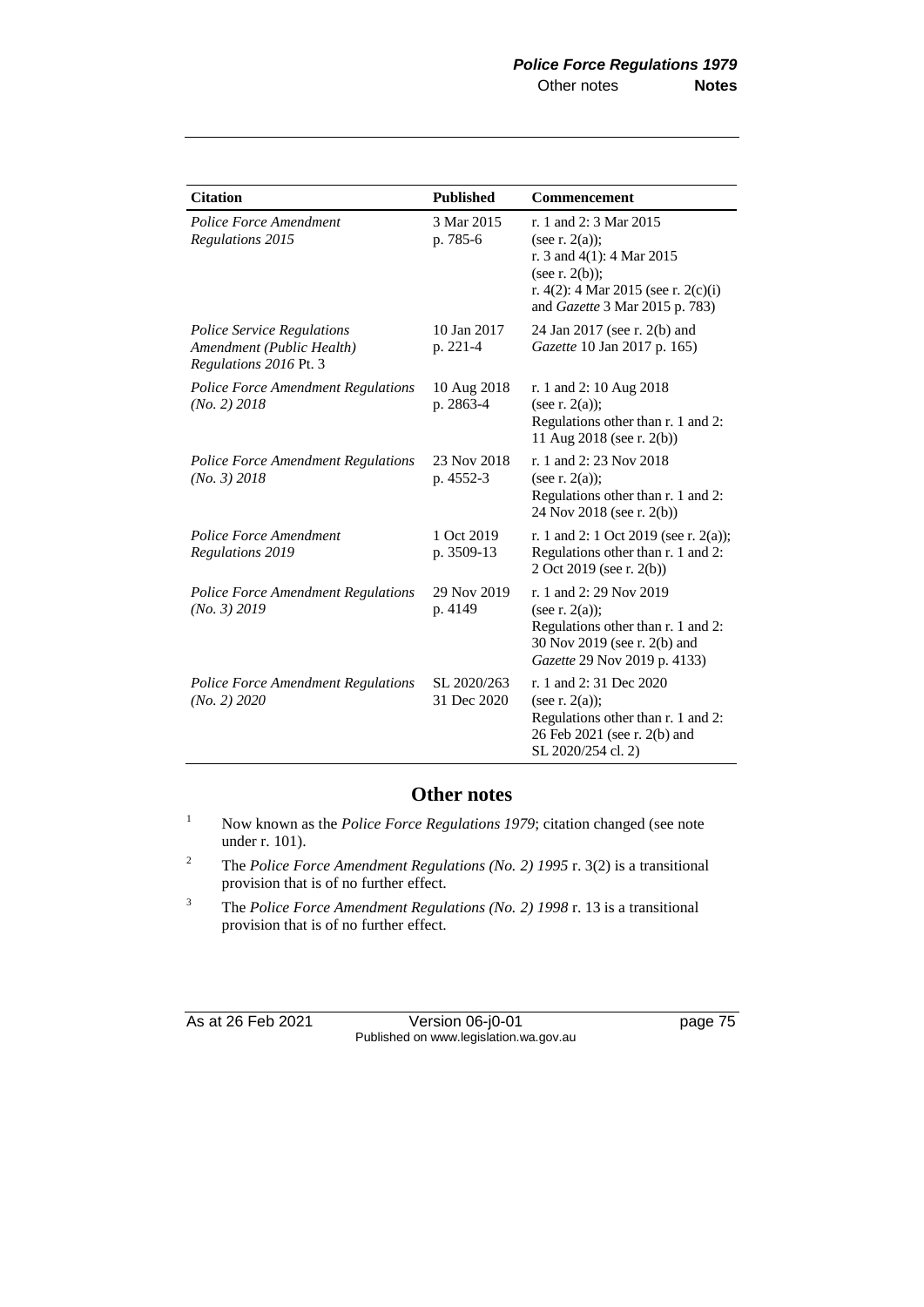#### Defined terms

### **Defined terms**

[This is a list of terms defined and the provisions where they are defined. The list is not part of the law.]

| <b>Defined term</b> | Provision(s) |
|---------------------|--------------|
|                     |              |
|                     |              |
|                     |              |
|                     |              |
|                     |              |
|                     |              |
|                     |              |
|                     |              |
|                     |              |
|                     |              |
|                     |              |
|                     |              |
|                     |              |
|                     |              |
|                     |              |
|                     |              |
|                     |              |
|                     |              |
|                     |              |
|                     |              |
|                     |              |
|                     |              |
|                     |              |
|                     |              |
|                     |              |
|                     |              |
|                     |              |
|                     |              |
|                     |              |
|                     |              |
|                     |              |
|                     |              |
|                     |              |
|                     |              |
|                     |              |
|                     |              |
|                     |              |
|                     |              |
|                     |              |
|                     |              |
|                     |              |

page 76

Version 06-j0-01 Published on www.legislation.wa.gov.au As at 26 Feb 2021